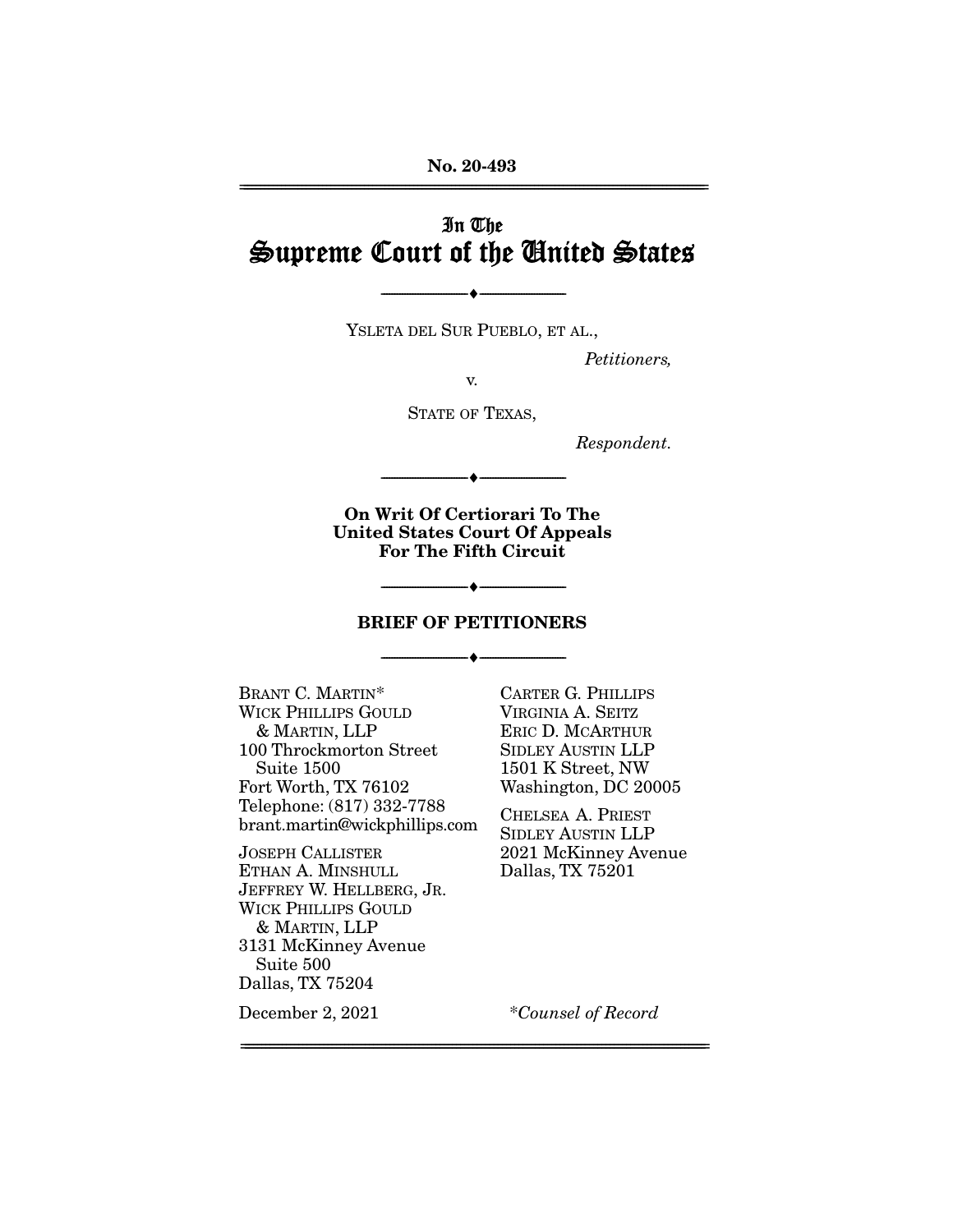#### **QUESTION PRESENTED**

 The Ysleta del Sur Pueblo and Alabama and Coush-100-89, 101 Stat. 666 (Aug. 18, 1987) ("Restoration Act"), prohibits the Tribes from conducting "[a]ll gaming activities which are prohibited by the laws of the State of Texas," but makes clear that this prohibition is not "a grant of civil or criminal regulatory jurisdic- $\frac{1}{2}$  is not  $\frac{1}{2}$  and  $\frac{1}{2}$  or contained regulation proported is: tion to the State of Texas. The state of  $\mathbf{r}_1$  and  $\mathbf{r}_2$  is the state is:

Whether the Restoration Act subjects the Tribes to the entire body of Texas gaming statutes and regulations or, consistent with the framework of *California* v.<br>Cabazon Band of Mission Indiana 480 U.S. 202 (1987). *Cabazon Band of Mission Indians*, 480 U.S. 202 (1987),  $\frac{1}{2}$  for  $\frac{1}{2}$  the  $\frac{1}{2}$  game for  $\frac{1}{2}$  the State that the State that the State that the State that the State the State that the State the State that the State theory flatly problems in the than merely regulates.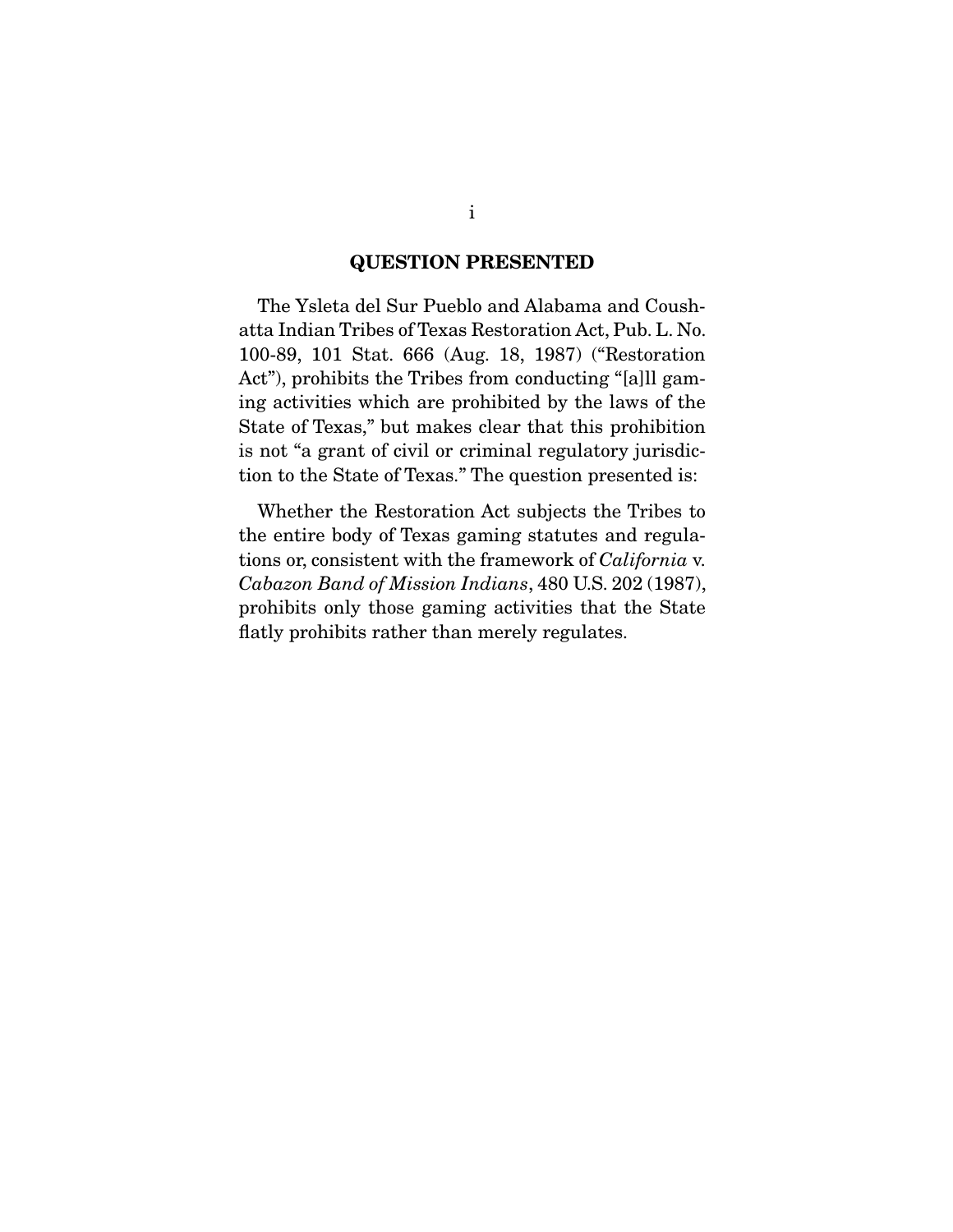### **PARTIES TO THE PROCEEDING**

 The parties to the proceeding below were the Ysleta  $\frac{d}{dt}$  Survey and the State of Texas Michael Silvas, and the State of Texas.

ii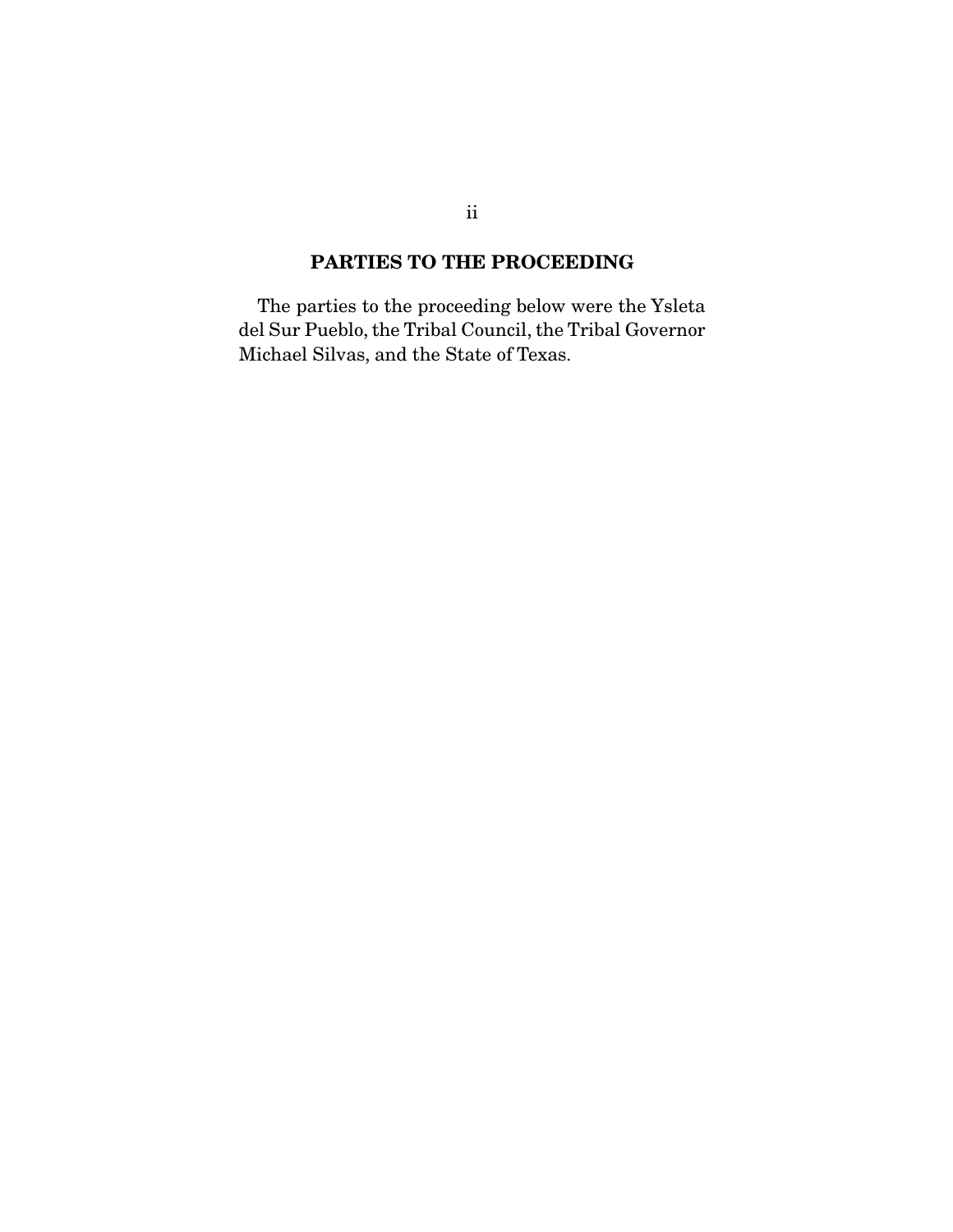## TABLE OF CONTENTS

|                                                                                                                                                                                                                                                                                                                                                                     | Page         |
|---------------------------------------------------------------------------------------------------------------------------------------------------------------------------------------------------------------------------------------------------------------------------------------------------------------------------------------------------------------------|--------------|
|                                                                                                                                                                                                                                                                                                                                                                     | $\mathbf{i}$ |
| PARTIES TO THE PROCEEDING                                                                                                                                                                                                                                                                                                                                           | ii           |
|                                                                                                                                                                                                                                                                                                                                                                     | v            |
|                                                                                                                                                                                                                                                                                                                                                                     | 1            |
|                                                                                                                                                                                                                                                                                                                                                                     | 1            |
| STATUTORY PROVISIONS INVOLVED                                                                                                                                                                                                                                                                                                                                       | 1            |
|                                                                                                                                                                                                                                                                                                                                                                     | 3            |
|                                                                                                                                                                                                                                                                                                                                                                     | 5            |
| The Ysleta del Sur Pueblo<br>A.                                                                                                                                                                                                                                                                                                                                     | 5            |
| $\mathbf{B}$ .                                                                                                                                                                                                                                                                                                                                                      | 7            |
| $\mathcal{C}$ .<br>The Indian Gaming Regulatory Act                                                                                                                                                                                                                                                                                                                 | 12           |
| D.                                                                                                                                                                                                                                                                                                                                                                  | 14           |
| Ε.                                                                                                                                                                                                                                                                                                                                                                  | 17           |
| SUMMARY OF THE ARGUMENT                                                                                                                                                                                                                                                                                                                                             | 19           |
|                                                                                                                                                                                                                                                                                                                                                                     | 23           |
| RESTORATION ACT INCORPO-<br>I.<br>THE<br>RATES CABAZON BAND AND PROHIB-<br>ITS THE TRIBES FROM CONDUCTING<br>THOSE GAMING ACTIVITIES<br>ONLY<br>THAT TEXAS FLATLY PROHIBITS RA-<br>THER THAN MERELY REGULATES<br>By Incorporating The Public Law 280<br>A.<br>Jurisdictional Regime Into The Resto-<br>ration Act, Congress Adopted The Cab-<br>azon Band Framework | 23<br>23     |
|                                                                                                                                                                                                                                                                                                                                                                     |              |

iii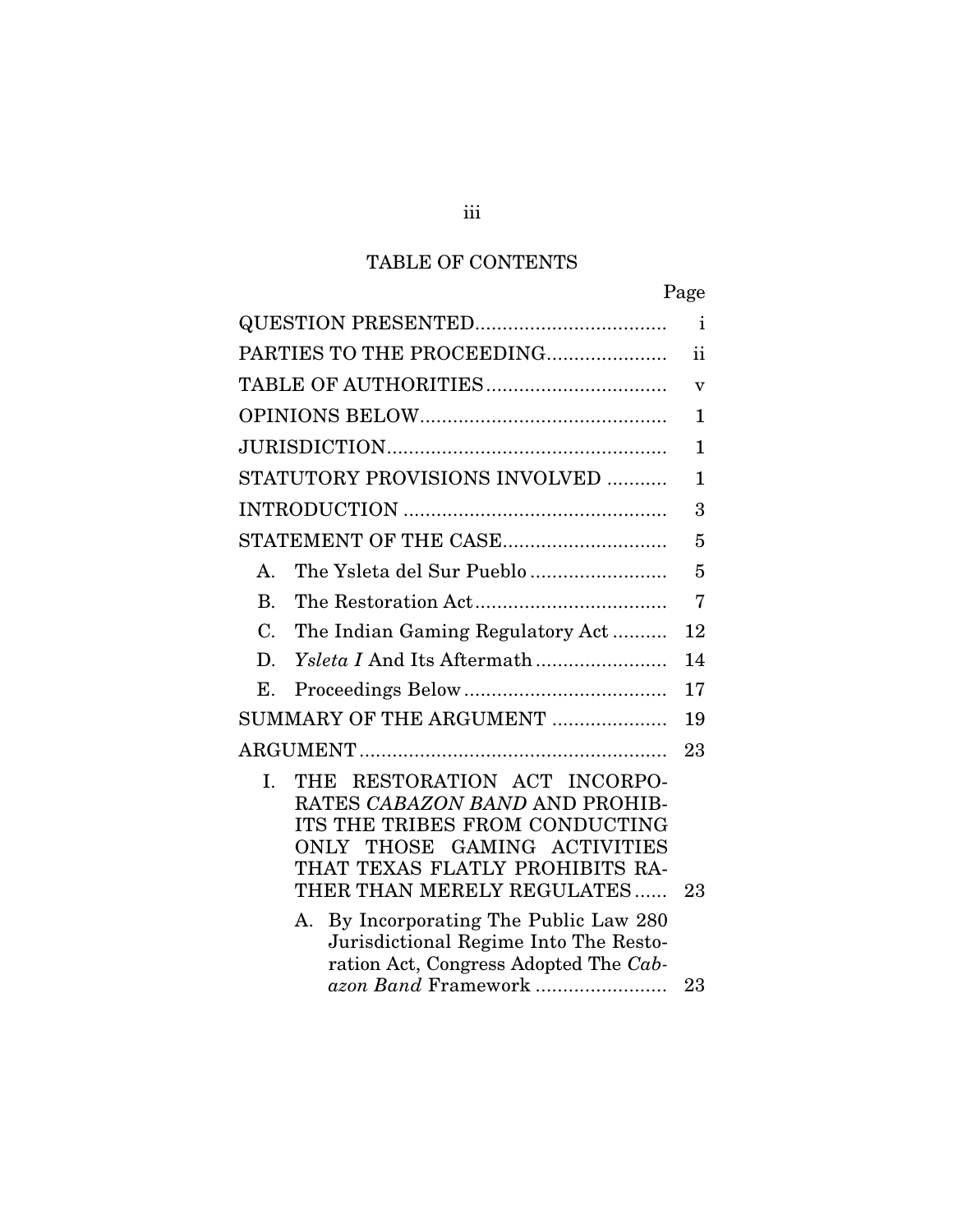## TABLE OF CONTENTS—Continued

Page

|    | B. The Text, Structure, And History Of<br>Section 107 Confirm That Congress In-<br>corporated The Cabazon Band Frame- | 27 |
|----|-----------------------------------------------------------------------------------------------------------------------|----|
|    | C. Interpretive Presumptions Compel Res-                                                                              |    |
|    | olution Of Any Ambiguity In Favor Of                                                                                  |    |
|    |                                                                                                                       | 34 |
|    | D. Ysleta I Misread The Restoration Act                                                                               | 38 |
| H. | UNDER THE CABAZON BAND FRAME-                                                                                         |    |
|    | WORK, TEXAS LACKS AUTHORITY TO                                                                                        |    |
|    | REGULATE BINGO ON THE TRIBES'                                                                                         |    |
|    |                                                                                                                       | 49 |
|    |                                                                                                                       | 53 |
|    |                                                                                                                       |    |

iv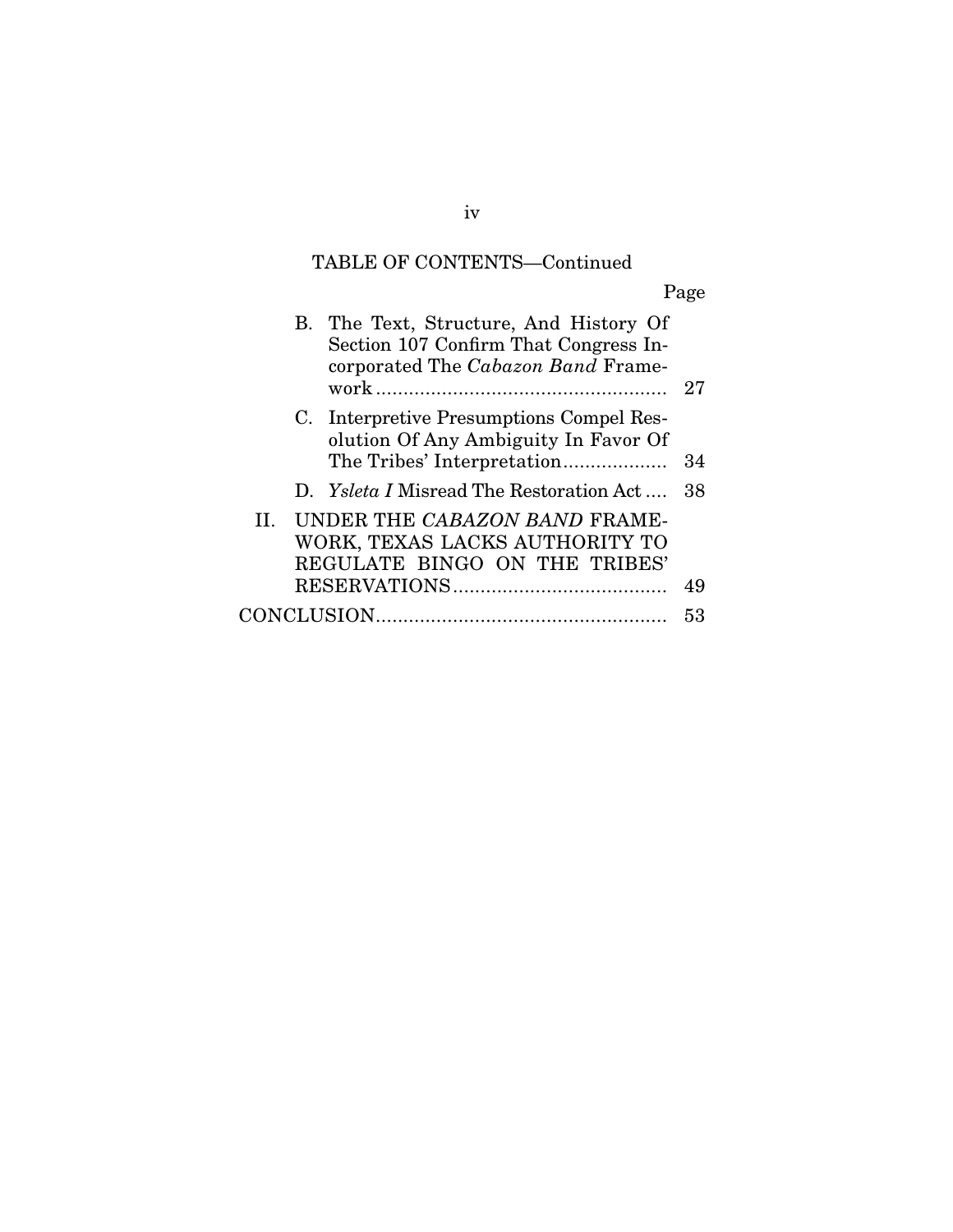## TABLE OF AUTHORITIES

Page

# CASES<br>14 P

| 14 Penn Plaza LLC v. Pyett, 556 U.S. 247 (2009)45<br>Ala.-Coushatta Indian Tribe of Tex. v. Mattox,<br>Bennett v. Spear, 520 U.S. 154 (1997)30<br>Bragdon v. Abbott, 524 U.S. 624 (1998)26, 27<br>Bryan v. Itasca Cnty., 426 U.S. 373 (1976)passim<br>California v. Cabazon Band of Mission Indians,<br>Corley v. United States, 556 U.S. 303 (2009)46<br>Dep't of Rev. of Or. v. ACF Indus., Inc., 510 U.S.<br>Epic Sys. Corp. v. Lewis, 138 S. Ct. 1612 (2018)34, 36<br>Lagos v. United States, 138 S. Ct. 1684 (2018) 30<br>Life Techs. Corp. v. Promega Corp., 137 S. Ct. 734<br>Liteky v. United States, 510 U.S. 540 (1994) 30<br>Lorillard v. Pons, 434 U.S. 575 (1978)26, 32<br>Mashantucket Pequot Tribe v. Connecticut, 913<br>Massachusetts v. Wampanoag Tribe of Gay Head<br>(Aquinnah), 853 F.3d 618 (1st Cir. 2017)48<br>Merrill Lynch, Pierce, Fenner & Smith, Inc. v. |  |
|---------------------------------------------------------------------------------------------------------------------------------------------------------------------------------------------------------------------------------------------------------------------------------------------------------------------------------------------------------------------------------------------------------------------------------------------------------------------------------------------------------------------------------------------------------------------------------------------------------------------------------------------------------------------------------------------------------------------------------------------------------------------------------------------------------------------------------------------------------------------------------------|--|
|                                                                                                                                                                                                                                                                                                                                                                                                                                                                                                                                                                                                                                                                                                                                                                                                                                                                                       |  |
|                                                                                                                                                                                                                                                                                                                                                                                                                                                                                                                                                                                                                                                                                                                                                                                                                                                                                       |  |
|                                                                                                                                                                                                                                                                                                                                                                                                                                                                                                                                                                                                                                                                                                                                                                                                                                                                                       |  |
|                                                                                                                                                                                                                                                                                                                                                                                                                                                                                                                                                                                                                                                                                                                                                                                                                                                                                       |  |
|                                                                                                                                                                                                                                                                                                                                                                                                                                                                                                                                                                                                                                                                                                                                                                                                                                                                                       |  |
|                                                                                                                                                                                                                                                                                                                                                                                                                                                                                                                                                                                                                                                                                                                                                                                                                                                                                       |  |
|                                                                                                                                                                                                                                                                                                                                                                                                                                                                                                                                                                                                                                                                                                                                                                                                                                                                                       |  |
|                                                                                                                                                                                                                                                                                                                                                                                                                                                                                                                                                                                                                                                                                                                                                                                                                                                                                       |  |
|                                                                                                                                                                                                                                                                                                                                                                                                                                                                                                                                                                                                                                                                                                                                                                                                                                                                                       |  |
|                                                                                                                                                                                                                                                                                                                                                                                                                                                                                                                                                                                                                                                                                                                                                                                                                                                                                       |  |
|                                                                                                                                                                                                                                                                                                                                                                                                                                                                                                                                                                                                                                                                                                                                                                                                                                                                                       |  |
|                                                                                                                                                                                                                                                                                                                                                                                                                                                                                                                                                                                                                                                                                                                                                                                                                                                                                       |  |
|                                                                                                                                                                                                                                                                                                                                                                                                                                                                                                                                                                                                                                                                                                                                                                                                                                                                                       |  |
|                                                                                                                                                                                                                                                                                                                                                                                                                                                                                                                                                                                                                                                                                                                                                                                                                                                                                       |  |
|                                                                                                                                                                                                                                                                                                                                                                                                                                                                                                                                                                                                                                                                                                                                                                                                                                                                                       |  |
|                                                                                                                                                                                                                                                                                                                                                                                                                                                                                                                                                                                                                                                                                                                                                                                                                                                                                       |  |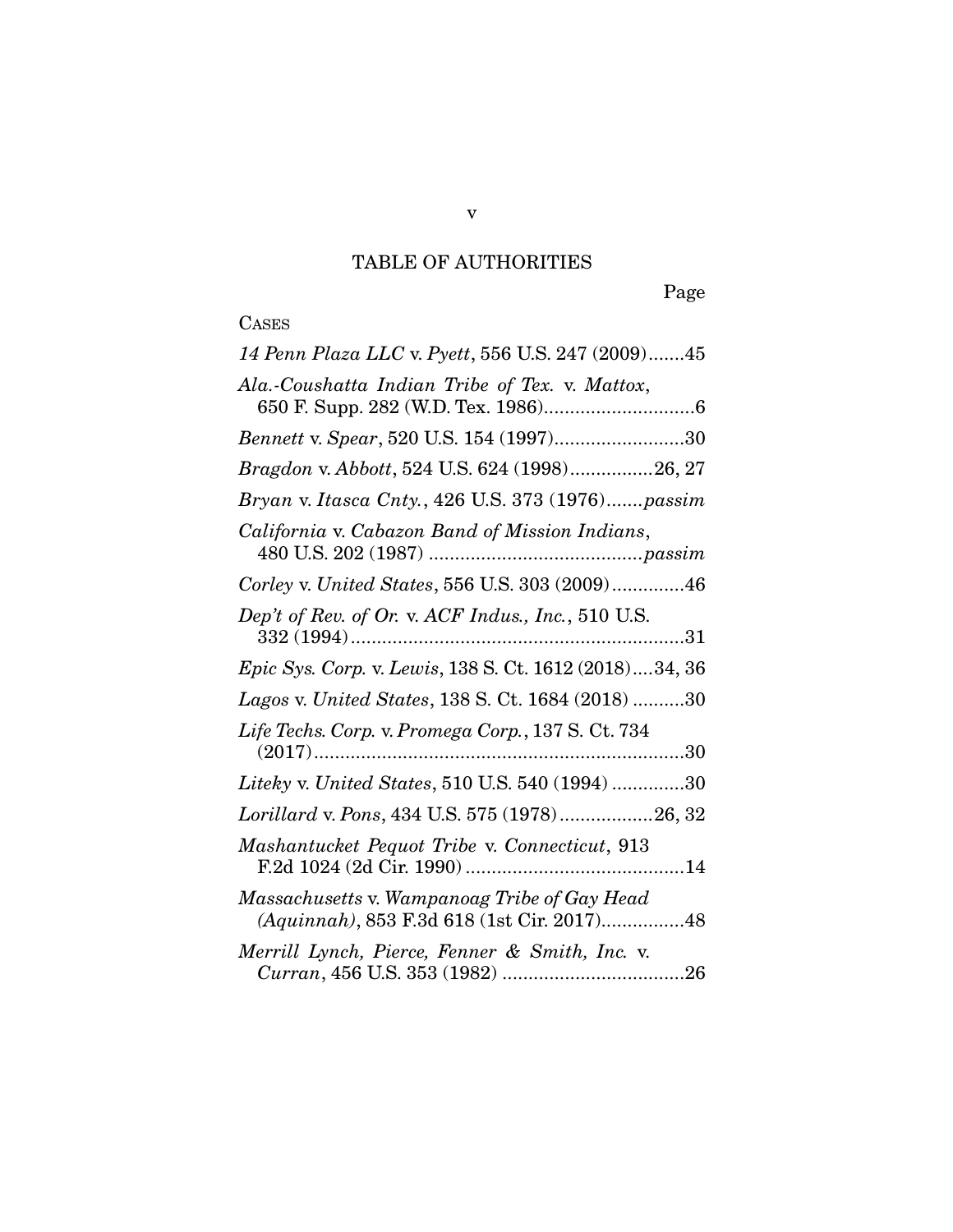vi

| Michigan v. Bay Mills Indian Cmty., 572 U.S.                                                                                                    |
|-------------------------------------------------------------------------------------------------------------------------------------------------|
| Montana v. Blackfeet Tribe of Indians, 471 U.S.                                                                                                 |
| POM Wonderful LLC v. Coca-Cola Co., 573 U.S.<br>$102(2014)$<br>34                                                                               |
| Seminole Tribe of Fla. v. Butterworth, 658 F.2d<br>310 (5th Cir. Unit B 1981)  10, 50, 51, 52                                                   |
| Shaughnessy v. Pedreiro, 349 U.S. 48 (1955)45                                                                                                   |
| Stokeling v. United States, 139 S. Ct. 544 (2019)47                                                                                             |
| Texas v. Ysleta del Sur Pueblo, 220 F. Supp. 2d<br>668 (W.D. Tex. 2001), aff'd, 31 F. App'x 835<br>(5th Cir. 2002), and aff'd per curiam, 69 F. |
| Texas v. Ysleta del Sur Pueblo, 514 U.S. 1016                                                                                                   |
| Texas v. Ysleta del Sur Pueblo, No. EP-99-CA-<br>320-H, 2009 WL 10679419 (W.D. Tex. Aug. 4,                                                     |
| Texas v. Ysleta del Sur Pueblo, No. EP-99-CV-<br>320-KC, 2016 WL 3039991 (W.D. Tex. May 27,<br>. 17                                             |
| U.S. Dep't of Energy v. Ohio, 503 U.S. 607 (1992) 26                                                                                            |
| United States v. Lopez, 514 U.S. 549 (1995)28                                                                                                   |
| United States v. Sisseton-Wahpeton Sioux Tribe,<br>897 F 2d 358 (8th Cir 1990) 397 F 2d 358<br>14                                               |

897 F.2d 358 (8th Cir. 1990) .................................... 14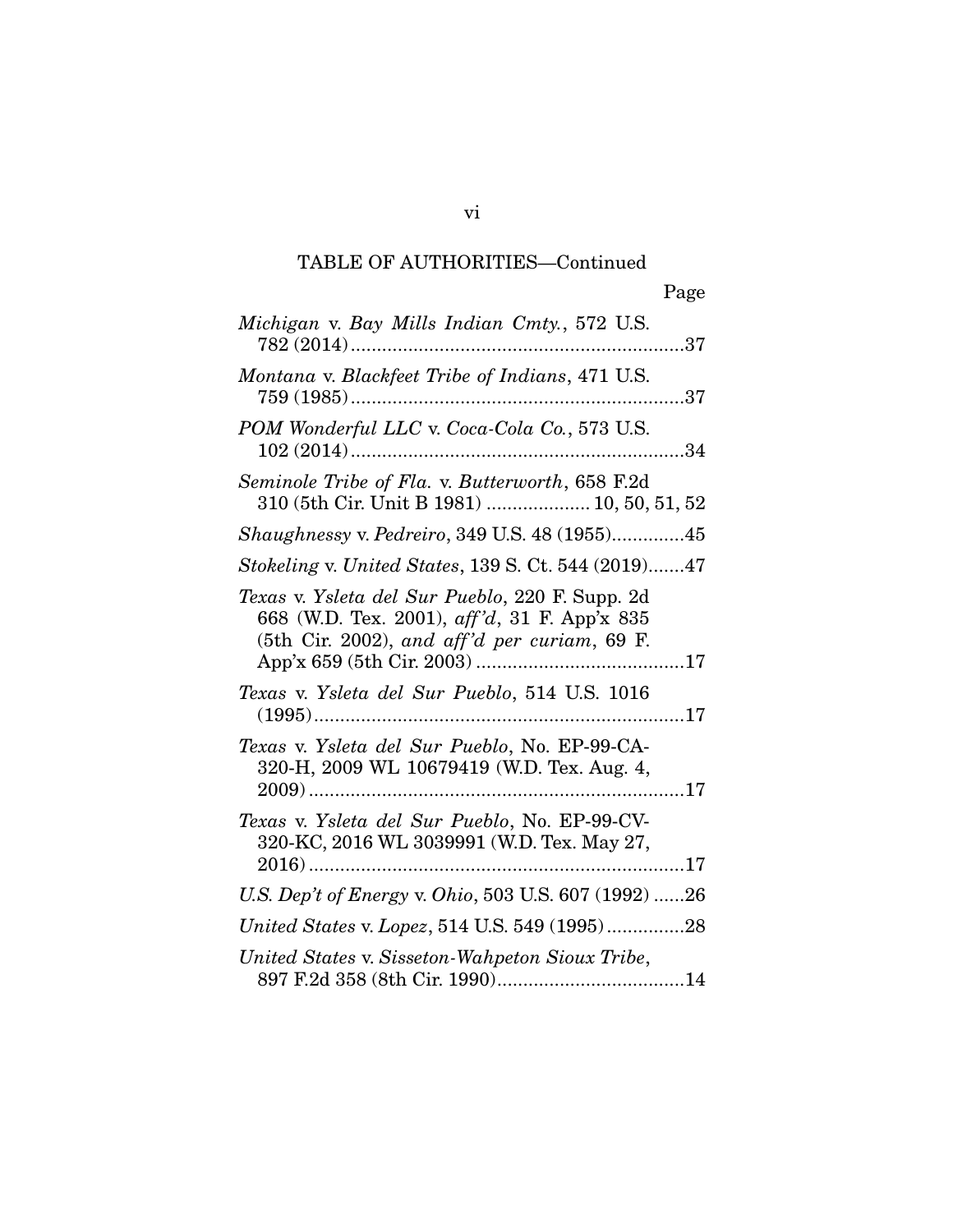| Wisconsin v. Ho-Chunk Nation, 784 F.3d 1076                                                         |
|-----------------------------------------------------------------------------------------------------|
| Ysleta del Sur Pueblo v. Texas, 36 F.3d 1325 (5th                                                   |
| Ysleta del Sur Pueblo v. Texas, 852 F. Supp. 587<br>(W.D. Tex. 1993), rev'd, 36 F.3d 1325 (5th Cir. |

## **STATUTES**

| Catawba Indian Tribe of South Carolina Land<br>Claims Settlement Act of 1993, Pub. L. No.    |  |
|----------------------------------------------------------------------------------------------|--|
|                                                                                              |  |
| Seminole Indian Land Claims Settlement Act of<br>1987, Pub. L. No. 100-228, 101 Stat. 155629 |  |
| Wampanoag Tribal Council of Gay Head, Inc.,<br>Indian Claims Settlement Act of 1987, Pub. L. |  |

vii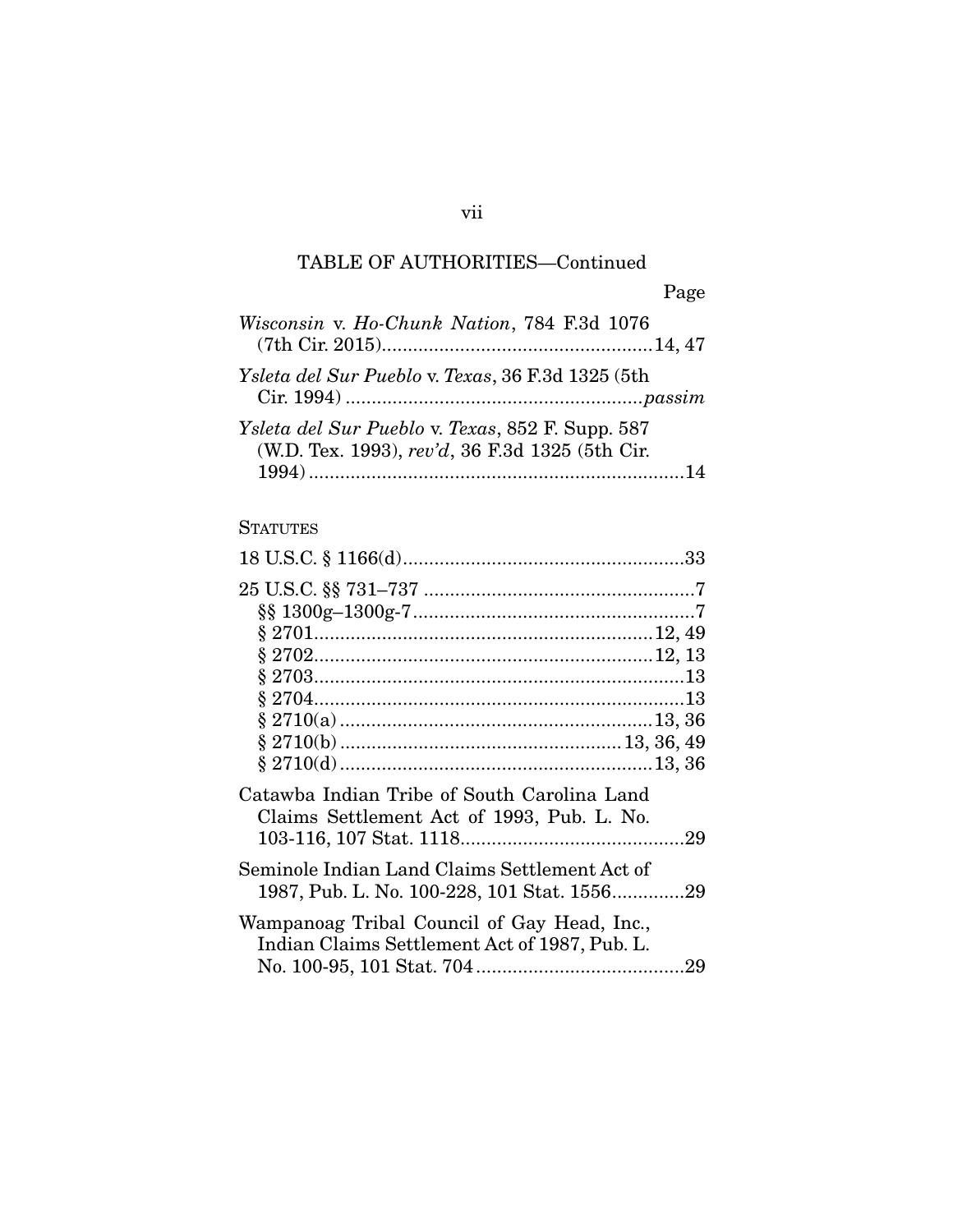| Ysleta del Sur Pueblo and Alabama and Coush-<br>atta Indian Tribes of Texas Restoration Act,<br>Pub. L. No. 100-89, 101 Stat. 666 (1987) passim |    |
|-------------------------------------------------------------------------------------------------------------------------------------------------|----|
| Act of Apr. 12, 1968, Pub. L. No. 90-287, 82 Stat.                                                                                              |    |
| Indian Civil Rights Act of 1968, Pub. L. No. 90-                                                                                                |    |
| Act of Aug. 23, 1954, Pub. L. No. 627, ch. 831, 68                                                                                              |    |
|                                                                                                                                                 |    |
| Charitable Raffle Enabling Act, Tex. Occ. Code                                                                                                  |    |
| State Lottery Act, Tex. Gov't Code Ann. § 466.001                                                                                               |    |
| Texas Racing Act, Tex. Occ. Code Ann. § 2021.001                                                                                                |    |
| Tex. Occ. Code Ann. § 2001.001 <i>et seq. </i> 50                                                                                               |    |
|                                                                                                                                                 |    |
| 8.2001.551(c)                                                                                                                                   | 51 |

§ 2001.551(c) ............................................................ 51

viii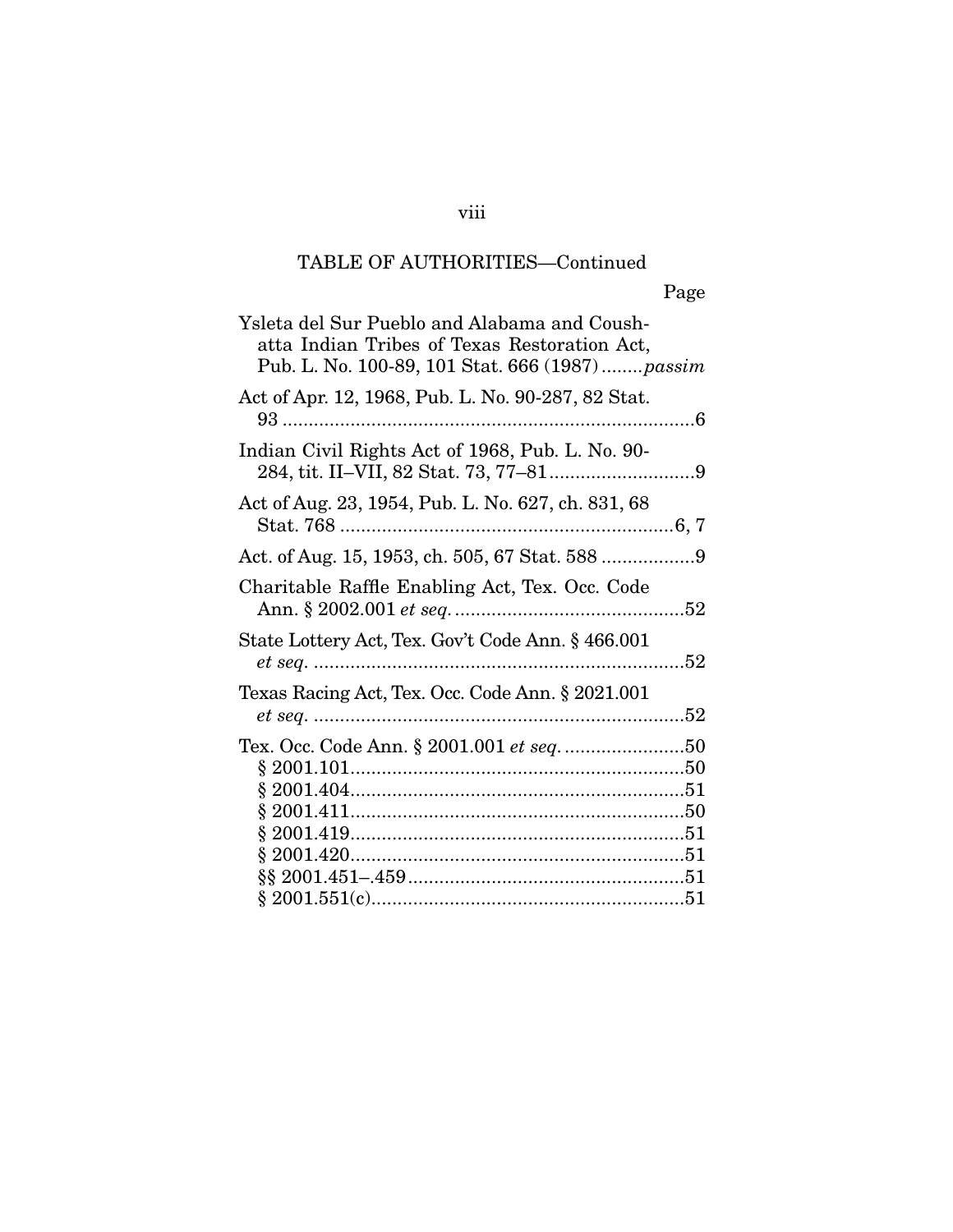| <b>LEGISLATIVE MATERIALS</b>                                                                                                                                                                                                                                                                                                          |
|---------------------------------------------------------------------------------------------------------------------------------------------------------------------------------------------------------------------------------------------------------------------------------------------------------------------------------------|
|                                                                                                                                                                                                                                                                                                                                       |
|                                                                                                                                                                                                                                                                                                                                       |
|                                                                                                                                                                                                                                                                                                                                       |
|                                                                                                                                                                                                                                                                                                                                       |
|                                                                                                                                                                                                                                                                                                                                       |
| Legislative Hearing on H.R. 4985 Before the<br>Subcomm. on Indian, Insular & Alaska Na-<br>tive Affs. of the H. Comm. on Nat. Res., 115th<br>Cong. (2018) (statement of Carlos Hisa, Gov-<br>ernor, Ysleta del Sur Pueblo), https://docs.<br>house.gov/meetings/II/II24/20180913/108701/<br>HHRG-115-II24-Wstate-HisaC-20180913.pdf18 |
| Gaming Activities on Indian Reservations and<br>Lands: Hearing on S. 555 and S. 1303 Before<br>the S. Select Comm. on Indian Affs., 100th                                                                                                                                                                                             |
| Restoration of Federal Recognition to the Ysleta<br>del Sur Pueblo and the Alabama and Coush-<br>atta Indian Tribes of Texas: Hearing on H.R.<br>1344 Before the S. Select Comm. on Indian                                                                                                                                            |
|                                                                                                                                                                                                                                                                                                                                       |
|                                                                                                                                                                                                                                                                                                                                       |
|                                                                                                                                                                                                                                                                                                                                       |
|                                                                                                                                                                                                                                                                                                                                       |
|                                                                                                                                                                                                                                                                                                                                       |

ix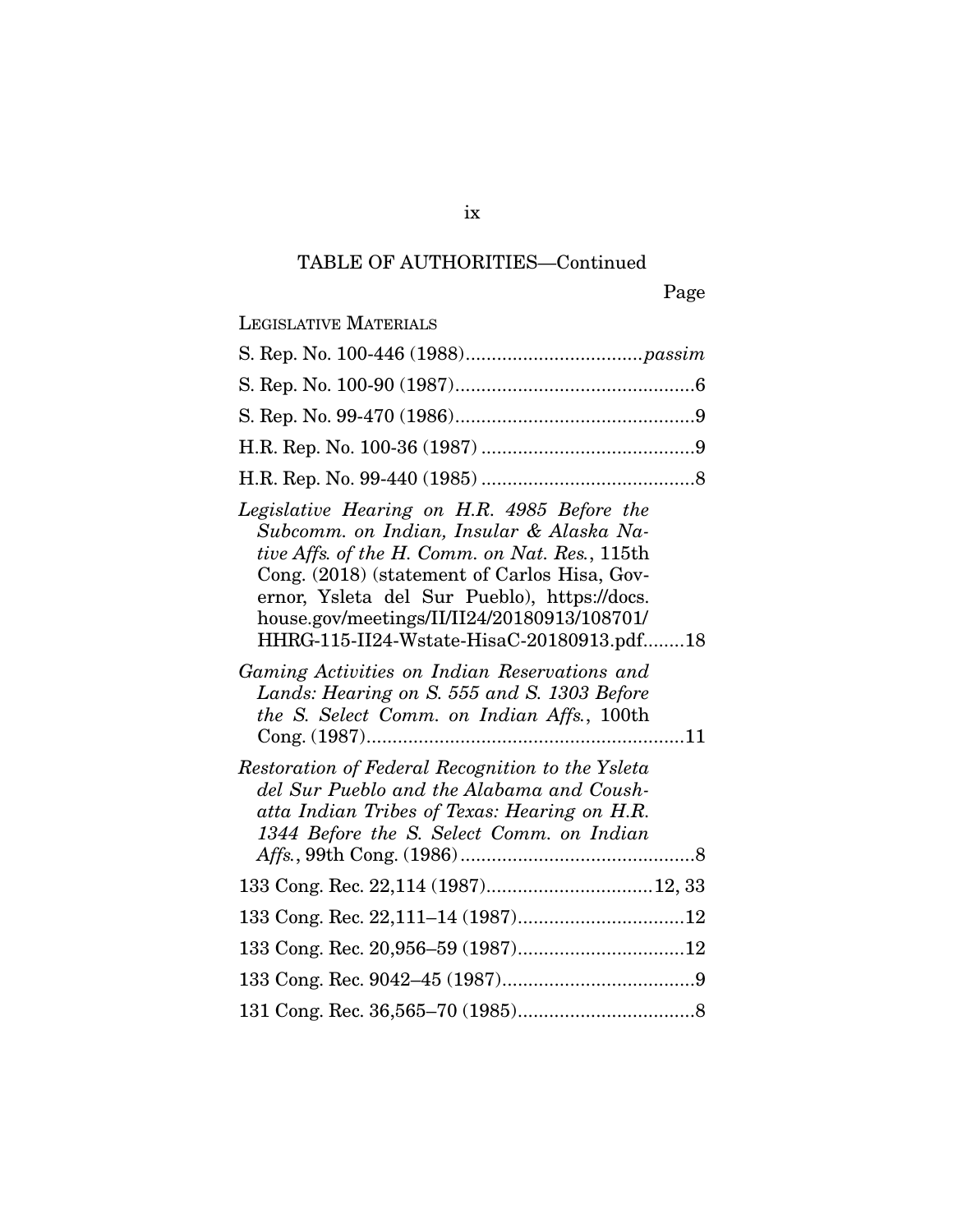x

## TABLE OF AUTHORITIES—Continued

Page

OTHER AUTHORITY *Black's Law Dictionary* (11th ed. 2019) ..................... 28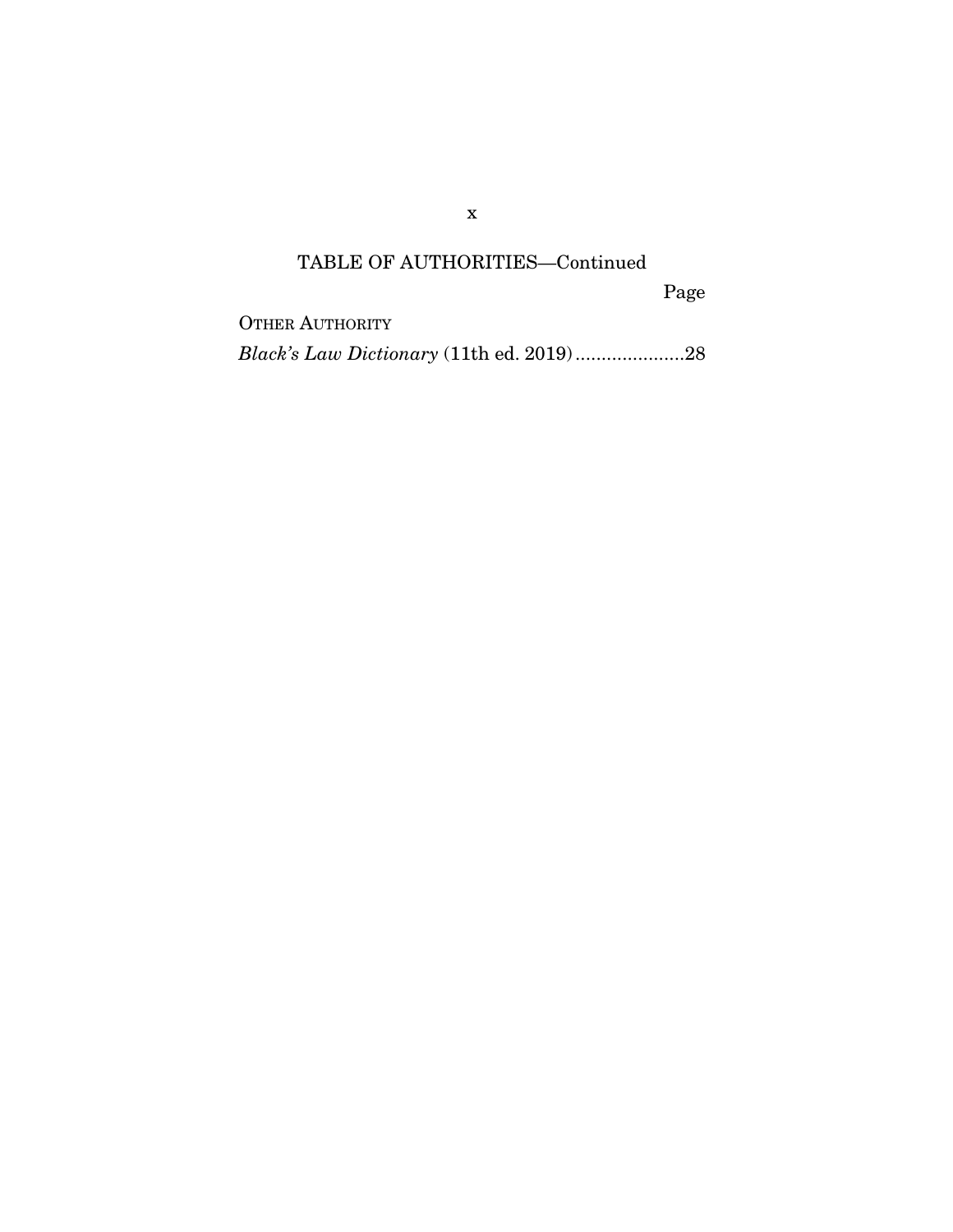#### **OPINIONS BELOW**

The Fifth Circuit's opinion is reported at 918 F.3d<br>440 and is reproduced at Petition Appendix ("App.") 1– 17. The Fifth Circuit's order denying panel rehearing. and rehearing en banc is unreported and is reproduced at App. 96–97. The district court's opinion and order  $\frac{1}{2}$  are unrepeated and are reproduced at App. 18.55 are unreported and are reproduced at App. 18–55.

#### **JURISDICTION**

 $\overbrace{\hspace{2.5cm}}$   $\overbrace{\hspace{2.5cm}}$ 

The court of appeals entered judgment on April 2,<br>2020, App. 1, and denied timely petitions for panel rehearing and rehearing en banc on May 12, 2020, App. 96. The petition for certiorari was timely filed on October 9, 2020, and granted on October 18, 2021. This  $\sum_{i=1}^{n}$   $\sum_{i=1}^{n}$   $\sum_{i=1}^{n}$   $\sum_{i=1}^{n}$   $\sum_{i=1}^{n}$   $\sum_{i=1}^{n}$   $\sum_{i=1}^{n}$   $\sum_{i=1}^{n}$   $\sum_{i=1}^{n}$   $\sum_{i=1}^{n}$   $\sum_{i=1}^{n}$   $\sum_{i=1}^{n}$   $\sum_{i=1}^{n}$   $\sum_{i=1}^{n}$   $\sum_{i=1}^{n}$   $\sum_{i=1}^{n}$   $\sum_{i=1}^{n}$   $\sum_{i=1}^{n}$  is the  $\sum_{i=1}^{n}$  under 28 U.S.C.  $\sum_{i=1}^{n}$ .

#### **STATUTORY PROVISIONS INVOLVED**

 $\overbrace{\hspace{2.5cm}}$   $\overbrace{\hspace{2.5cm}}$ 

The Ysleta del Sur Pueblo and Alabama and Coush-100-89, 101 Stat. 666 (1987) ("Restoration Act"), is set forth in full at App.  $105-20$ . Two provisions of the Act that are central to this case—section  $105(f)$  and sec- $\frac{107}{\pi}$  are reproduced below tion 107—are reproduced below.

TRIBAL RESERVATION. TRIBAL RESERVATION.

> $\ast$  $\ast$

 $\ast$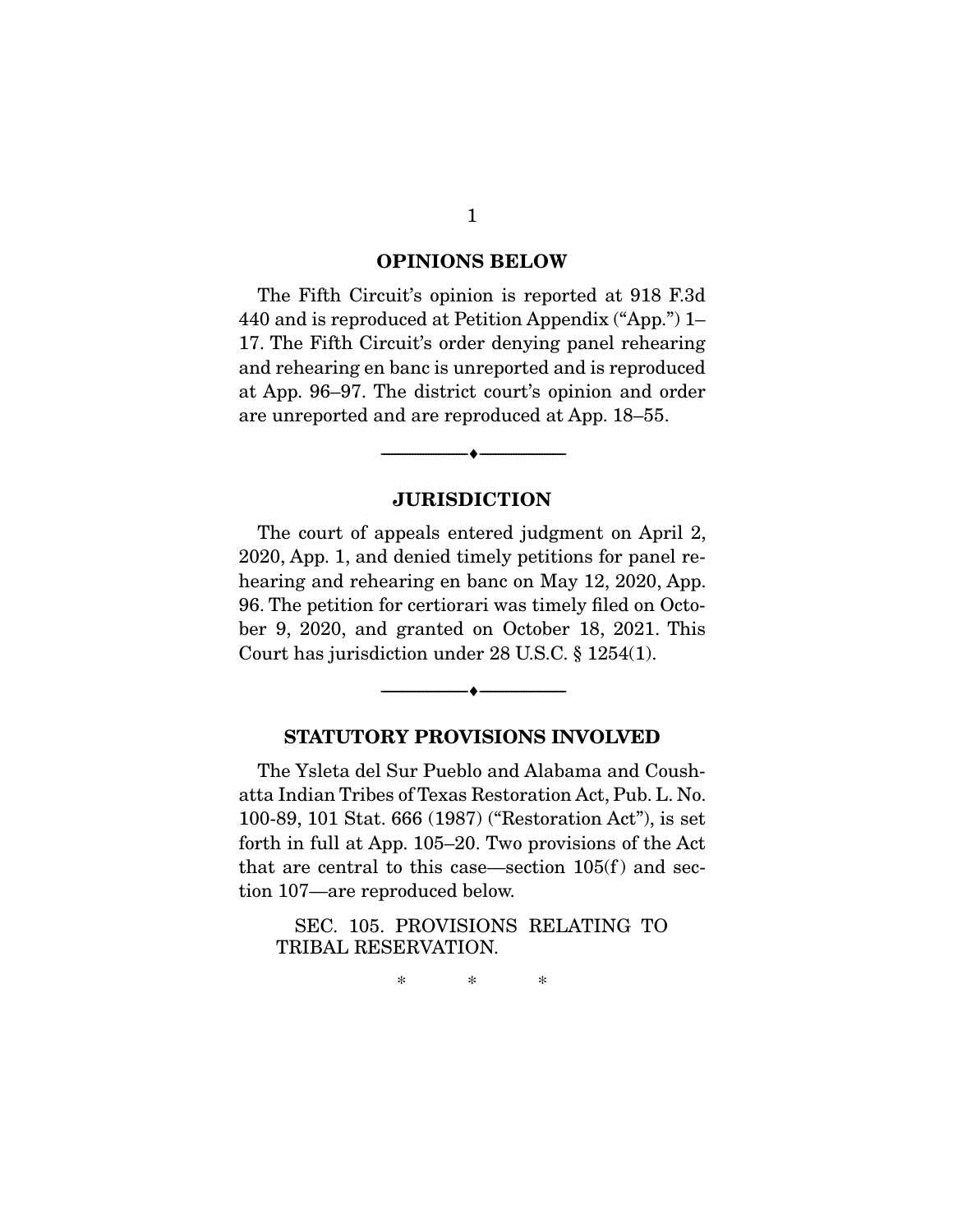(f) CIVIL AND CRIMINAL JURISDICTION<br>WITHIN RESERVATION.—The State shall exercise civil and criminal jurisdiction within the boundaries of the reservation as if such State had assumed such jurisdiction with the consent of the tribe under sections 401 and 402 of the Act entitled "An Act to prescribe penalties" for certain acts of violence or intimidation, and for other purposes." and approved April 11, 1968 (25 U.S.C. 1321, 1322). 11, 1968 (25 U.S.C. 1321, 1322).

## SEC. 107. GAMING ACTIVITIES.

(a) IN GENERAL.—All gaming activities of Texas are hereby prohibited on the reservation and on lands of the tribe. Any violation of the prohibition provided in this subsection shall be subject to the same civil and criminal penalties that are provided by the laws of the State of Texas. The provisions of this subsection are enacted in accordance with the tribe's request in Tribal Resolution No. T.C.-02-86 which was approved and certified on March. 12, 1986. 12, 1986.<br>12

TION.—Nothing in this section shall be construed as a grant of civil or criminal  $\frac{1}{2}$  regulatory invisdiction to the State of Texas regulatory jurisdiction to the State of Texas.

(c) JURISDICTION OVER ENFORCE-<br>MENT AGAINST MEMBERS.—Notwithstanding section  $105(f)$ , the courts of the United States shall have exclusive jurisdiction over any offense in violation of subsection  $\sum_{i=1}^{n}$  that is committed by the tribe or by any (a) that is committed by the tribe, or by any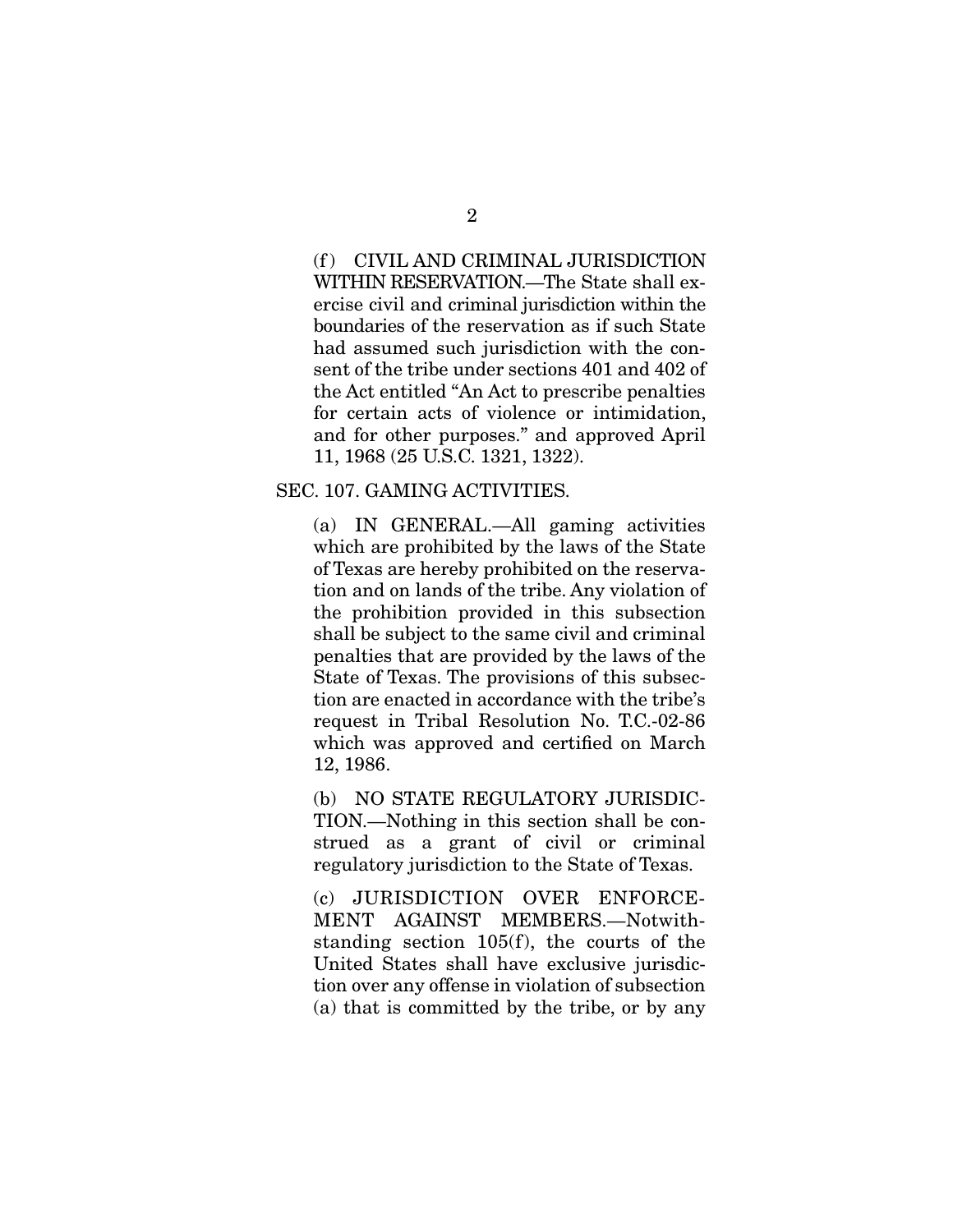member of the tribe, on the reservation or on<br>lands of the tribe. However, nothing in this section shall be construed as precluding the State of Texas from bringing an action in the courts of the United States to enjoin violations of the provisions of this section. of the provisions of this section.

#### **INTRODUCTION**

 $\overbrace{\hspace{2.5cm}}$   $\overbrace{\hspace{2.5cm}}$ 

In the Restoration Act, Congress restored the federal government's trust relationship with two Indian tribes in Texas, the Ysleta del Sur Pueblo ("the Pueblo" or "the Tribe") and the Alabama-Coushatta Indian Tribe of Texas ("the Alabama-Coushatta," and together, "the Tribes"). While Congress was considering the bill that would ultimately become the Restoration Act, this Court issued its landmark decision in *Califor-*<br>
No V Cabazon Band of Mission Indians, 480 U.S. 202 *nia* v. *Cabazon Band of Mission Indians*, 480 U.S. 202 Indian lands under Public Law 280 could apply their laws *prohibiting* gaming on Indian lands, but lacked authority to *regulate* tribes' non-prohibited games.

Enacted on the heels of *Cabazon Band*, the Restora-<br>tion Act clearly codifies the prohibitory/regulatory framework from this Court's decision. Section  $105(f)$  of the Act expressly incorporates the Public Law 280 ju $r_{\text{isdictional regime into the Act. And section 107, which}$ specifically addresses tribal gaming, prohibits on the reservation and tribal lands only those "gaming activities which are *prohibited* by the laws of the State of Texas," while expressly providing that nothing in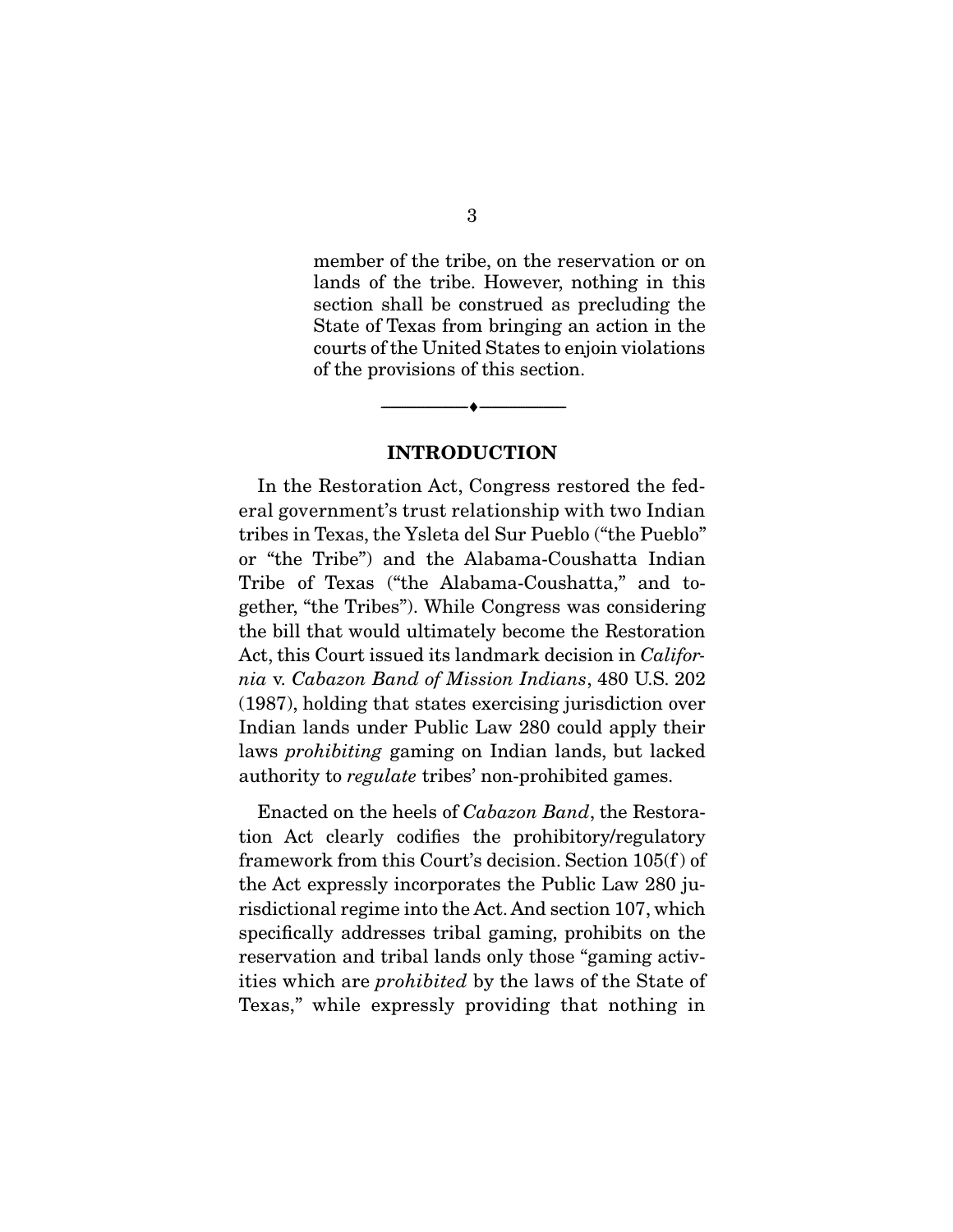section 107 grants any "civil or criminal *regulatory jurisdiction* to the State of Texas" (emphases added).<br>Congress's purposeful incorporation of terms that had previously been construed by this Court triggers a strong presumption that, absent clear contrary evidence, those terms bear the same meaning in the Restoration Act. And, far from supplying contrary evidence, the Act's text, structure, and history all confirm that Congress incorporated *Cabazon Band*.

In 1994, however, the Fifth Circuit took a wrong turn<br>in interpreting the Act, setting off decades of conflict between the Tribes and Texas over the Tribes' on-reservation gaming activities. Relying almost exclusively on outdated legislative history that did not reflect the final set of changes Congress made to the legislation following *Cabazon Band*, the court erroneously held<br>that the Besteration Act subjects the Tribes to all of that the Restoration Act subjects the Tribes to *all* of ther held that the Restoration Act is inconsistent with and displaces the national framework for Indian gaming that Congress enacted the following year in the Indian Gaming Regulatory Act ("IGRA"), depriving these two small Tribes in Texas of the benefit of IGRA's framework and instead subjecting their on-reservation framework and instead subjecting their on-reservation  $\mathbf{g}$  and  $\mathbf{g}$  to state regulation.

The Fifth Circuit's decision was fundamentally unsound. The court made virtually no effort to construe the Restoration Act in accordance with basic interpretive principles, including: the presumption that Congress incorporates the settled meaning of terms of art; the presumption that federal statutes should, art; the presumption that federal statutes should,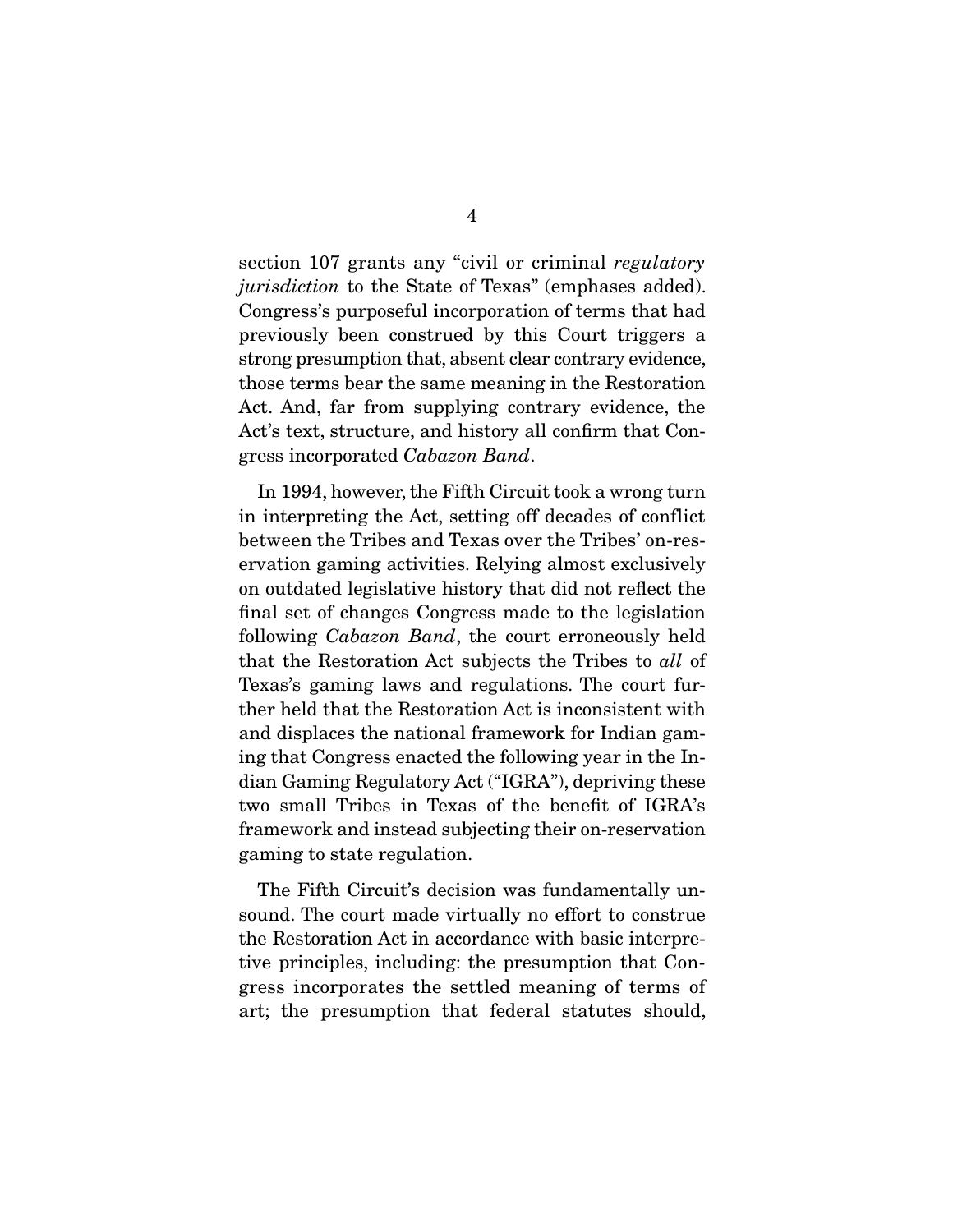where possible, be harmonized rather than read to conflict; and the presumption that statutes should not be read to infringe upon tribal sovereignty absent a clear and manifest expression of Congress's intent to do so. The text, legislative chronology and history, and established rules and presumptions all demonstrate that lished rules and presumptions all demonstrate that the Restoration Act incorporates the *Cabazon Band*  framework, subjecting the Tribes only to Texas gaming izing Texas to regulate the Tribes' non-prohibited onreservation gaming activities, contrary to *Cabazon*<br>Band, the Fifth Circuit misroed the Besterstien Act *Band*, the Fifth Circuit misread the Restoration Act, and that misreading has infected every decision it has issued regarding the Tribes' gaming activities for almost three decades, continuing to the instant case. The result has been enormous damage to the Tribes' efforts to govern themselves, fund their essential operations, and provide much-needed services for their members. and provide much-needed services for their members.

This Court should reverse and restore to the Tribes<br>the sovereignty over their on-reservation gaming activities they for too long have been wrongfully denied.  $\frac{1}{2}$  the too long have been wrongfully denied been wrongfully deniade.

#### **STATEMENT OF THE CASE**

 $\overbrace{\hspace{2.5cm}}$   $\overbrace{\hspace{2.5cm}}$ 

#### **A. The Ysleta del Sur Pueblo**

The Ysleta del Sur Pueblo is one of three federally<br>recognized Indian nations in Texas; its 100-acre reservation is near El Paso, Texas. App. 1, 19. The Tribe traces its roots back to Indian refugees who fled from. New Mexico during the 1680 Pueblo Revolt against the New Mexico during the 1680 Pueblo Revolt and 1680 Pueblo Revolt and 1680 Pueblo Revolution of the 1680 Pueblo Revolution of the 1680 Pueblo Revolution of the 1680 Pueblo Revolution of the 1680 Pueblo Revolution of the 1680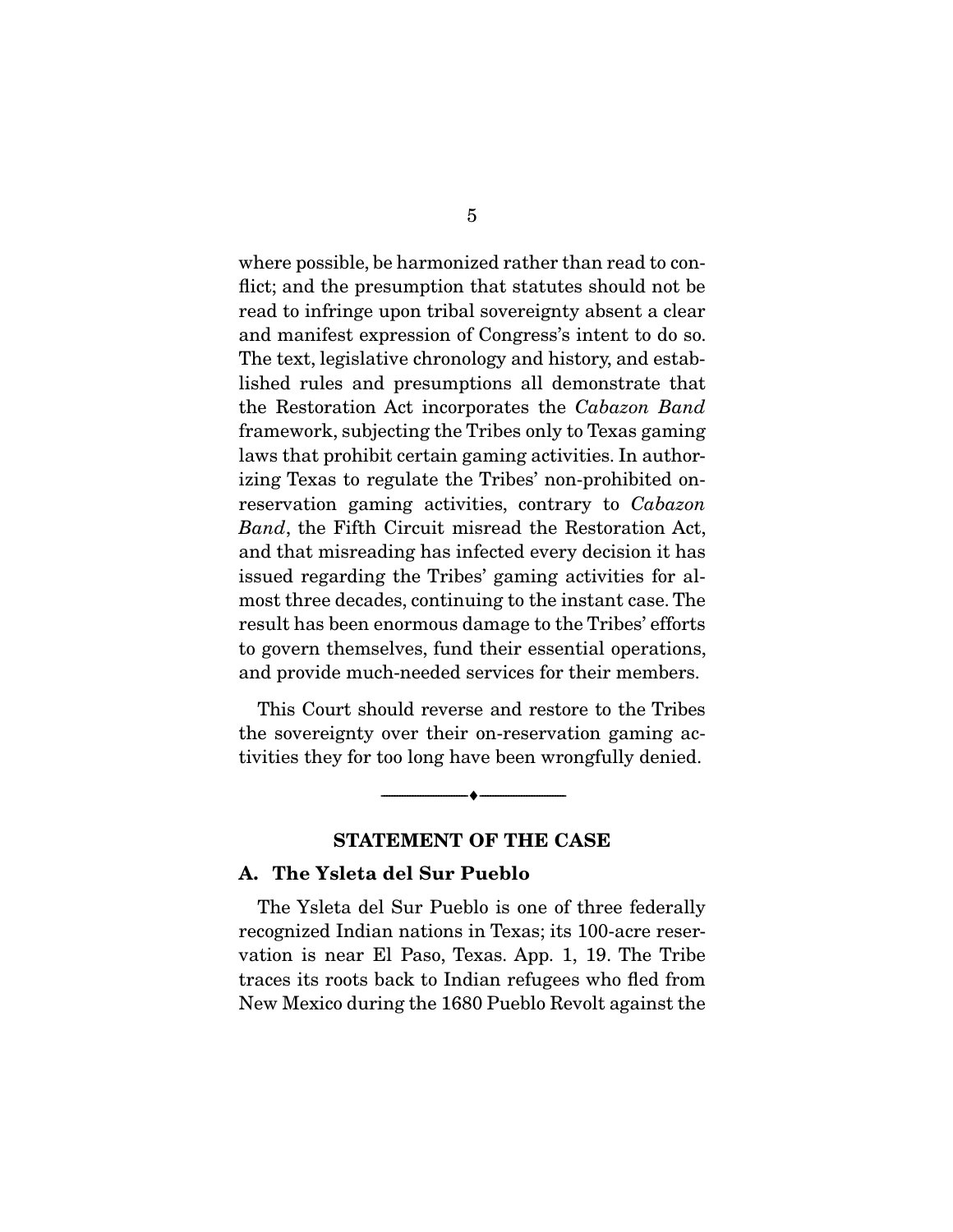Spanish. See S. Rep. No. 100-90, at 6 (1987) ("S. Rep."). "The revolt forced the Spanish to retreat from Santa Fe to El Paso, and the Spanish forced a large number of Tiwa Indians from Ysleta Pueblo to accompany them."  $Id$ . In 1751, Spain granted the land of Ysleta Pueblo to its inheritants but ofter the Toyes legisle Pueblo to its inhabitants, but after the Texas legisla-<br>ture incorporated the Town of Ysleta in 1871, nearly all of the 23,000 acres of the Spanish grant were patented to non-Indians.  $Id.$  at  $6-7.$ 

 In 1968, Congress enacted the Tiwa Indians Act, contransferring the federal government's trust responsibility for the Tribe to the State of Texas. Act of Apr. 12, 1968, Pub. L. No. 90-287, 82 Stat. 93.<sup>1</sup> In 1983, however,  $1300, F$  ub. L. No.  $30-201, 02$  Stat. 33. In 1303, nowever,<br>Toyog torminated its trust reaponsibilities for both Tribes, on the ground that Congress's assignment of the trust obligation violated the Texas Constitution. the trust obligation violated the Texas Constitution. App. 19–20.<sup>2</sup>

 Both Tribes thereafter sought to regain their trust legislation. They succeeded in 1987 when Congress enacted the Restoration Act. acted the Restoration Act.

<sup>&</sup>lt;sup>1</sup> On August 23, 1954, President Eisenhower signed Public Law 627, terminating the trust relationship between the Alabama-Coushatta and the United States and transferring all trust responsibility for the Alabama-Coushatta to Texas. See Act of Aug. 23, 1954, Pub. L. No. 627, ch. 831, 68 Stat. 768.

<sup>&</sup>lt;sup>2</sup> The State's view was subsequently rejected in *Alabama-*<br>Coushatta Indian Tribe of Texas v. Mattor 650 F. Supp. 282, 284. *Coushatta Indian Tribe of Texas* v. *Mattox*, 650 F. Supp. 282, 284, 289 (W.D. Tex. 1986).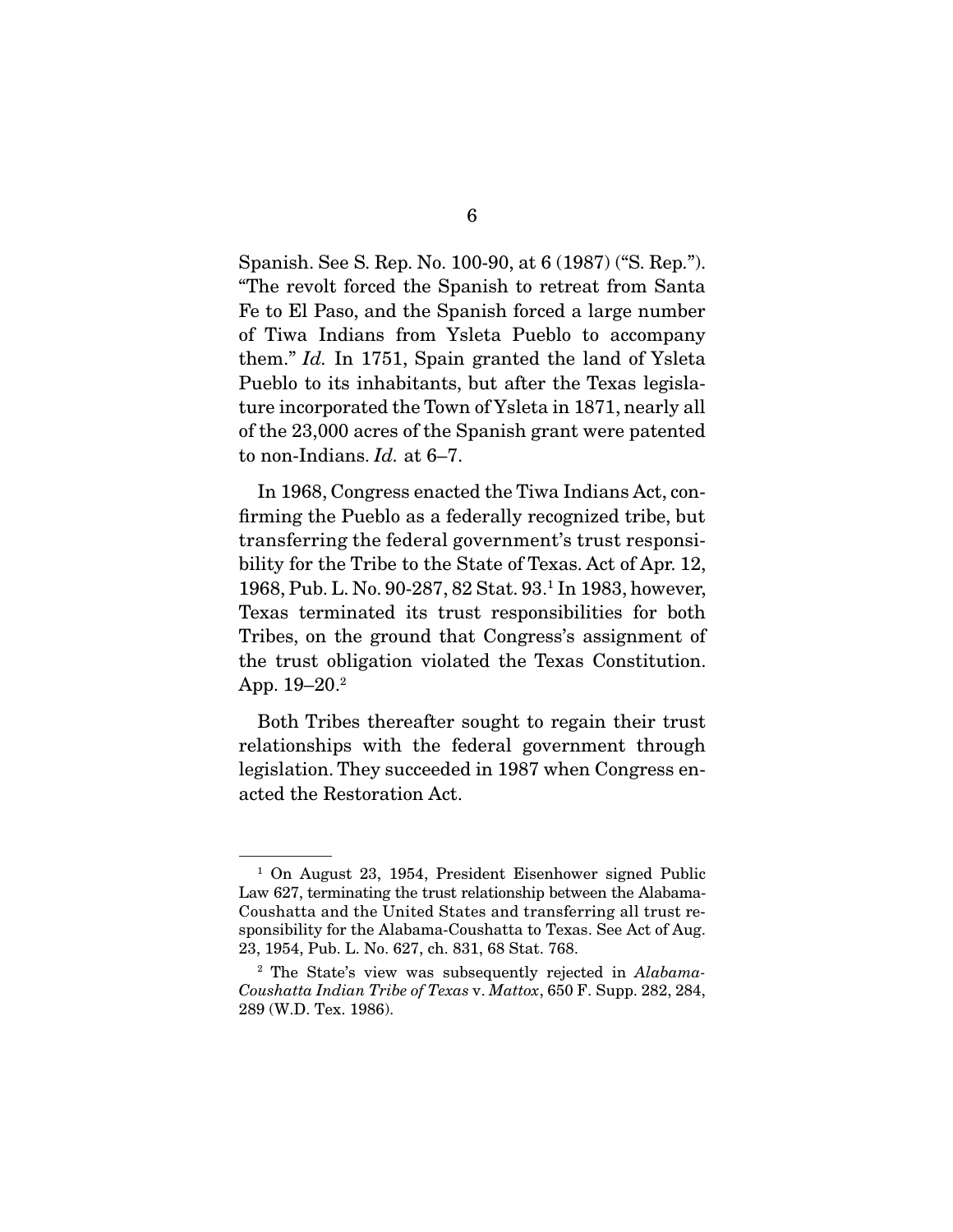#### **B. The Restoration Act**

The Restoration Act restored the federal government's trust relationship with the Tribes and includes provisions addressing state and tribal authority, as provisions addressing tribal gaming 3 well as a provision addressing tribal gaming.<sup>3</sup>

The terms of the Act addressing tribal gaming, how-<br>ever, changed significantly between the legislation's 1984 introduction and its enactment in 1987. The chronology of Congress's consideration of the evolving versions of what became the Restoration Act is central to this case. The first bill, H.R. 6391, was proposed in 1984. It did not mention gaming, App. 3; and Congress adjourned without acting on it. adjourned without acting on it.

In 1985, a similar bill, H.R. 1344, was submitted; it, too, did not mention gaming. On behalf of the State, the Texas Comptroller of Public Accounts, testifying before the House Committee on Interior and Insular Affairs, objected, making clear that Texas would oppose any legislation that did not make state gaming laws directly applicable on the Tribes' reservations. App. 121. The State was concerned that tribal gaming would have a detrimental effect on "existing charitable bingo" operations in the State of Texas." *Id.* 

 $\frac{1}{100}$  responses a provided a provided a provided a provided a provided a provided a provided a provided a provided a provided a provided a provided a provided a provided a provided a provided a provided a provided a sion in the stating term in  $\theta$  and  $\theta$  and  $\theta$  are  $\theta$ 

 $3$  Title I of the Act addresses the Pueblo; Title II, the Alabama-Coushatta. The Act was formerly codified at 25 U.S.C.  $\S$  731-737 and  $\S$  1300g-1300g-7. This brief refers to the sections in Title I of the Public Law. The relevant provisions of Title II are identical.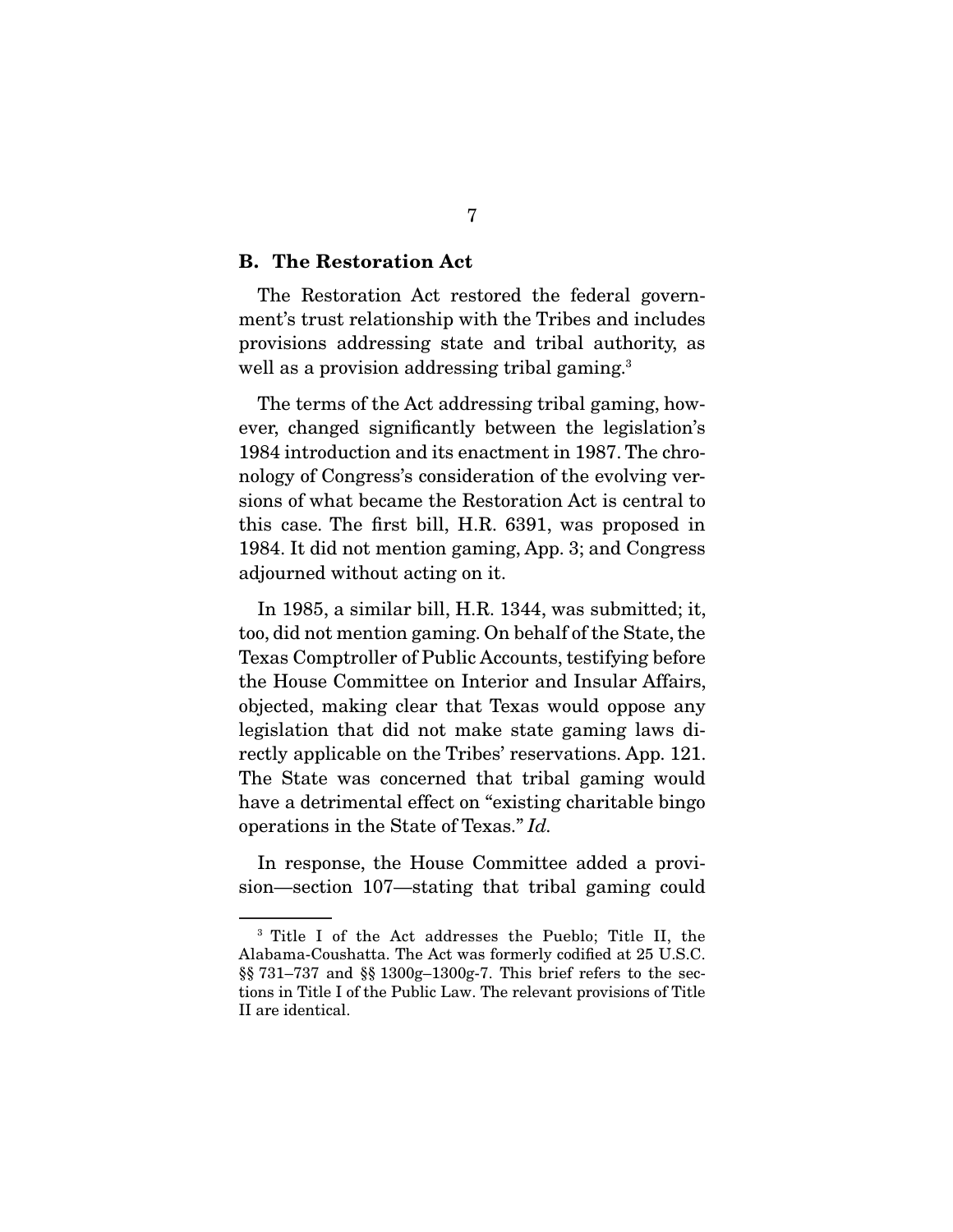only be conducted pursuant to a tribal ordinance or law<br>approved by the Secretary of Interior, and that until amendments were approved by the Secretary and submitted to Congress, "the tribal gaming laws, regulations and licensing requirements shall be identical to the laws and regulations of the State of Texas regarding gambling, lottery and bingo." H.R. Rep. No. 99-440, at  $2-3$  (1985). The House passed the bill as amended. See 131 Cong. Rec.  $36,565-70$  (1985). Some Texas officials nevertheless continued to oppose it because it did "not provide adequate protection against high stakes  $S^{\text{unim}}$  and  $I^{\text{unim}}$  protection against  $S^{\text{unim}}$ gaming operations on the reservation." App. 20–21,

 To address Texas's opposition and secure restoration  $Resolution.$  See App. 121–24. The Resolution expressed the Tribe's opposition to the "proposal that H.R. 1344 be amended to make state gaming law applicable on the reservation," stating that such an infringement of the Tribe's sovereignty was "wholly unsatisfactory to the Tribe." App. 122. Although the Tribe saw "no justification for singling out the Texas Tribes for treatment different than that accorded other Tribes in this country," it did not want the controversy over gaming to jeopardize the restoration of the trust relationship  $\frac{1}{2}$  is the restoration of the trust relation of the trust relationships  $\frac{1}{2}$ with the United States. App. 123.

 Accordingly, "to quiet the controversy," *Restoration of Federal Recognition to the Ysleta del Sur Pueblo and the Alabama and Coushatta Indian Tribes of Texas: Hearing on H.R. 1344 Before the S. Select Comm. on Indian Affs.*, 99th Cong. 23 (1986) (statement of Don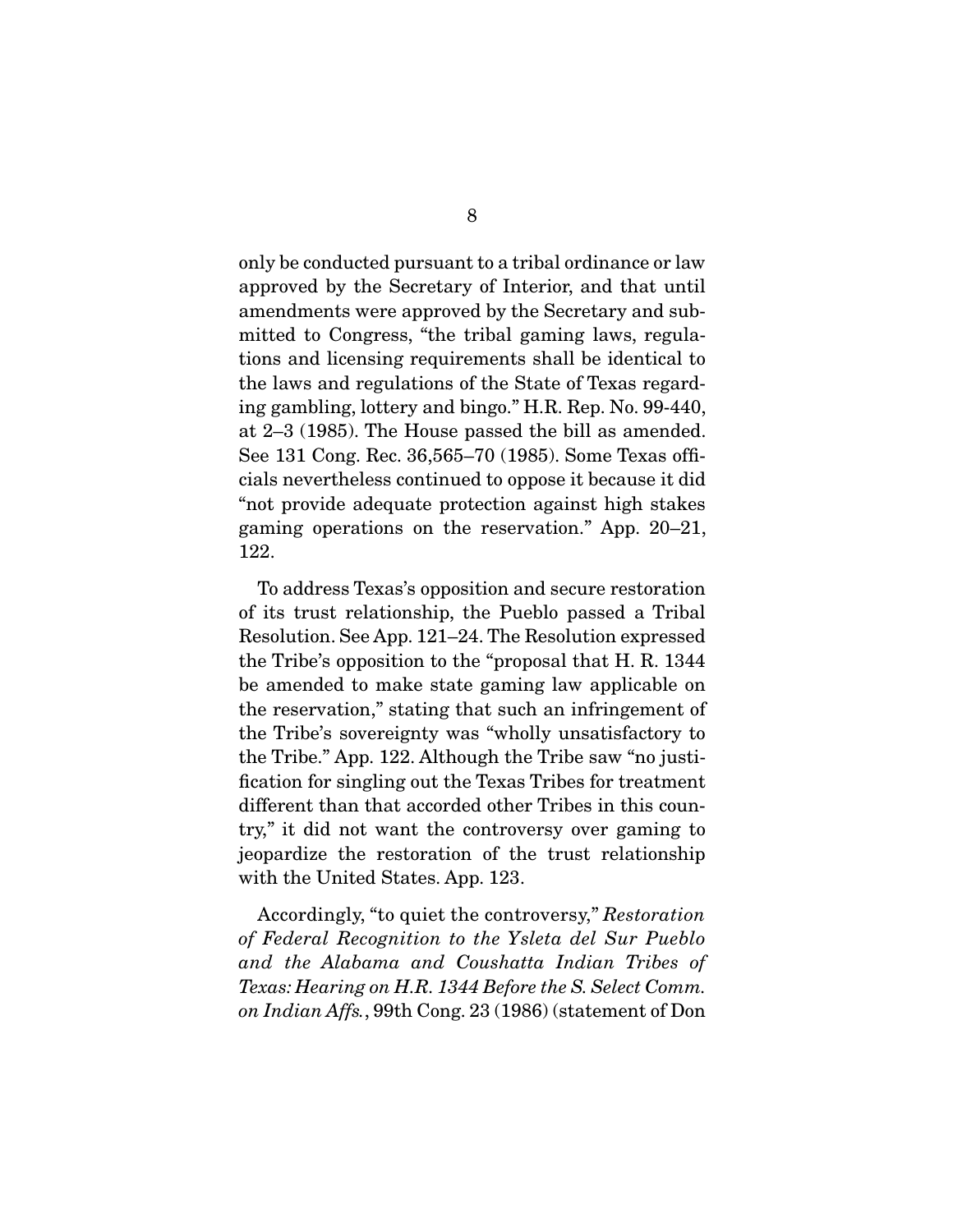B. Miller, Att'y, Native American Rights Fund), the amend H.R. 1344 to prohibit on the reservation and tribal lands "all gaming, gambling, lottery, or bingo, as defined by the laws and administrative regulations of the State of Texas." App. 123. The Senate Select Committee amended H.R. 1344 as requested by adding that language, S. Rep. No. 99-470, at  $4(1986)$ , but the bill  $l_{\text{nonorbological}}$  and  $l_{\text{in}}$  for  $l_{\text{on}}$ ,  $\Lambda_{\text{on}}$ ,  $99$ nonetheless died in the Senate. App. 22.

In January 1987, the Tribes' congressional representatives introduced H.R. 318 in the House; its language was substantially similar to that in H.R. 1344. The House Committee on Interior and Insular Affairs the reafter voted to amend H.R. 318 by stating that "[p]ursuant to Tribal Resolution No. T.C-02-86  $\dots$ , all gaming as defined by the laws of the State of Texas shall be prohibited on the tribal reservation and on tribal lands." H.R. Rep. No. 100-36, at  $1 (1987)$  ("H. Rep."). The House passed amended H.R. 318. See 133  $C_{\text{on}}$  Rep. 9049. 45. (1987)  $\overline{C}$ 

While Congress was considering these earlier ver-<br>sions of the Restoration Act, the legal framework generally governing state regulation of Indian gaming was changing. At that time, states seeking to limit gaming on Indian lands could do so only if they were covered by Public Law No. 83-280, Act. of Aug. 15, 1953, ch. 505, 67 Stat. 588 ("Public Law 280"), or the Indian Civil Rights Act of 1968, Pub. L. No. 90-284, tit. II–VII, 82 Stat. 73, 77–81. Public Law 280 granted specified states criminal jurisdiction over offenses committed by or against Indians within Indian country, but did *not*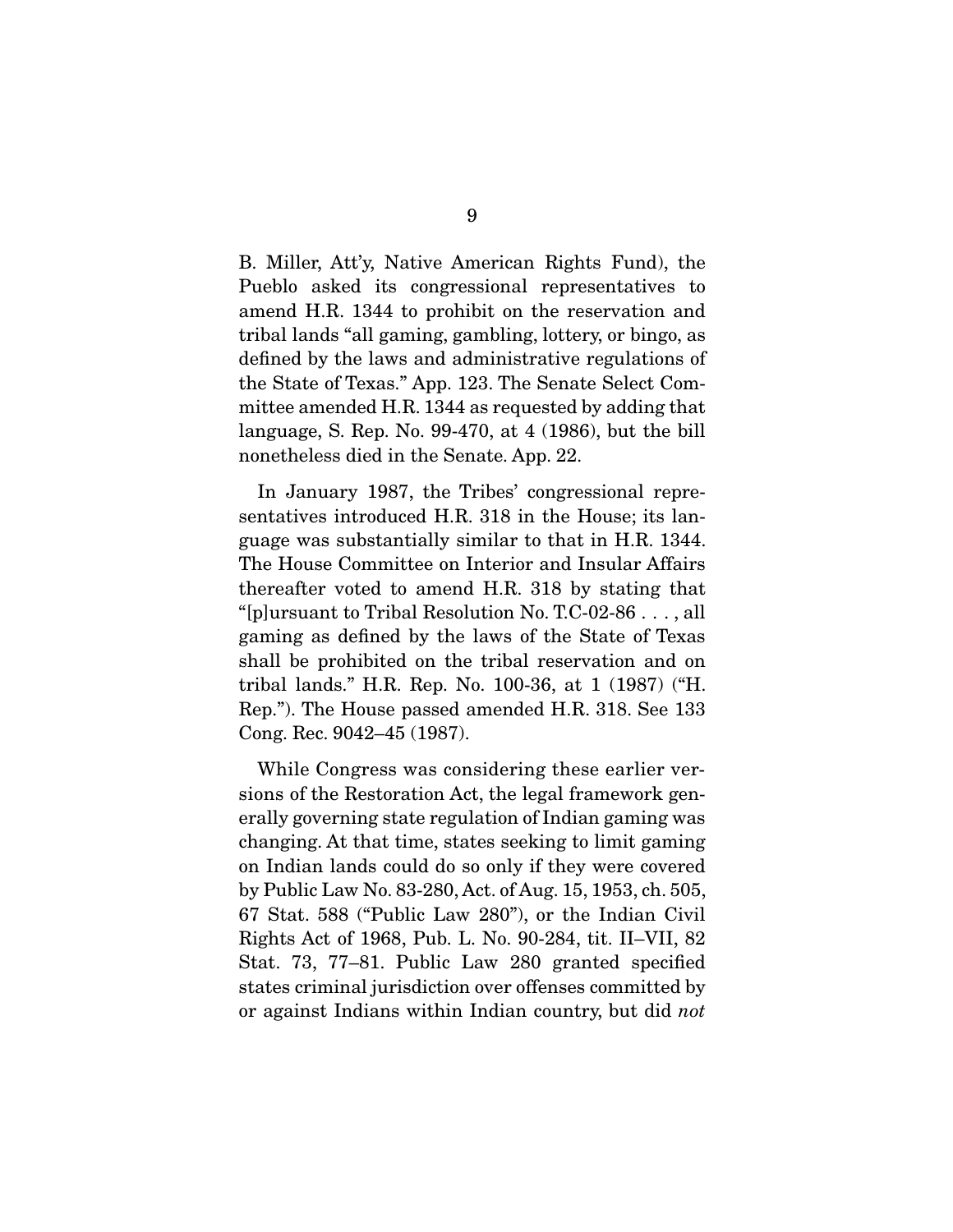there. See *Bryan v. Itasca Cnty.*, 426 U.S. 373 (1976).<br>The Indian Civil Bights Act extended the same juris The Indian Civil Rights Act extended the same juris-<br>diction granted in Public Law 280 to any other state,  $\frac{d}{dx}$  granted in Public Law  $\frac{d}{dx}$ subject to tribal consent.

*Cabazon Band*, clarifying how the Public Law 280 ju-<br>risdictional regime applies to tribal gaming. Agreeing risdictional regime applies to tribal gaming. Agreeing with the "prohibitory/regulatory" framework originally adopted by the Fifth Circuit in *Seminole Tribe of Flor-*<br>  $\frac{d}{dx}$   $R$  *Rutterworth* 658 F.2d 310 (5th Cir. Upit B.1981) *ida* v. *Butterworth*, 658 F.2d 310 (5th Cir. Unit B 1981), review, the Court held that "if the intent of a state law is generally to prohibit certain conduct, it falls within Pub. L. 280's grant of criminal jurisdiction, but if the state law generally permits the conduct at issue, subject to regulation, it must be classified as civil/regulatory and Pub. L. 280 does not authorize its enforcement on an Indian reservation." 480 U.S. at 209. "The shorthand test is whether the conduct at issue violates the hand test is whether the conduct at issue violates the State's public policy." *Id.*

Applying this framework, the Court held that Cali-<br>fornia's laws governing bingo were regulatory rather than prohibitory and thus California could not enforce them on Indian reservations. *Id.* at 210–12. "In light of the feet that California permits a substantial amount the fact that California permits a substantial amount<br>of gambling activity, including bingo, and actually promotes gambling through its state lottery," the Court concluded that "California regulates rather than proconcluded that "California regulates rather than pro-hibits gambling in general and bingo in particular." *Id.*  $\cdots$  211. The Court rejected California's argument that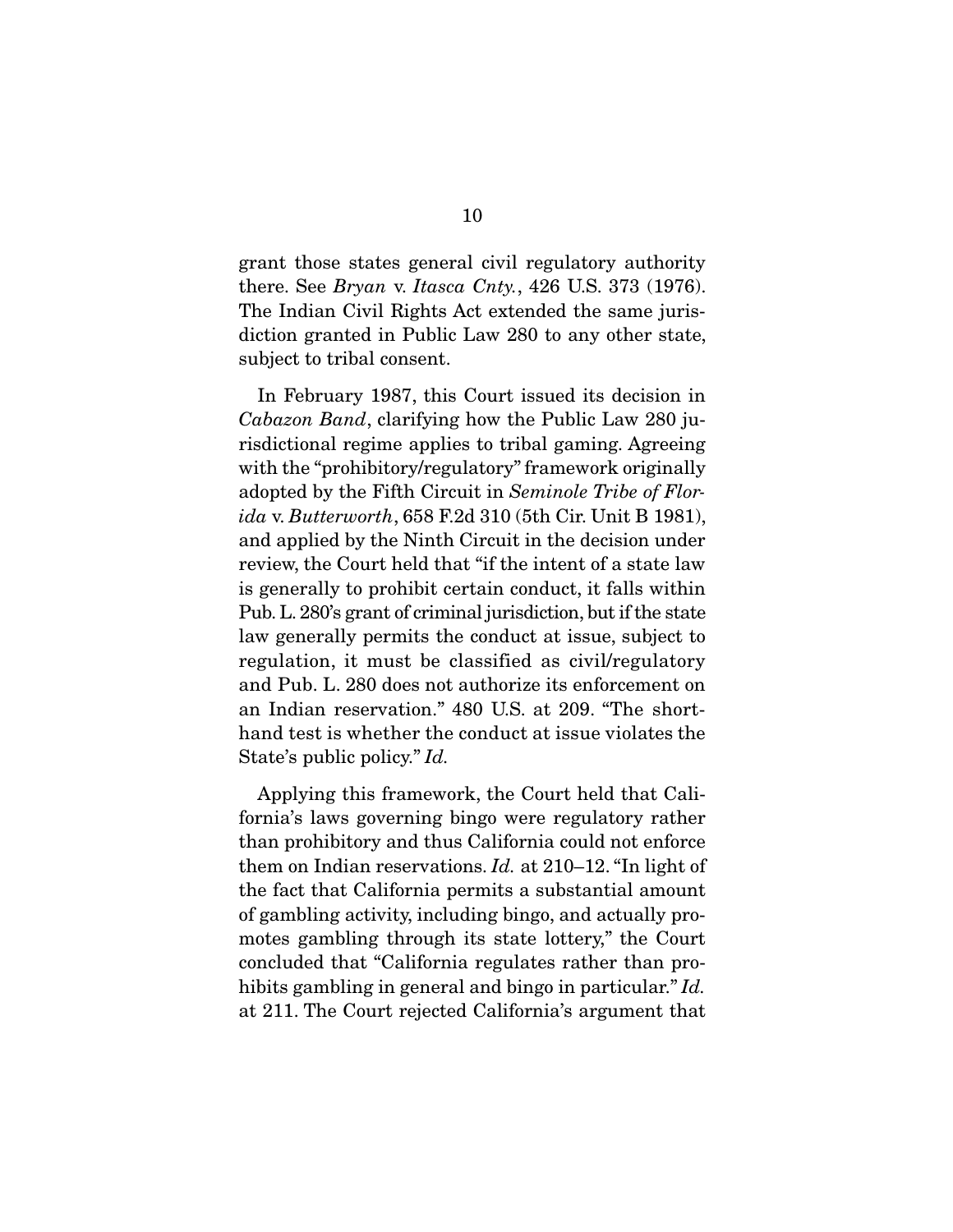the State's imposition of criminal penalties for unregulated bingo made its bingo laws prohibitory: "that an otherwise regulatory law is enforceable by criminal as well as civil means does not necessarily convert it into a criminal law within the meaning of Pub. L. 280." *Id.* 

In the wake of *Cabazon Band*, Congress began considering bills to provide a national framework for regulation of Indian gaming. See, *e.g.*, *Gaming Activities*<br>on Indian Regerations and Lande: Hearing on S. 555 *on Indian Reservations and Lands: Hearing on S. 555 and S. 1303 Before the S. Select Comm. on Indian Affs.*, 100th Cong. (1987) (discussing *Cabazon Band*).

 Simultaneously, Congress continued considering Committee on Indian Affairs revised the text of H.R. 318. It carried forward a provision stating that Texas "shall exercise civil and criminal jurisdiction" on the Tribe's reservation "as if such State had assumed such jurisdiction with the consent of the tribe" under the Indian Civil Rights Act. S. Rep. at 3. In addition, the bill specifically and significantly amended section 107.  $(i)$  it struck the prohibition on all gaming, prohibiting instead only the "gaming activities which are prohibited by the laws of the State of Texas" on the Tribe's lands, which is precisely the line *Cabazon Band* had<br>drawn: (ii) it also expressly stated that "[plathing in drawn; (ii) it also expressly stated that "[n]othing in this section shall be construed as a grant of civil or criminal regulatory jurisdiction to the State of Texas"; and (iii) it gave federal courts "exclusive jurisdiction" over violations committed by the Tribe or its mem- $\log d$ bers. *Id.*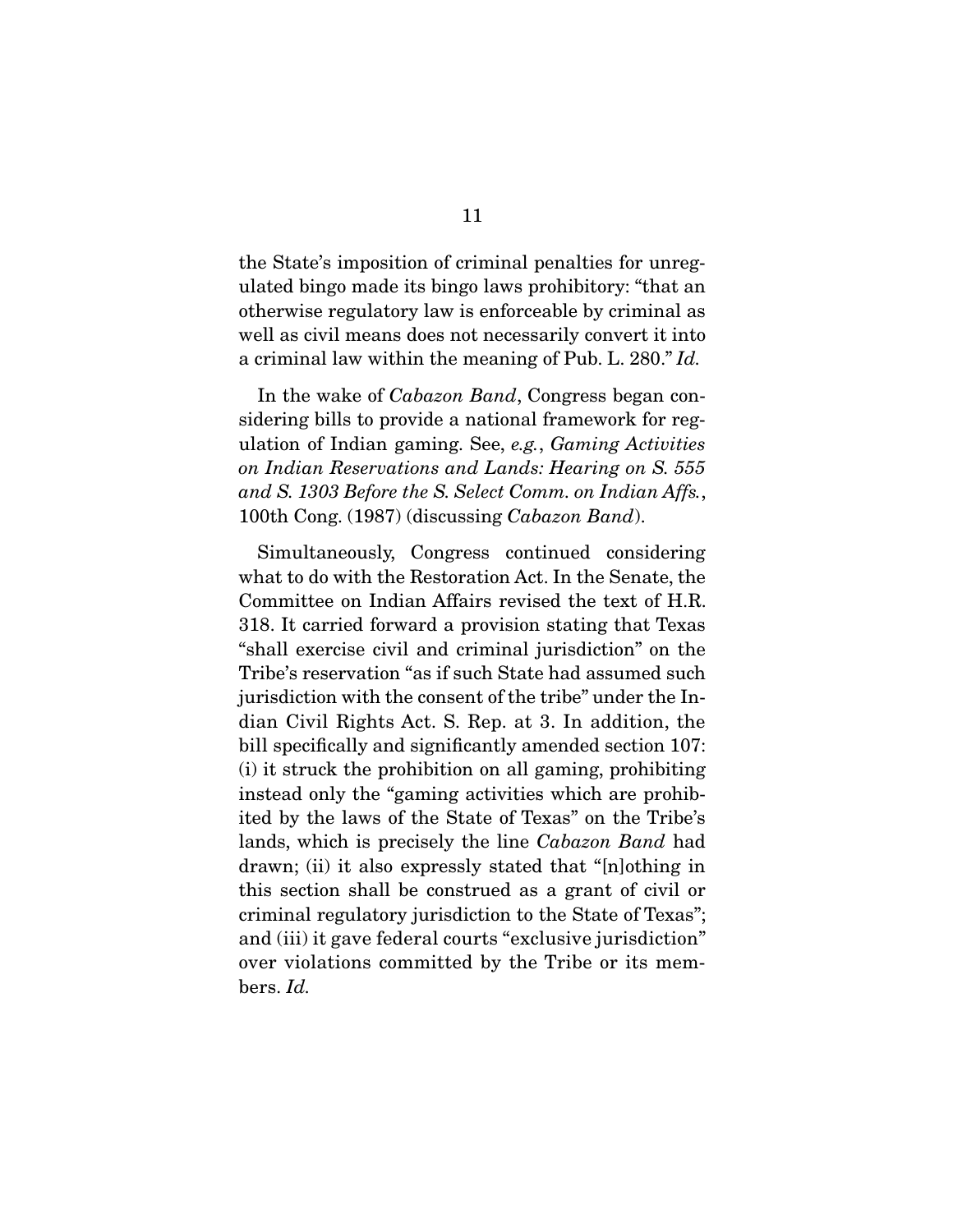The Senate then returned H.R. 318 to the House, which agreed to the Senate's amendments by unanimous consent. See 133 Cong. Rec.  $20,956-59$  (1987); 133 Cong. Rec.  $22,111-14$  (1987). Representative Udall, Chairman of the House Committee on Interior and Insular Affairs, explained that the Senate's amendments sular Affairs, explained that the Senate's amendments codified the *Cabazon Band* framework:

It is my understanding that the Senate<br>amendments to these sections are in line with the rational [e] of the recent Supreme Court decision in the case of Cabazon Band of Mission Indians versus California. This amendment in effect would codify for these tribes the holding and rational [e] adopted in the Court's holding and rational<sub>l</sub>y adopted in the Court's opinion in the case.

133 Cong. Rec. 22,114 (1987).

 In August 1987, President Reagan signed that bill, which is the Restoration Act.

#### **C. The Indian Gaming Regulatory Act**

The very next year Congress enacted IGRA to provide a national framework for Indian gaming and thus to provide "a means of promoting tribal economic development, self-sufficiency, and strong tribal governwents." 25 U.S.C. § 2702(1); see *id.* § 2701(4). IGRA greates a comprehensive framework designed "to hal creates a comprehensive framework designed "to baland regulations, with the strong Federal interest in preserving the sovereign rights of tribal governments  $p$  rights of the sound government  $\sigma$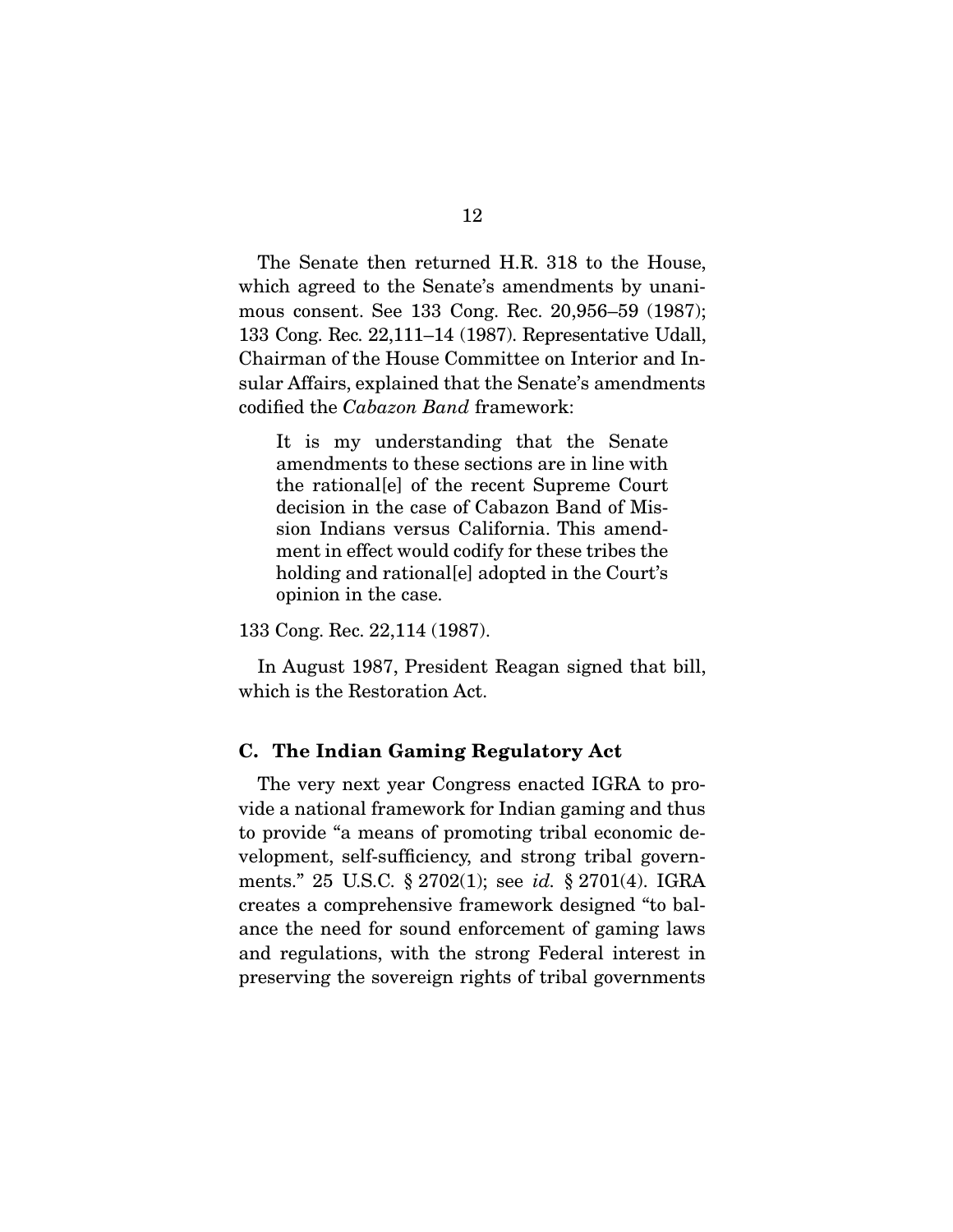to regulate activities and enforce laws on Indian land."<br>S. Rep. No. 100-446, at 5 (1988) ("IGRA S. Rep.").  $S_{\rm F}$ . No. 100-446, at 5 (1988) ("IGRA S. Rep.  $S_{\rm F}$ 

Consistent with the strong interest in tribal sover-<br>eignty, IGRA affirmed Indian tribes' right "to regulate gaming activity on Indian lands if the gaming activity is not specifically prohibited by Federal law and is conducted within a State which does not, as a matter of criminal law and public policy, prohibit such gaming activity." 25 U.S.C.  $\S 2701(5)$ . IGRA also created the National Indian Gaming Commission ("NIGC") to regulate tribal gaming. *Id.* §§ 2702(3), 2704(a).

 Under IGRA, tribal gaming is divided into three competitions.

- $\bullet$ Class I gaming, which includes social games<br>for prizes of small value and traditional forms of Indian gaming, and is exclusively within the tribes' jurisdiction, *id.*  $\S\S 2703(6)$ ,  $2710(a)(1)$ .  $2710(1,0)$
- $\bullet$ Class II gaming, which includes bingo (includ-<br>ing with electronic or other technological aids), and similar games, and is regulated by the NIGC, *id.* §§ 2703(7)(A)(i), 2710(a)(2); and
- Class III gaming, which is casino-style gaming, such as slot machines and roulette, and  $\bullet$ which is permitted only pursuant to tribalstate compacts, *id.*  $\S$ § 2703(8), 2710(d).

Both Class II and III gaming activities are authorized any person, organization or entity." *Id.* § 2710(b)(1)(A); see *id.* § 2710(d)(1)(B).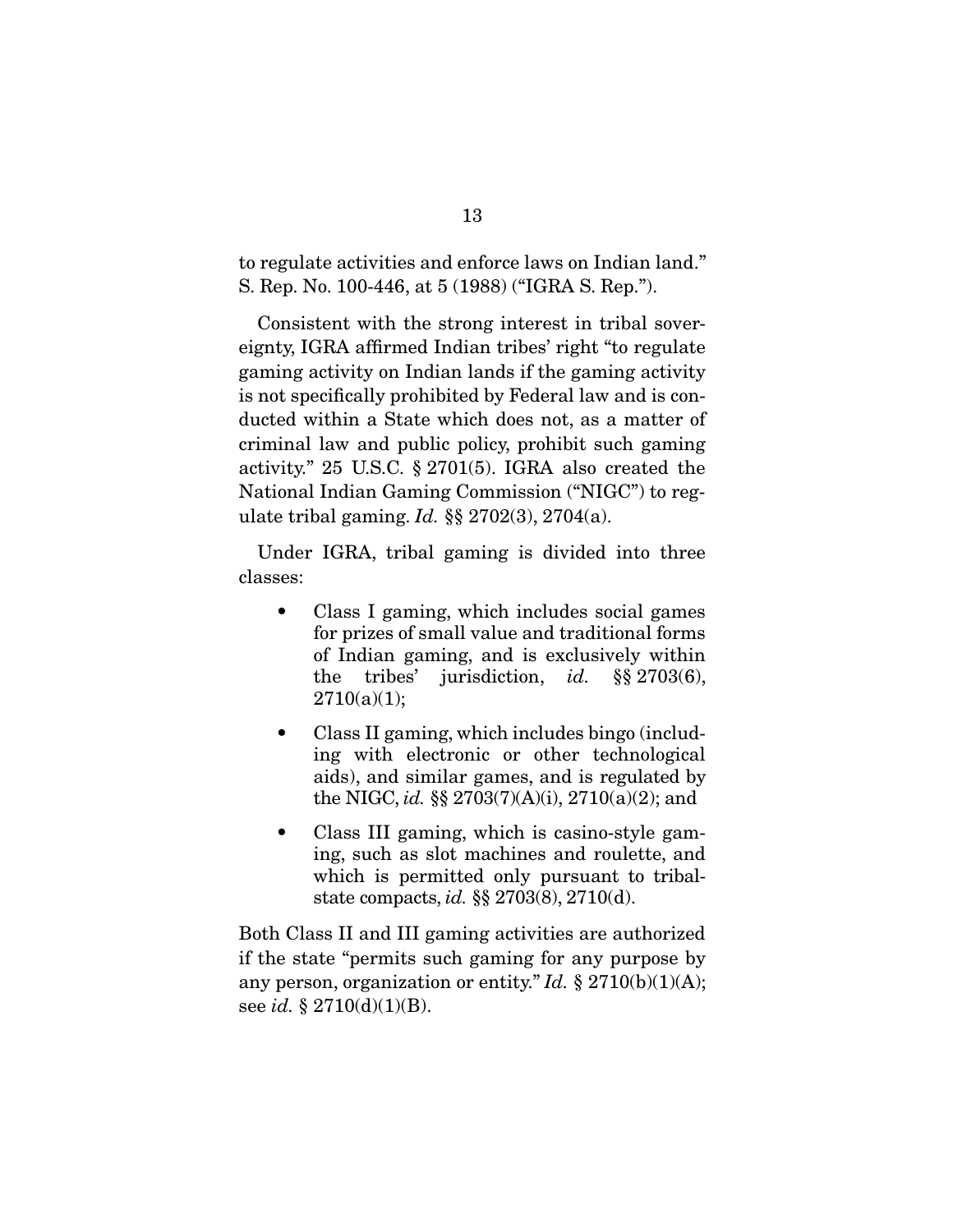IGRA thus incorporates the *Cabazon Band* apif the relevant state permits such gaming to others in the state, and the state cannot regulate non-prohibited games on tribal lands unless the tribe consents. See, e.g., IGRA S. Rep. at 6 ("[T]he Committee anticipates") that Federal courts will rely on" the "prohibitory/regu-<br>latory distinction" recognized "by the Supreme Court in *Cabazon.*"); *Wisconsin* v. *Ho-Chunk Nation*, 784 F.3d<br>1076–1089 (7th Cir. 2015) ("Cabazon's regulatory pre-1076, 1082 (7th Cir. 2015) ("*Cabazon's* regulatory/prostate law permits (or does not prohibit) gambling for state law permits (or does not prohibit) gambling for the purposes of IGRA."); *Mashantucket Pequot Tribe* v. *Connecticut*, 913 F.2d 1024, 1031–32 (2d Cir. 1990); *United States* v. *Sisseton-Wahpeton Sioux Tribe*, 897 F.2d 358, 367 (8th Cir. 1990).

#### **D.** *Ysleta I* **And Its Aftermath**

In 1992, the Pueblo sought to obtain the Texas Governor's negotiated agreement to permit Class III gamernor's negotiating<br>
ing on its lands under IGRA; the State refused. *Ysleta*<br>
del Sur Pueble y Texas 852 F Supp 587, 588, 89 (WD) *del Sur Pueblo* v. *Texas*, 852 F. Supp. 587, 588–89 (W.D. had refused to negotiate in good faith and seeking remedies under IGRA. *Id.* at 589–90. The district court IGRA had incorporated the *Cabazon Band* prohibi-<br>tory/reculatory framework id at 592, 93; that coming tory/regulatory framework, *id.* at 592–93; that gaming was not prohibited in Texas because the State had legalized gambling, such as bingo, and had established a galized gambling, such as bingo, and had established a lottery, *id.* at 593; that IGRA, and not the Restoration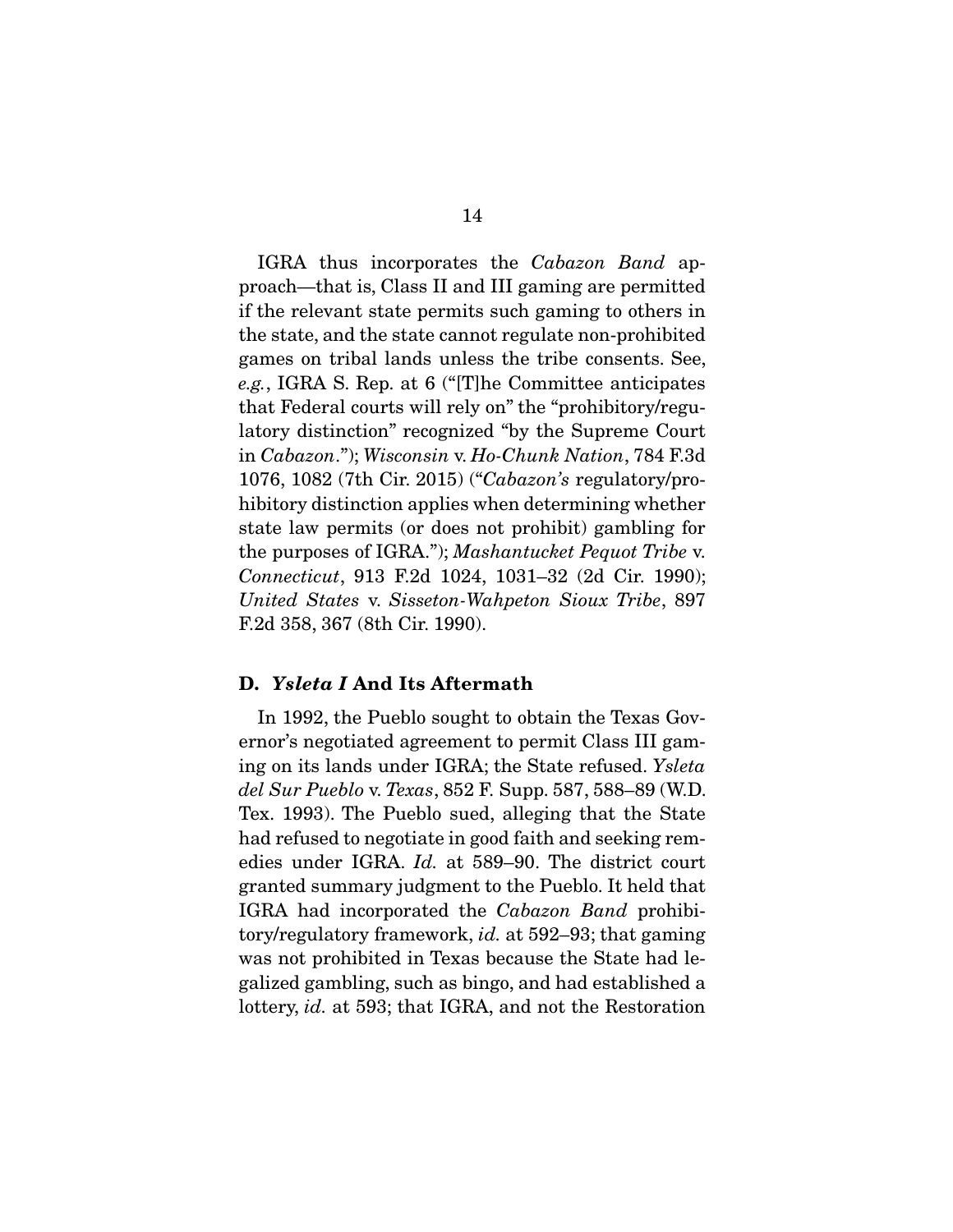Act, controlled the analysis, *id.* at 597; and that, in any by the laws of the State of Texas" under the Restora- $\mathbf{b}_j$  the laws of the State of Texas directions  $\mathbf{b}_j$ tion Act, *id.*

 The Fifth Circuit reversed. Its decision in *Ysleta del Sur Pueblo* v. *Texas*, 36 F.3d 1325 (5th Cir. 1994) ("*Ysleta I*"), established the legal framework for Texas's efforts to address the Tribes' gaming thereafter and resulted in decades of litigation in federal district court result enough a concete of the Tribes' coming activities about specific as performed as  $\mathcal{S}^{\text{max}}$  gamming activities.

*Ysleta I* held that the Eleventh Amendment barred<br>the Pueblo's suit because the Restoration Act—not IGRA—controlled the analysis and that Act did not abrogate Texas's immunity from suit. In deciding that the Restoration Act controlled, the court interpreted section  $107(a)$  to provide that the entirety of "Texas" gaming laws and regulations" would "operate as surrogate federal law on the Tribe's reservation in Texas." *Id.* at 1334. The court based its conclusion on "analysis" *is* the logislative bistory of both the Bestervation Act. and IGRA." *Id.* at 1333. In particular, the court relied<br>bosyily on the 1986 Tribel Bosolution in interpreting heavily on the 1986 Tribal Resolution in interpreting<br>the Restoration Act, stating that the Tribe's proposal to ban all gaming rather than accepting Texas's regulation on Indian lands meant that "any threat to tribal sovereignty is of the Tribe's own making." *Id.* at 1335.<br>The court declined to consider IGBA because it found The court declined to consider IGRA because it found<br>an irreconcilable conflict between it and the Restoration Act, which it resolved by holding that the specific statute (the Restoration Act) governed over the general statute (IGRA), rather than finding that the later  $s_{\text{max}}$ ,  $s_{\text{max}}$ , rather than  $s_{\text{max}}$  that the latter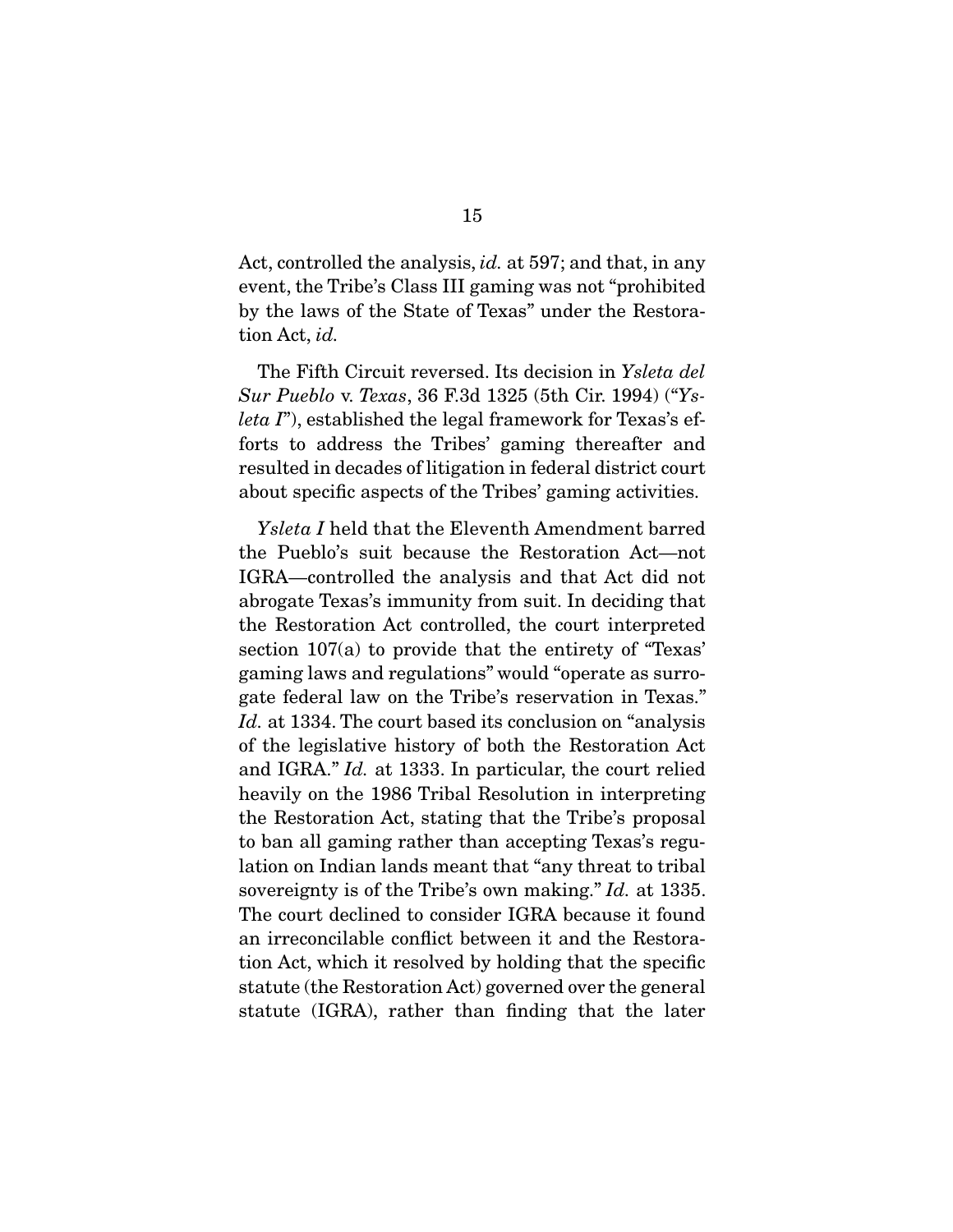harmonize the two statutes.  $Id$ . at  $1334-35$ .

The Pueblo petitioned this Court for review. Texas opposed but filed a conditional cross-petition in which it urged the Court to "harmonize" the Restoration Act and IGRA. See Conditional Cross-Petition for Writ of Certiorari at 9, *Texas* v. *Ysleta del Sur Pueblo*, No.<br>04.1310 (US Jan. 30, 1995), As the State explained 94-1310 (U.S. Jan. 30, 1995). As the State explained, "without the framework provided by IGRA it would not be possible to regulate" tribal gaming not prohibited by the Restoration Act, "since the state has no regulatory, civil or criminal jurisdiction over gaming on Tribal lands." *Id.* at 8. This Court denied review. *Texas* v. *Ys-*<br>late del Sur Pueble, 514 U.S. 1016 (1995) (mom.) *leta del Sur Pueblo*, 514 U.S. 1016 (1995) (mem.).

*Ysleta I* was followed by a quarter-century of dis-<br>putes and litigation between Texas and the Tribes about the scope of Texas's legal authority to regulate games on tribal lands and the meaning of Texas state laws and regulations addressing gaming. See, *e.g.*,<br>Brief in Opposition ("BIO") et II IV ("Bolated Preseed  $\frac{1}{2}$  ings"), 1 n.1, 16–17. In struggling to implement *Ysleta <sup>I</sup>*, the lower courts have experimented with a variety of on the Pueblo's reservation, to instructing the Pueblo to seek a license from Texas regulators, to requiring the Pueblo to obtain pre-approval from the federal courts for any gaming, to most recently allowing Texas to challenge the Tribe's gaming activities in federal court after concluding that the pre-approval approach had improperly "transformed the Court into a quasiregulatory body overseeing and monitoring the regulatory body overseeing and monitoring the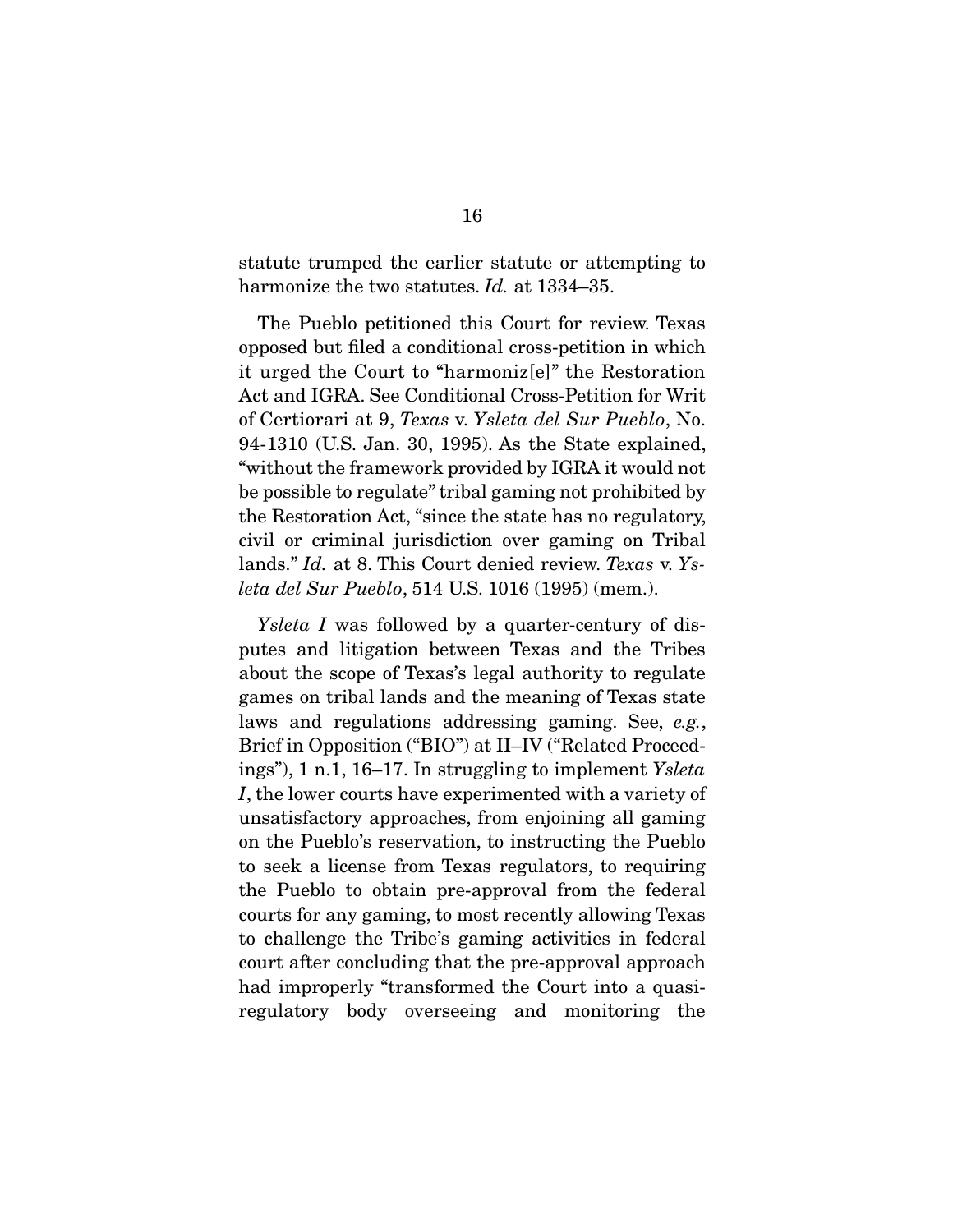duct." *Texas v. Ysleta del Sur Pueblo*, No. EP-99-CV-<br>220 KC 2016 WL 2020001 et \*10 (WD Tex Mey 27) 2016); see also App. 26–28; *Texas* v. *Ysleta del Sur*<br>*Pueblo 220 F Supp. 2d 668 (WD Tox 2001) off'd* 31 *Pueblo*, 220 F. Supp. 2d 668 (W.D. Tex. 2001), *aff 'd*, 31 F. App'x 835 (5th Cir. 2002), *and aff 'd per curiam*, 69 F. App'x 659 (5th Cir. 2003); *Texas* v. *Ysleta del Sur Pueblo*, No. EP-99-CA-320-H, 2009 WL 10679419 (W.D. Tex. Aug. 4, 2009).

#### **E. Proceedings Below**

This case involves the Pueblo's gaming activities at the Speaking Rock Entertainment Center near El Paso, Texas. App. 28. The Pueblo government and its associated entities, including Speaking Rock, employ roughly 1,200 individuals, 30 percent of whom are tribal members. Speaking Rock revenues are approximately 60 percent of the Pueblo's operating budget. The loss of those revenues would result in mass layoffs. devasting the Tribe's efforts to promote education and employment, among other activities. See, *e.g.*, App. 102<br>"Speeking Beek is a primary employer for the Tribe's" ("Speaking Rock is a primary employer for the Tribe's  $sim$   $\frac{1}{2}$  .  $\frac{1}{2}$  and  $\frac{1}{2}$  reverses  $\frac{1}{2}$  reverses  $\frac{1}{2}$  reverses  $\frac{1}{2}$  reverses  $\frac{1}{2}$  reverses  $\frac{1}{2}$  reverses  $\frac{1}{2}$  reverses  $\frac{1}{2}$  reverses  $\frac{1}{2}$  reverses  $\frac{1}{2}$  reverses  $s_{\rm g}$  and charitable  $s_{\rm g}$ .  $s_{\rm g}$  and  $s_{\rm m}$  and charitable charitable  $s_{\rm m}$ initiatives.").

In 2017, Texas government agents decided that<br>Speaking Rock's electronic bingo machines and livecall bingo did not comply with Texas's bingo laws and regulations. The State sought injunctive relief in federal district court. App. 7, 29–32. The district court eral district court. App. 7, 29–32. The district court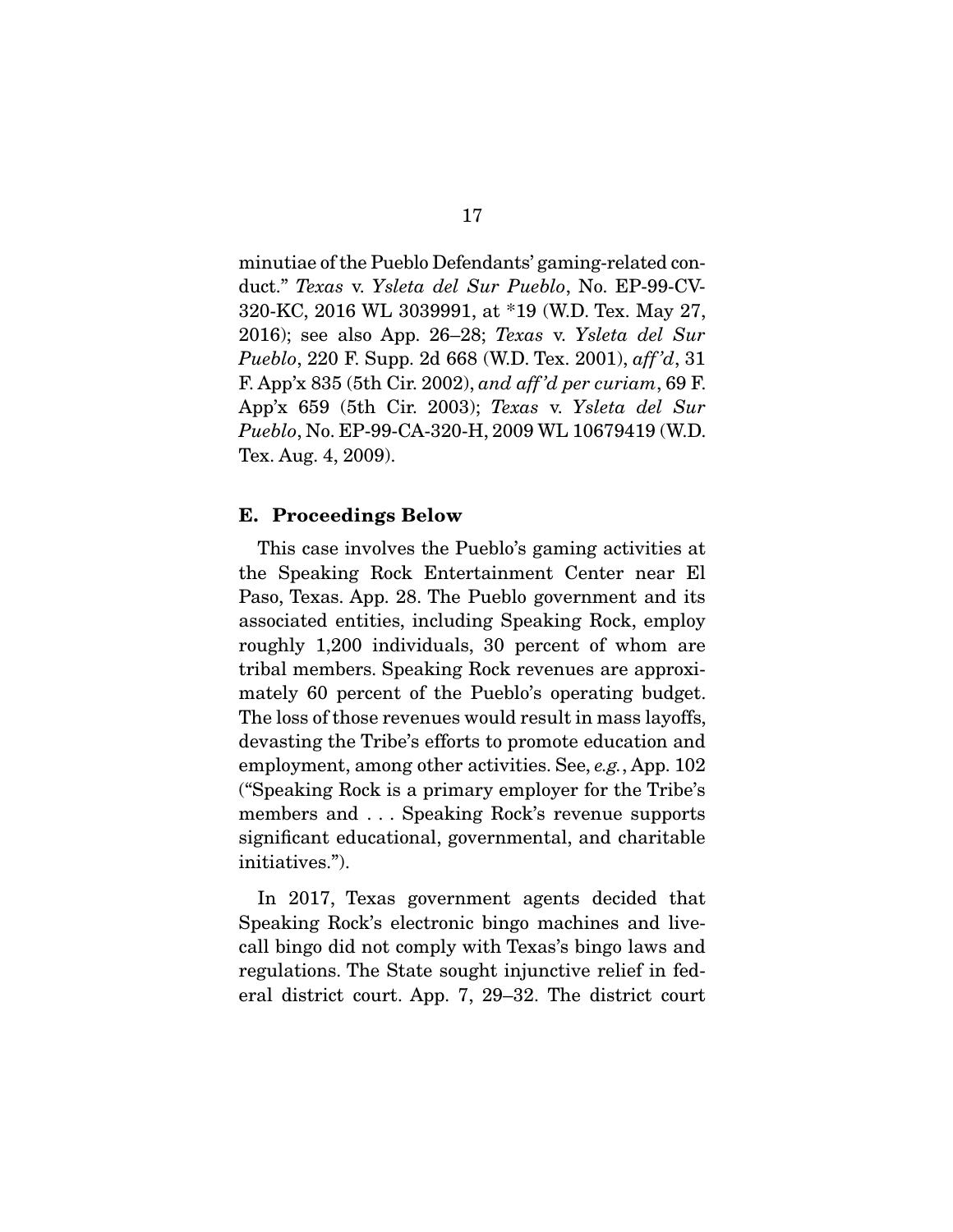granted summary judgment to the State and enjoined the court stayed the injunction pending appeal, because it thought that either the Fifth Circuit or this Court might wish to consider whether Texas was exercising "regulatory jurisdiction" over the Tribe's gaming activities in violation of the Restoration Act. App. 100– 01. As the district court observed, *Ysleta I* and its prog-<br>only greated "a twilight zone of state, federal, and soy eny created "a twilight zone of state, federal, and sover<br>ereign authority," with "the extensive litigation over gaming at Speaking Rock as a sort of trial-and-error process to test the limits of Texas law, with federalprocess to test the limits of Texas law, with federal courts serving as a non-transferred that the those limits." Applications of the service limits. "

 In granting the Pueblo's stay request, the district the injunction would be "truly irreparable." App. 102. If Speaking Rock were shut down, the Pueblo would be driven back into abject poverty. When Speaking Rock closed due to one of the many previous disputes, the Tribe was economically devastated, with unemployment skyrocketing from 3 percent to 28 percent. See Legislative Hearing on H.R. 4985 Before the Subcomm. *on Indian, Insular & Alaska Native Affs. of the H. Comm. on Nat. Res.*, 115th Cong. 4 (2018) (statement of Carlos Hisa, Governor, Ysleta del Sur Pueblo). Pueblo members were forced to leave the reservation. in search of work, were unable to pay mortgages, and lost their retirement savings; and budgets for Pueblo programs and services were slashed. See *id*.

On appeal, the Fifth Circuit reaffirmed *Ysleta I*, stating that "settled precedent resolves this dispute." App. ing that "settled precedent resolves this dispute." App.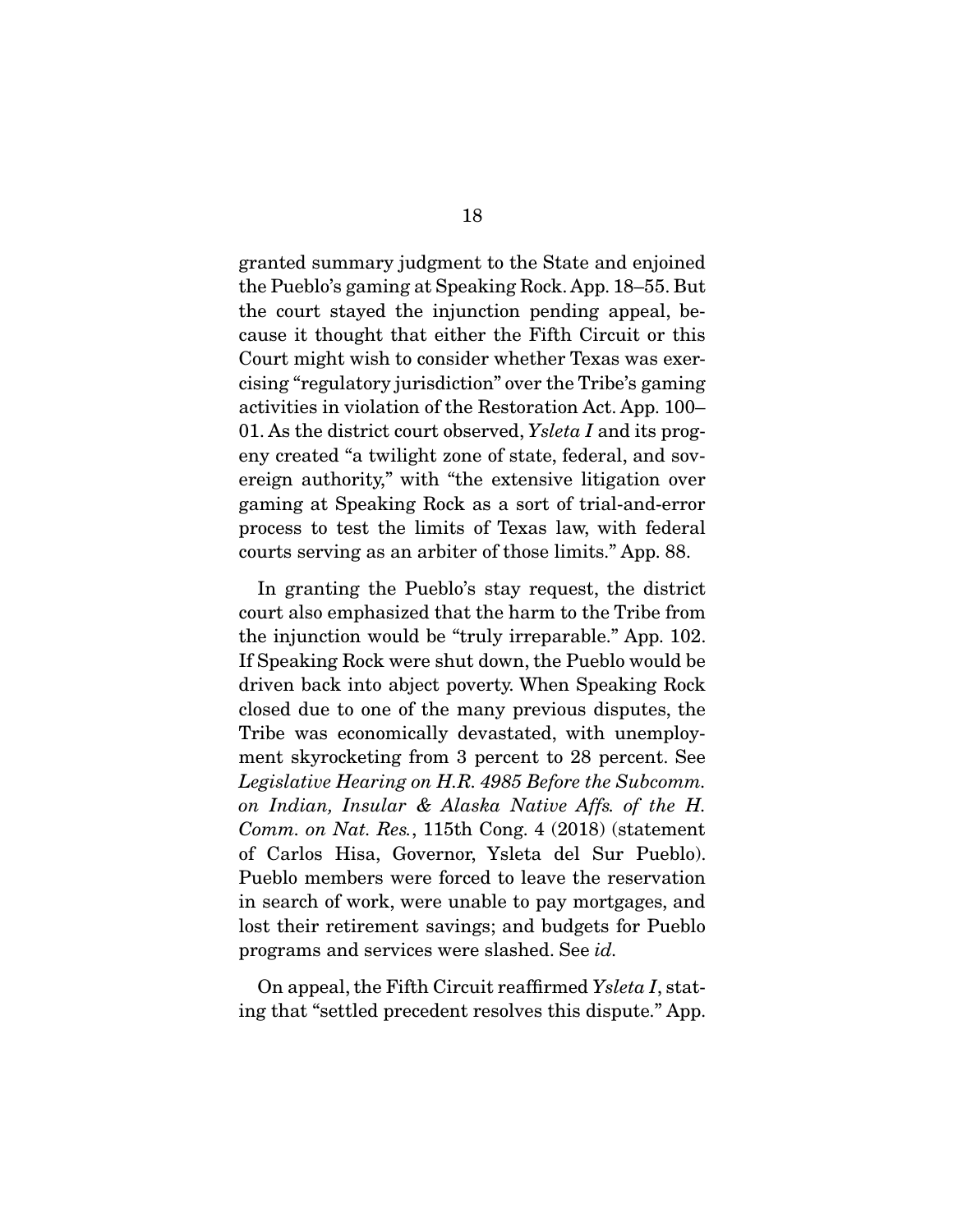the Restoration Act, "Texas' gaming laws *and regula-*<br>tions concrete as surrogets federal law on the *tions* . . . operate as surrogate federal law on the Tribe's reservation." App. 12. And it confirmed its prior holding that "[t]he Restoration Act and IGRA erect fundamentally different regimes, and the Restoration Act—plus the Texas gaming laws and regulations it federalizes—provides the framework for determining the legality of gaming activities on [tribal] lands." App. 11. The court thus affirmed the injunction. App. 17. 11. The court thus affine the injuries  $\int_{0}^{1}$ . The injuries the injuries of  $\int_{0}^{1}$ .

After the Pueblo filed a petition for certiorari, this Court called for the views of the Solicitor General. The United States recommended granting review, explaining that "the Restoration Act is better construed to prohibit gaming on Indian lands only to the extent that the particular gaming activity is properly determined under the framework of  $[Cabazon Band]$  to be 'pro-<br>hibited' by state law rather than 'reculated' under hibited' by state law rather than 'regulated' under<br>it." Brief for the United States as Amicus Curiae 10  $i$ . The United States concluded that the  $i$ Tribes' "[n]on-prohibited gaming activities, including bingo, should accordingly be subject to regulation under IGRA," and that the Fifth Circuit's contrary decision "implicates important tribal sovereignty interests" and undermines IGRA's key objectives." *Id.* at 10–11.

#### **SUMMARY OF THE ARGUMENT**

 $\overbrace{\hspace{2.5cm}}$   $\overbrace{\hspace{2.5cm}}$ 

I. The Restoration Act codifies *Cabazon Band*'s  $p$ -versions- $j$ ,  $q$  and  $q$ ,  $p$  framework. Thus, Texas's Texas's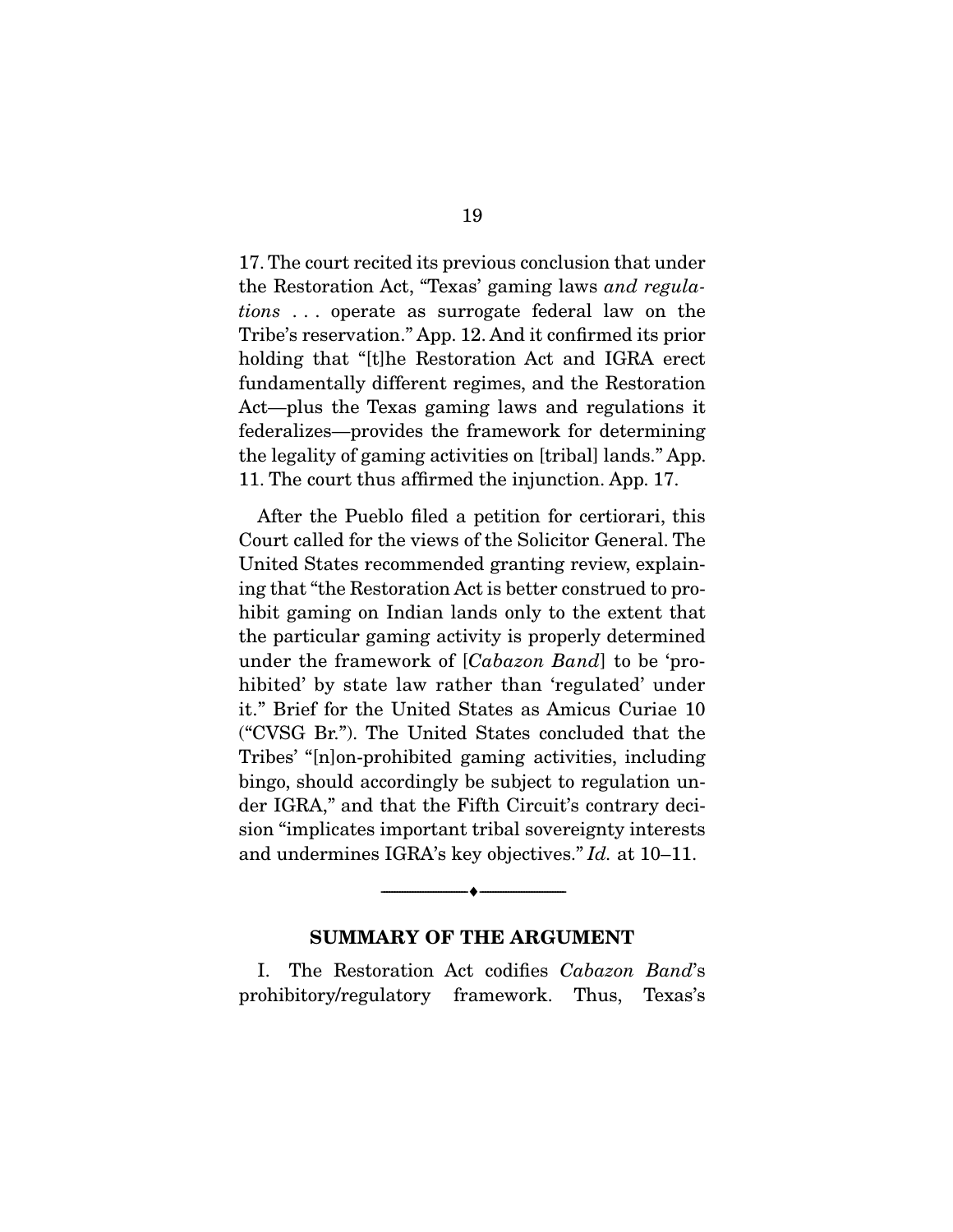produce y game gamma are binding on the Tribes, but the Tribes, but the Tribes, but the Tribes, but the Tribes, but the Tribes, but the Tribes, and the Tribes, and the Tribes, and the Tribes, and the Tribes, and the Tribes Texas may not regulate gaming on tribal lands.

A. To begin, in section 105(f), Congress expressly incorporated the Public Law 280 jurisdictional regime into the Restoration Act. In granting Texas the same criminal and civil jurisdiction over tribal lands that. this Court had previously construed in *Bryan* and *Cab-*<br>
scen Band, Congress is presumed to have incorporated *azon Band*, Congress is presumed to have incorporated analysis thus begins with the presumption that Congress incorporated the *Cabazon Band* framework.

confirm that Congress codified *Cabazon Band*. The statute prohibits to the Tribes only those games "which<br>are prohibited" by Texas law, while making clear that Texas lacks "regulatory jurisdiction" over activities on Texas lacks "regulatory" jurisdiction over activities on<br>tribal lands. This language exactly tracks *Cabazon*<br>Rand's probibitory/regulatory distinction and con *Band's* prohibitory/regulatory distinction, and contrasts sharply with other contemporaneous enactments in which Congress granted states authority to "prohibit *or regulate*" tribal gaming or expressly subjected tribal gaming to all state gaming laws.

The Tribe's reading is also the only one that gives effect to section 107(b). If, as the Fifth Circuit held, Texas had authority under section  $107(a)$  to prescribe the rules governing the Tribe's non-prohibited gaming activities, then Texas would have "regulatory jurisdiction" over those activities—directly contravening section  $107(b)$ 's command that nothing in section 107  $t_{\text{th}}$ <sup>o</sup> 107,  $\frac{1}{2}$  107,  $\frac{1}{2}$  107,  $\frac{1}{2}$  107,  $\frac{1}{2}$  107,  $\frac{1}{2}$  107,  $\frac{1}{2}$  107,  $\frac{1}{2}$  107,  $\frac{1}{2}$  107,  $\frac{1}{2}$  107,  $\frac{1}{2}$  107,  $\frac{1}{2}$  107,  $\frac{1}{2}$  107,  $\frac{1}{2}$  107,  $\frac{1}{2}$  $\frac{1}{2}$  shall be constructed as a grant of civil or criminal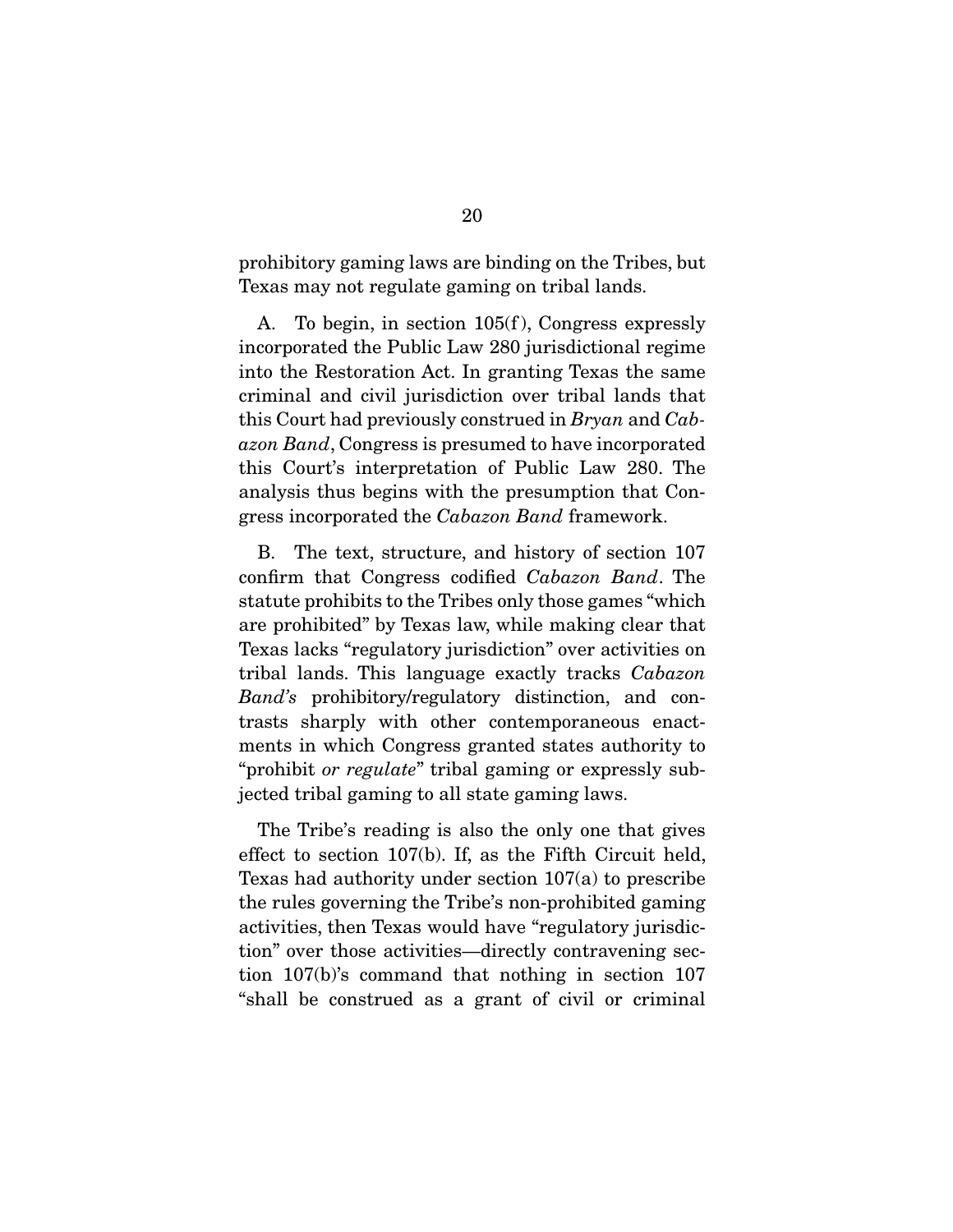regulatory jurisdiction to the State of Texas." This Court has consistently rejected interpretations that would create this sort of statutory contradiction, refusing to read general language in one provision to nullify ing to read general general provision to numerous in our provision to numerical language in the number of  $\frac{1}{2}$  $\lim_{\theta \to 0}$  and include  $\frac{1}{\theta}$  and  $\frac{1}{\theta}$  neighboring provided in a neighboring provided in a neighboring provided in a neighboring provided in a new provided in a new provided in  $\theta$  in a new provided in a new sion.

Section 107(c)—which departs from Public Law 280<br>by granting federal courts exclusive enforcement jurisdiction—further confirms that Congress codified *Cabazon Band.* Section 107(c) shows that when Con-<br> *cross* intended to depart from the Public Law 280 regress intended to depart from the Public Law 280 reexpress exception to section  $105(f)$ . Congress included no such exception in defining the substantive. law governing tribal gaming activities in sections  $107(a)$  and  $107(b)$ , further confirming that those sections should be read and applied consistently with Public Law 280. Moreover, it is hard to imagine why Congress would grant *federal courts* exclusive jurisdiction over the Tribes' compliance with the minuties of tion over the Tribes' compliance with the minutiae of a void in which neither the NIGC nor Texas's gaming commission would have authority to enforce regulatory requirements.  $\mathbf{t}$  requirements.

Finally, the legislative history makes clear that Con-<br>gress codified *Cabazon Band*. The Senate Report states expressly that section 107(b) is a restatement of the law as provided in Public Law 280. And Chairman Udall explained that the amendments made by the Senate in the wake of *Cabazon Band* were intended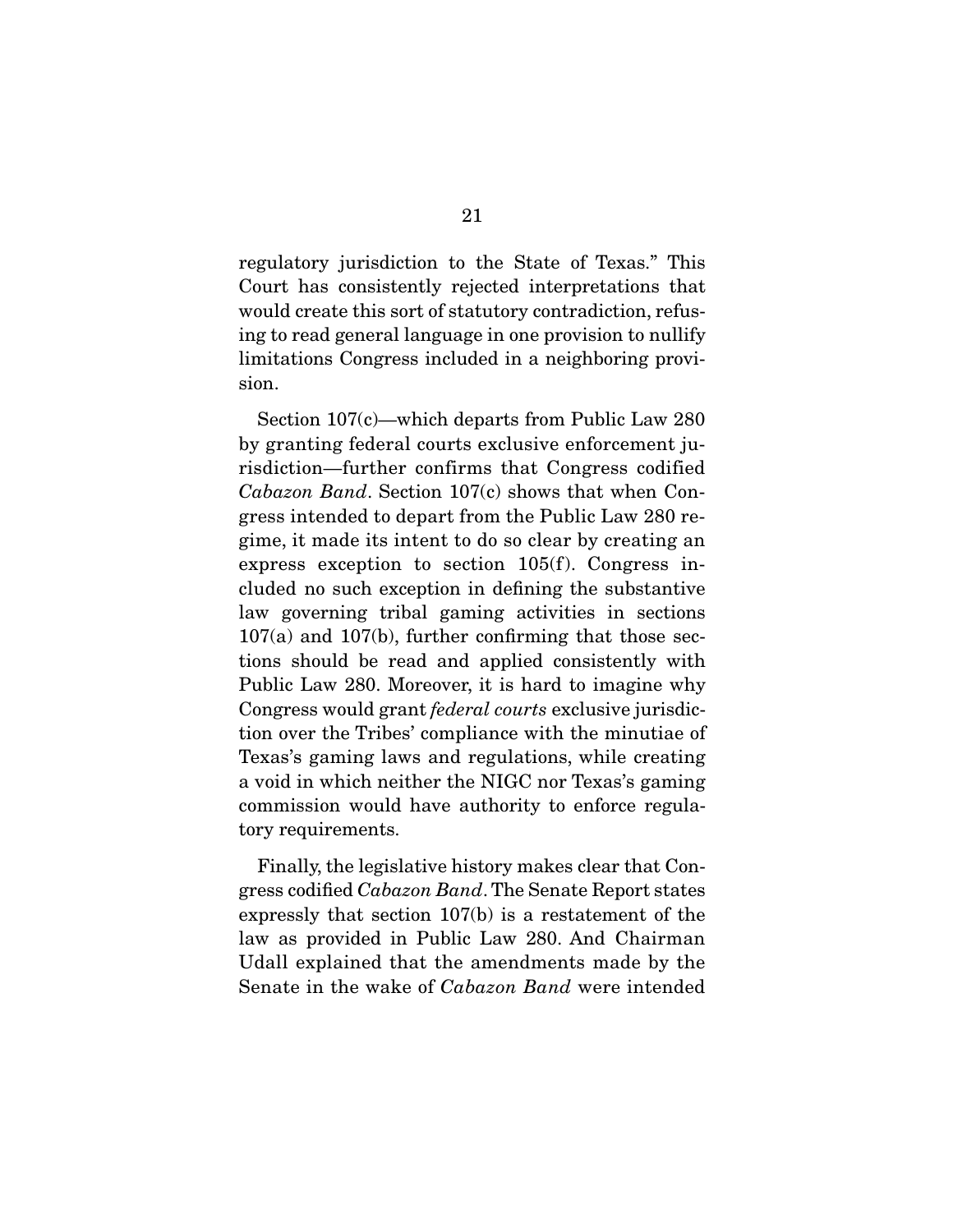to codify the Court's decision for the benefit of the Tribes.

 C. If any doubt remained, two additional interprefavor of the Tribes. First, one federal statute will not be read to displace another absent a clear and manifest congressional intent. Unlike the Fifth Circuit, which found an irreconcilable conflict between the Restoration Act and IGRA, the Tribes' reading properly harmonizes the two statutes, allowing both to be given full effect. Second, under longstanding law, any ambiguities in laws affecting tribal sovereignty must be resolved in favor of the tribe. And the Restoration Act clearly does not manifest an unequivocal intent to impair the Tribes' sovereignty by subjecting their on-respair the Tribeston south the Tribeston south the Tribeston south the Tribeston south the Tribeston south the T ervation gaming activities to state regulation.

D. The Fifth Circuit in *Ysleta I* badly misconstrued<br>the Restoration Act. The court elevated legislative history over statutory text, giving dispositive effect. to language from a committee report likely addressing a previous version of the bill that Congress did not enact into law. Moreover, the court misread the Tribal Resolution, wrongly treating it as reflecting the Tribe's *consent* to state regulation of tribal gaming activities, Tribe emphatically *opposed* state regulation, and proposed a total ban of all gaming on tribal lands precisely the court interpreted the Restoration Act to embody an  $\frac{1}{\sqrt{2}}$  and  $\frac{1}{\sqrt{2}}$  and  $\frac{1}{\sqrt{2}}$  to expansion  $\frac{1}{\sqrt{2}}$  and  $\frac{1}{\sqrt{2}}$  and  $\frac{1}{\sqrt{2}}$  and  $\frac{1}{\sqrt{2}}$  and  $\frac{1}{\sqrt{2}}$  and  $\frac{1}{\sqrt{2}}$  and  $\frac{1}{\sqrt{2}}$  and  $\frac{1}{\sqrt{2}}$  and  $\frac{1}{\sqrt{2}}$  and  $\frac{1}{\sqrt$ outcome both the Tribe and Congress clearly rejected.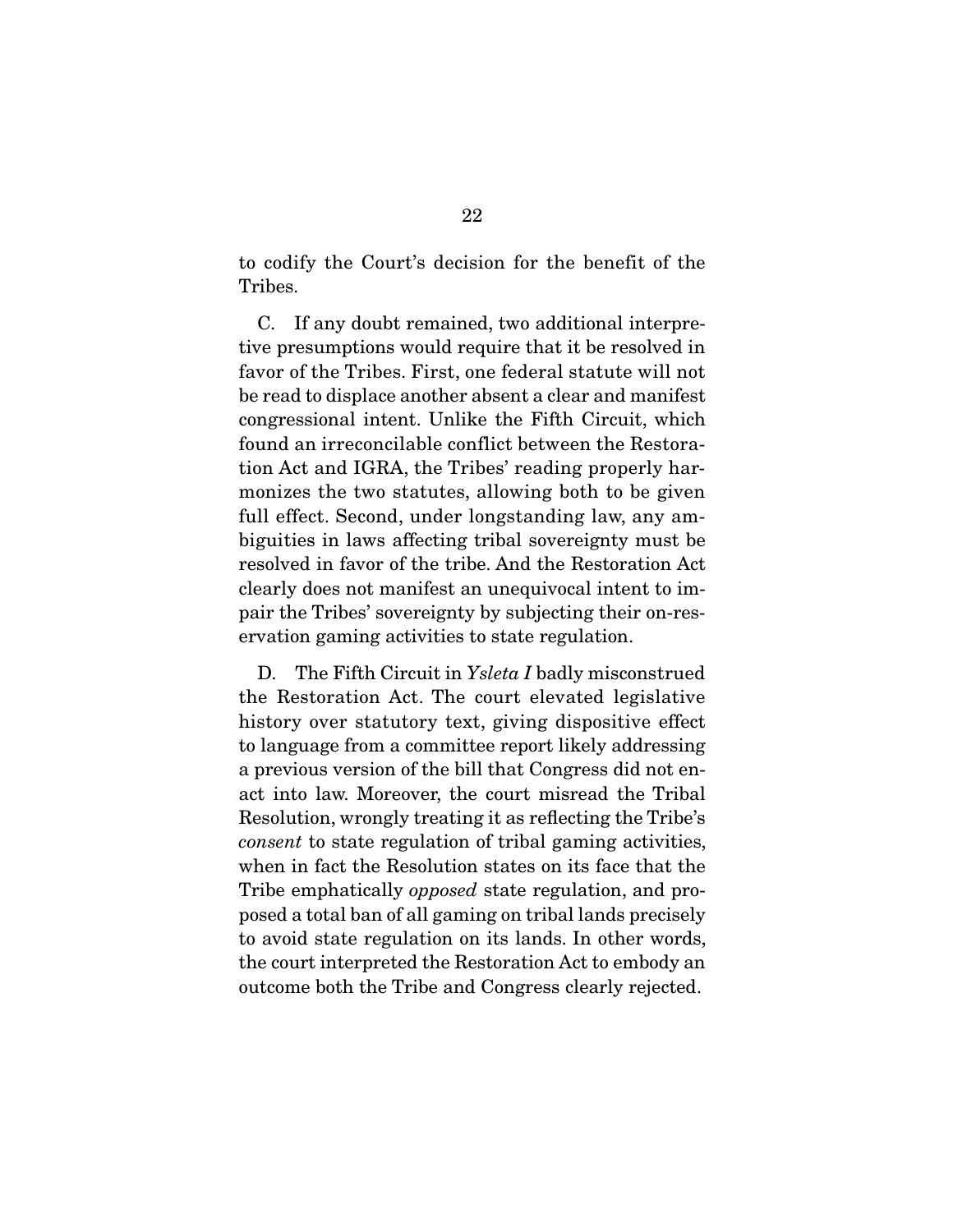II. Under *Cabazon Band*, Texas lacks authority to not prohibit bingo as a matter of state public policy, but rather permits others to play bingo in the State subject to its regulatory scheme. Accordingly, Texas's bingo laws are regulatory, not prohibitory, and they do not apply on the Tribes' reservations. The Tribes' bingo activities are instead regulated under IGRA, which leaves the regulation of Class II games like bingo to the Tribes themselves, subject to supervision by the  $NICC$  and does not authorize state regulation NIGC, and does not all the state regulation.

#### **ARGUMENT**

 $\overbrace{\hspace{2.5cm}}$   $\overbrace{\hspace{2.5cm}}$ 

- **I. THE RESTORATION ACT INCORPORATES**  *CABAZON BAND* **AND PROHIBITS THE TRIBES FROM CONDUCTING ONLY THOSE GAMING ACTIVITIES THAT TEXAS FLATLY PROHIBITS RATHER THAN MERELY REG-ULATES.** 
	- **A. By Incorporating The Public Law 280 Jurisdictional Regime Into The Restoration Act, Congress Adopted The** *Cabazon Band* **Framework.**

1. Section  $105(f)$  of the Restoration Act incorporates the terms of Public Law 280 into the Act. As a  $\mathbf{1}$ . result, the Restoration Act incorporates this Court's interpretation of the Public Law 280 regime laid out in *Bryan and Cabazon Band*, prohibiting the Tribes from<br>eopducting the type of genuing that Texas prohibits conducting the type of gaming that Texas prohibits,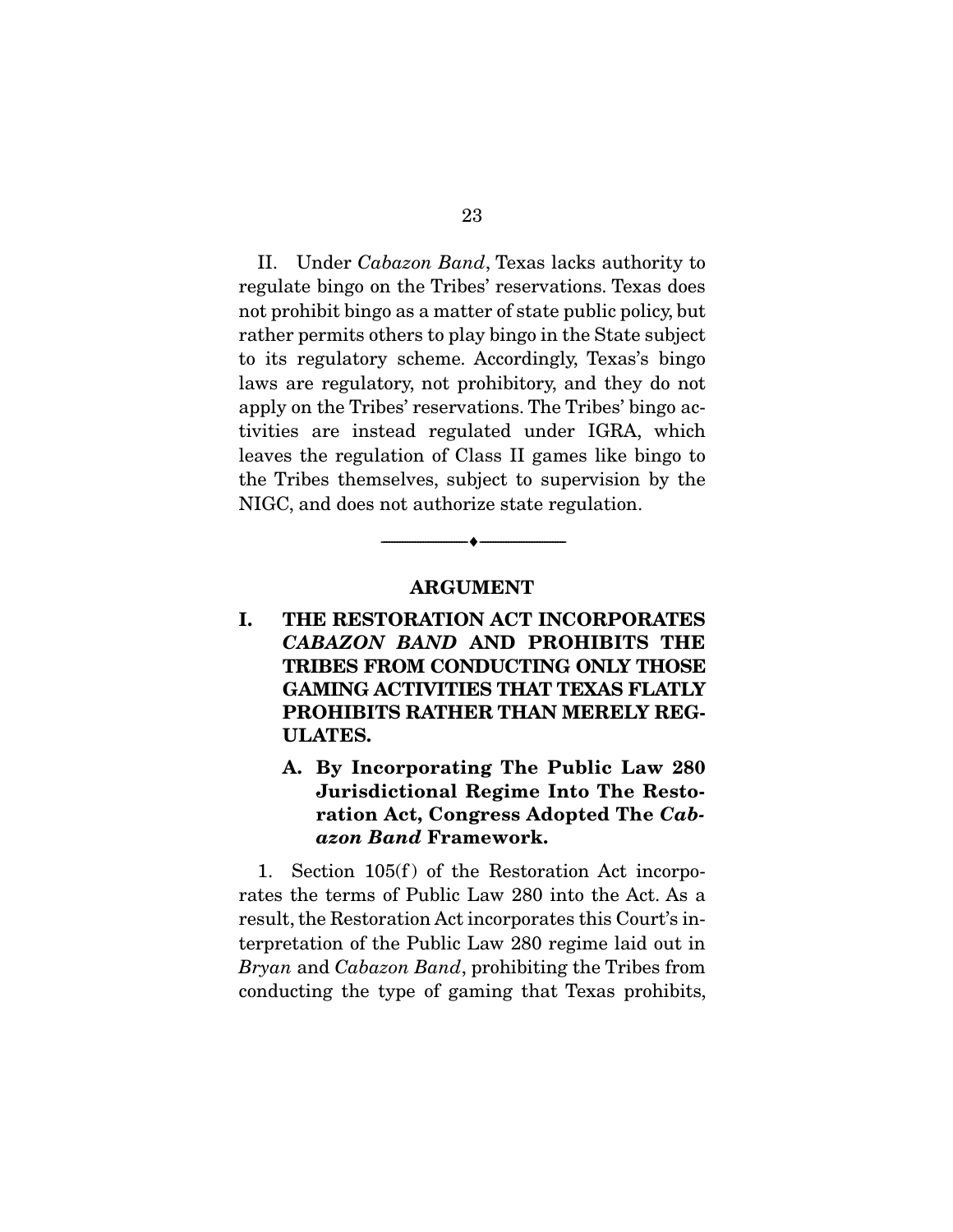$\theta$  coming on tribal lands that occurs alsowhere in of game gammang on tribal lands that occurs elsewhere in the occurs elsewhere in the second service in the second service in the second service in the second service in the second service in the second service in the secon Texas.

Specifically, section 105(f) authorizes Texas to exercise "civil and criminal jurisdiction within the boundaries of the reservation as if such State had assumed such jurisdiction with the consent of the tribe under Sections 401 and 402" of the Indian Civil Rights Act. Sections 401 and 402 of the Indian Civil Rights Act, in turn, extended the same criminal and civil jurisdiction granted in Public Law 280—which had previously applied only to certain states enumerated in Public Law 280—to any other state, subject to tribal consent. Compare *Cabazon Band*, 480 U.S. at 207–08 nn.6–7 (quoting Public Law 280's grants of criminal and civil jurisdiction), with 82 Stat. at  $78-79$ , §§  $401(a)$ ,  $402(a)$  (using the same operative terms to grant civil and criminal jurisdiction to other states with tribal and consent consent).

As a result, section 105(f) grants Texas criminal ju-<br>risdiction over "offenses committed by or against Indians" on the Pueblo's reservation "to the same extent that [Texas] has jurisdiction over any such offense committed elsewhere within the State," and "the criminal laws of [Texas] shall have the same force and effect" on the Pueblo's reservation "as they have elsewhere within the Pstate." 82 Stat. at 78,  $\S$  401(a). And as to "civil causes of action between Indians or to which Indians are parties" arising on the reservation, section  $105(f)$  authorizes Texas to exercise jurisdiction  $\mathbf{f}$  to the same extent that lit  $\log$  iurisdiction ever at her "to the same extent that [it] has jurisdiction over other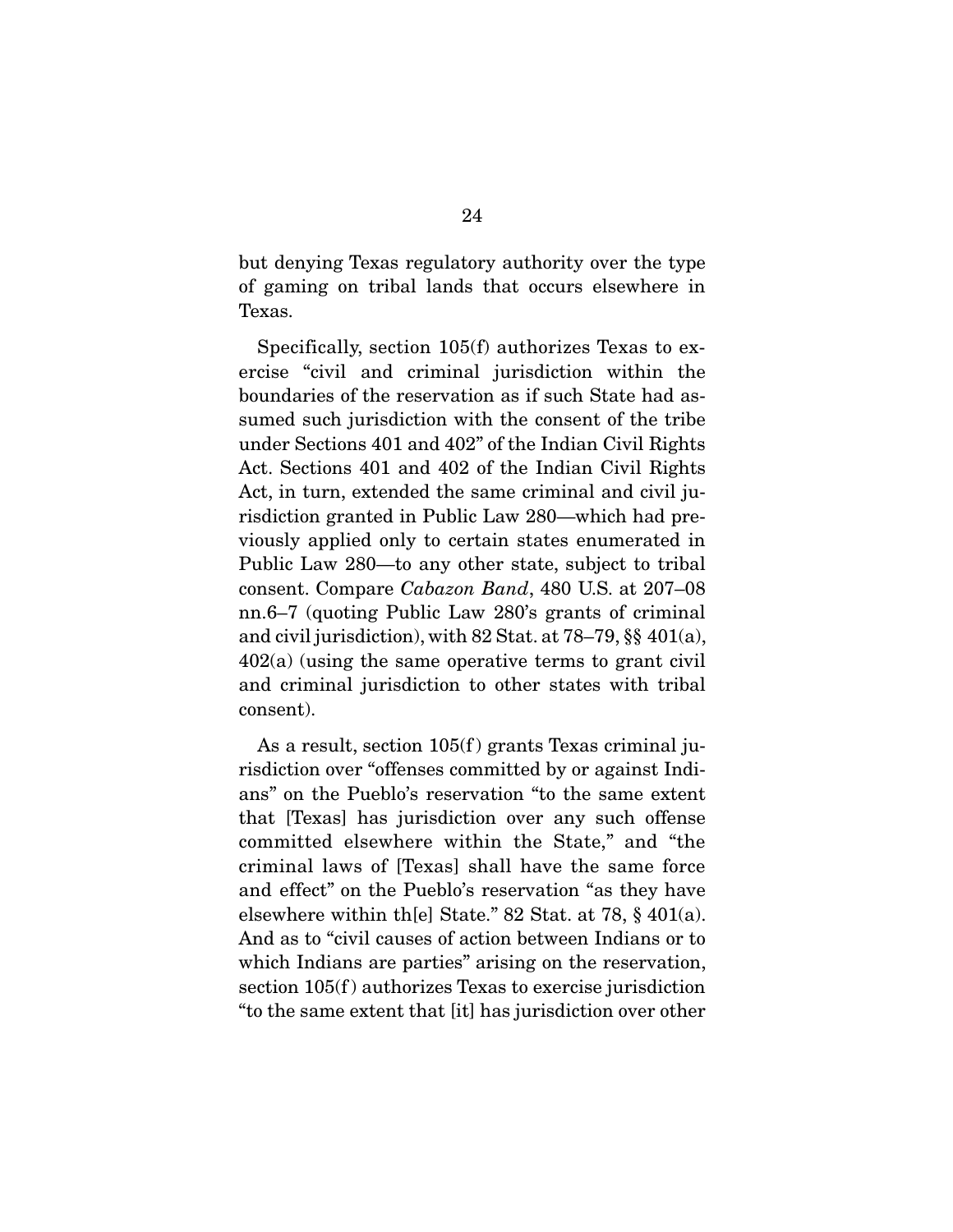civil causes of action," and "those civil laws of [Texas] private property shall have the same force and effect" to claims on the reservation involving Indians "as they have elsewhere within th[e] State."  $Id$ . at 79, § 402(a). But section 105(f) does not grant Texas "*general civil regulatory authority*" on tribal lands. See *Cabazon Band*, 480 U.S. at 207–08 & nn.6–7 (emphasis added) (citing *Bryan*, 426 U.S. at 380) (construing the same statutory language in Public Law 280.

Section  $105(f)$  thus grants Texas the same jurisdiction, using the same statutory terms, that Congress granted to California and other states in Public Law 280 and that this Court construed in *Bryan* and *Caba-*<br>
280 and Soc id. But differently through its express *zon Band*. See *id.* Put differently, through its express Civil Rights Act, section  $105(f)$  of the Restoration Act incorporates the Public Law 280 jurisdictional regime into Texas's jurisdiction over the Tribe's reservation a regime that, this Court has held, does not authorize states to exercise general regulatory jurisdiction on tribal lands. tribal lands.

2. Congress's incorporation of a preexisting statu-<br>tory scheme that had already been construed by this Court is significant. It triggers a strong presumption that the Restoration Act should be construed consistently with this Court's interpretation of Public Law 280. "[W] here, as here, Congress adopts a new law incorporating sections of a prior law, Congress normally can be presumed to have had knowledge of the interpretation given to the incorporated law, at least insofar pretation given to the incorporated law, at least insofar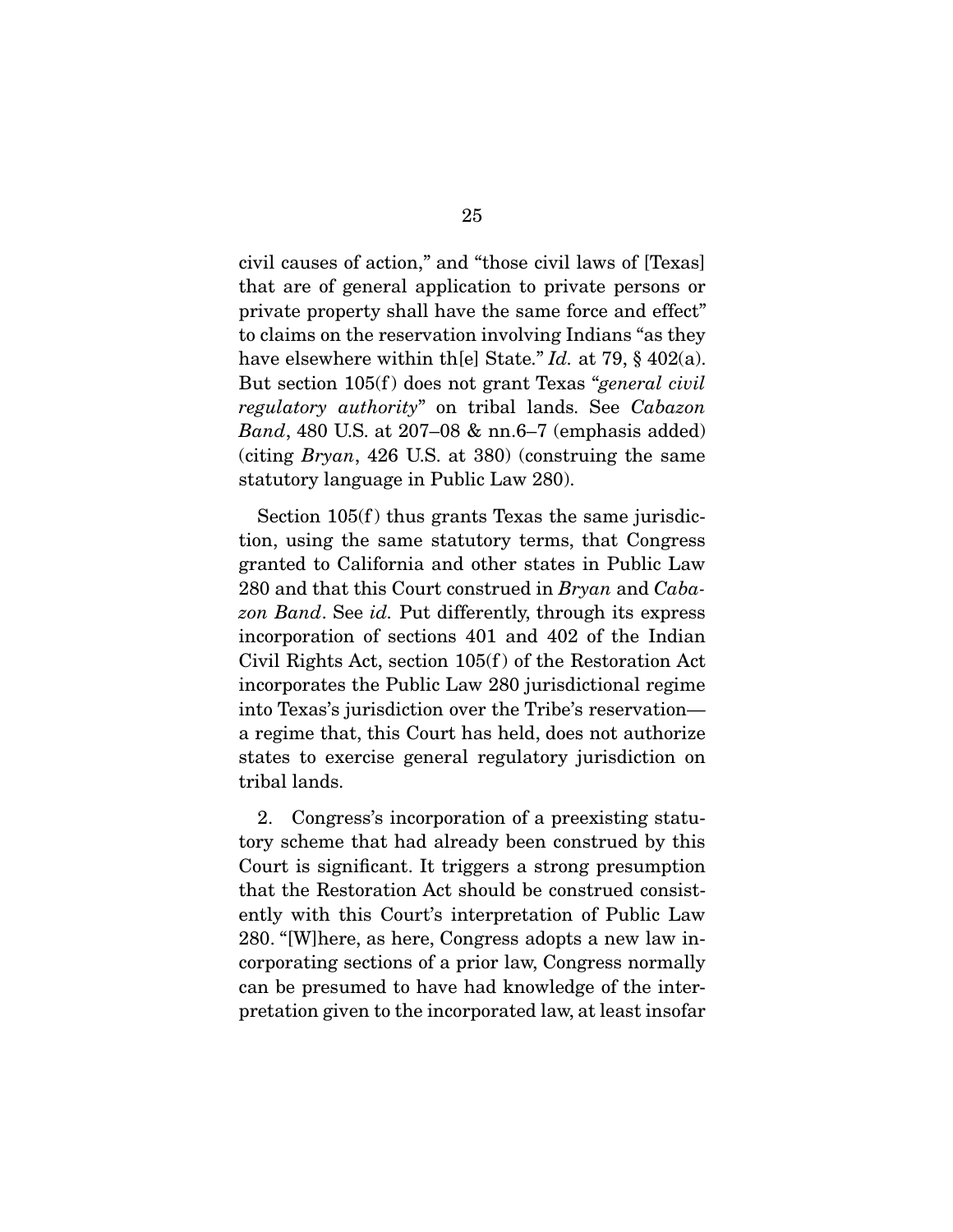as it affects the new statute." *Merrill Lynch, Pierce, Fenner & Smith, Inc.* v. *Curran*, 456 U.S. 353, 382 n.66 (1982) (quoting *Lorillard* v. *Pons*, 434 U.S. 575, 580–81 tled the meaning of an existing statutory provision, repetition of the same language in a new statute indicates, as a general matter, the intent to incorporate its . . . judicial interpretations as well." *Bragdon v. Abbott*,<br>524 US 624 645 (1998): see also e.g. US Den't of Fr. 524 U.S. 624, 645 (1998); see also, *e.g.*, *U.S. Dep't of Energy* v. *Ohio*, 503 U.S. 607, 626 (1992) ("Congress' use of our prior interpretation of that language.") (citing cases). This presumption is particularly powerful here because the Restoration Act followed directly on the heels of *Cabazon Band* and the legislative history indicates that members, including the Chairman of the responsible House Committee, were aware of and intended to codify this Court's decision. See *supra*, p. 10.

fore, section 105(f) means that, consistent with *Caba-*<br>contrary in the statute of the statute of the statute of the statute of the statute of the statute of the statu zon Band, when Texas "regulates rather than<br>prohibits" a particular activity, 480 U.S. at 211, its law "must be classified as civil/regulatory and [the Restoration Act] does not authorize its enforcement on [the Pueblo's] reservation," *id.* at 209.

The question, then, is whether anything in section 107 rebuts the presumption that Congress adopted the *Cabazon Band* framework and indicates that Congress agreed out generos adjusting from the Public Law 280. carved out gaming activities from the Public Law 280 over the Tribe's on-reservation activities under section over the Tribe's on-reservation activities under section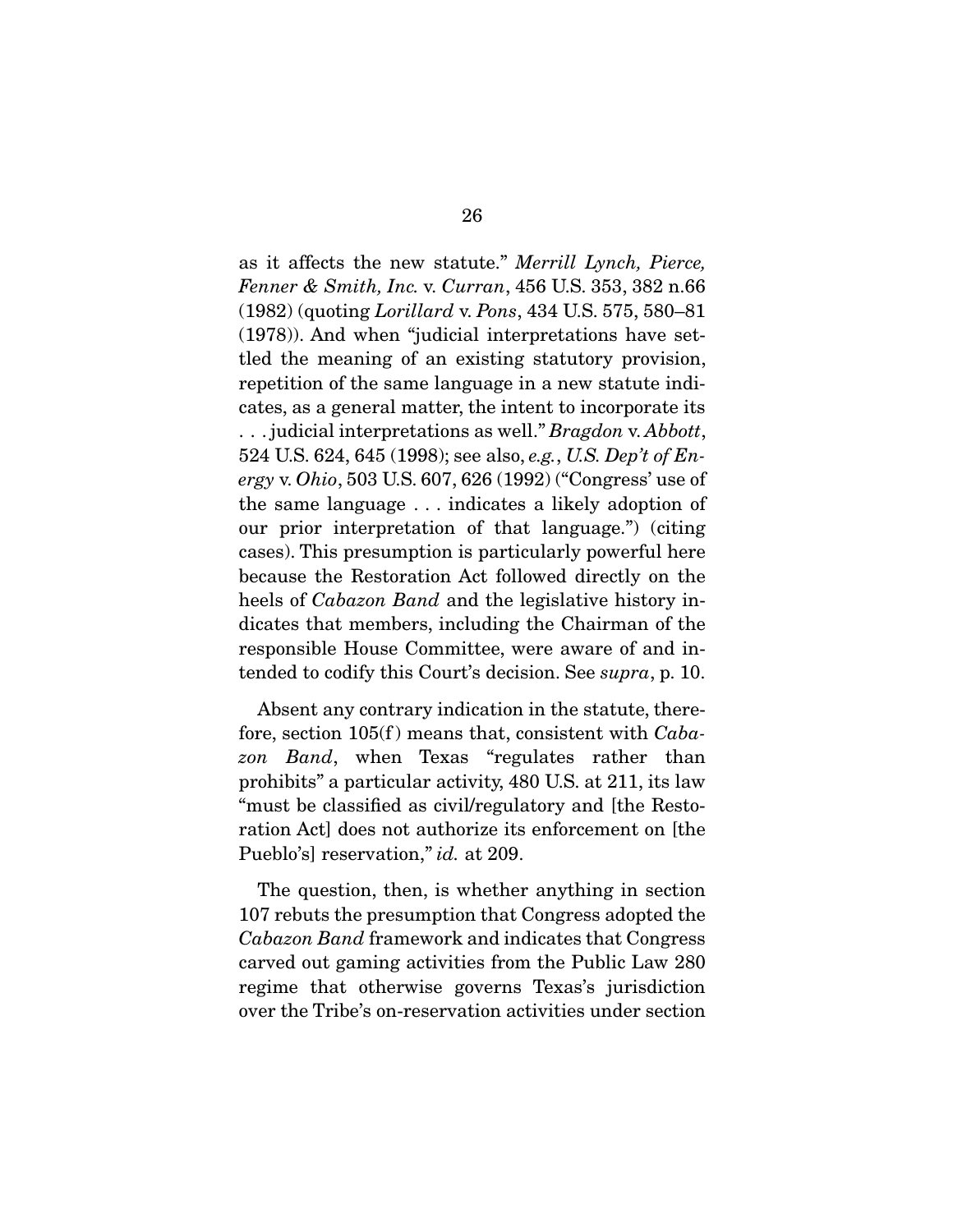105(f). As shown next, section 107 uniformly supports this presumption—its text, structure, and history powerfully combine to confirm that Congress incorporated the *Cabazon Band* framework. In defining the sub-<br>stantive law that governs the Tribe's an reconvation stantive law that governs the Tribe's on-reservation gaming activities in sections  $107(a)$  and  $107(b)$ , Congress gaming activities in sections 107(a) and 107(b), Congress<br>carefully tracked *Cabazon Band*'s prohibitory/regulatory<br>framowork. Moreovor when Congress wounted to depart framework. Moreover, when Congress wanted to depart to enforcement jurisdiction in section  $107(c)$ , it clearly signaled its intent to do so by creating an express ex $s_{\text{c}}$  is the dominant to do the so by creating and  $s_{\text{c}}$ ception to section 100(f).

#### **B. The Text, Structure, And History Of Section 107 Confirm That Congress Incorporated The** *Cabazon Band* **Framework.**

1. The analysis of section 107 begins, of course,  $1.$ Congress used. Under section  $107(a)$ , the only "gaming" activities" that are "prohibited on the reservation and on lands of the tribe" are those "which are *prohibited*<br>by the laws of the State of Toyes " 101 Stat, at 668, 69 by the laws of the State of Texas." 101 Stat. at  $668-69$ ,  $\S 107(a)$  (emphasis added). Section 107(b), moreover, confirms that nothing in section 107 is "a grant of civil or criminal *regulatory* jurisdiction to the State of Toyog " Id at 669 \$ 107(b) (omphasis added) Texas." *Id.* at 669, § 107(b) (emphasis added).

 Employing terms of art that *Cabazon Band* had relaws that *prohibit* gaming activities and laws that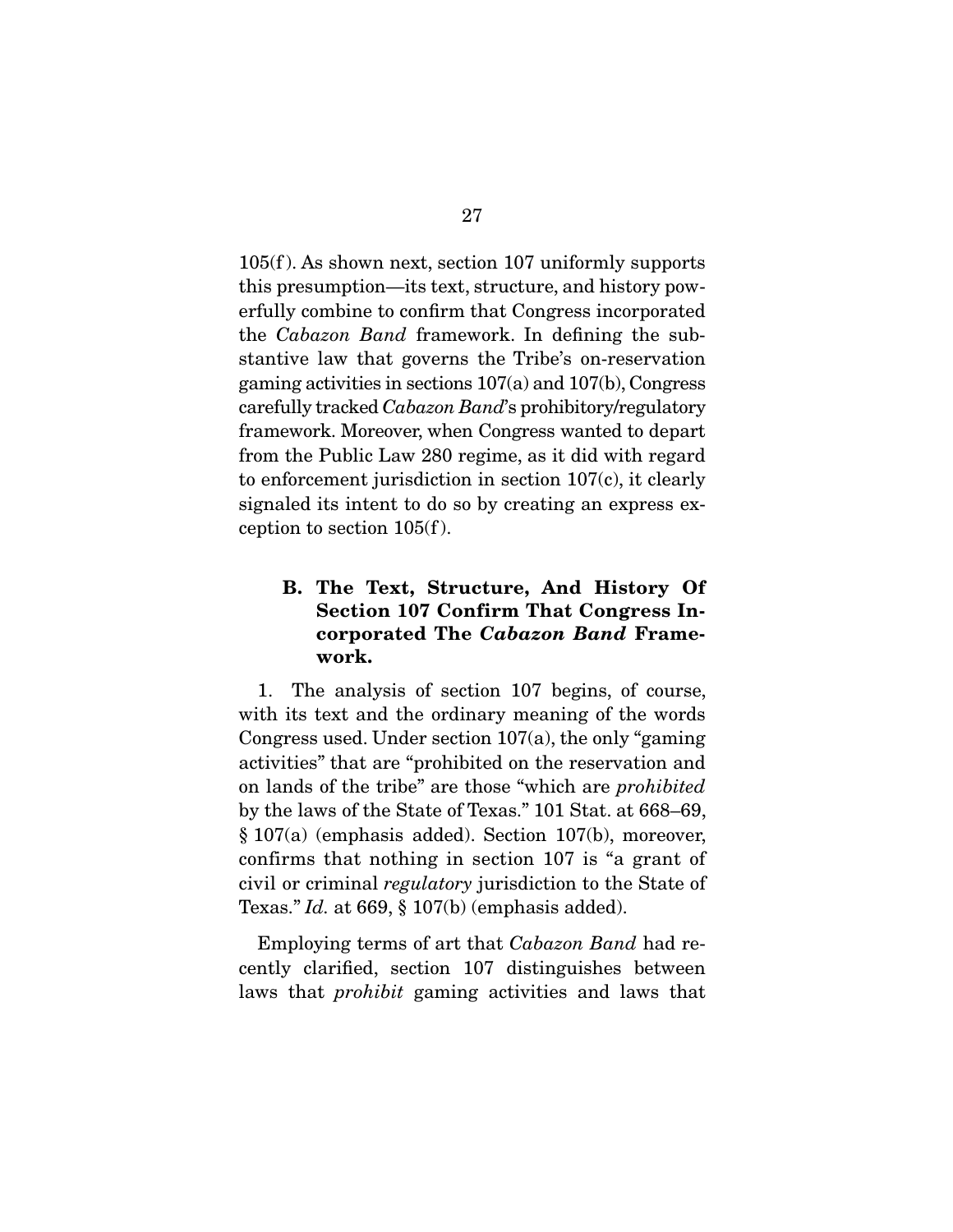*regulate* them, with only the former binding the Tribe under section 107(a). To "prohibit" an activity is to "forbid [it] by law." *Black's Law Dictionary* (11th ed. 2019). process) esp. through the implementation of rules," *id.*;<br>in other words, to "proseribe the rule" by which an ac tivity "is to be governed." *United States v. Lopez*, 514<br>TIS 549-553 (1995) (quoting Gibbone *v. Ogden*, 22 US U.S. 549, 553 (1995) (quoting *Gibbons* v. *Ogden*, 22 U.S. (9 Wheat.) 1, 196 (1824)).

 Particularly as framed by *Cabazon Band*, the most sections  $107(a)$  and  $107(b)$  is by reading the statute to prohibit gaming activities that Texas law forbids altogether. But if Texas permits a type of gaming (here, bingo) to occur outside the reservation, then it must allow those same gaming activities to take place on tribal land, subject to the Tribe's (and the federal government's) "regulatory jurisdiction," not Texas's. Notably, Texas previously conceded as much to this Court, stating clearly that it has "no regulatory, civil or criminal jurisdiction over gaming on Tribal lands." Conditional Cross-Petition, *supra*, at 8.

2. This reading is further confirmed by contemporaneous enactments—including other laws passed during the gap period between *Cabazon Band* and the enactment of IGRA—which show that Congress understood the distinction between prohibition and regulation, and knew how to grant a state regulatory jurisdiction over a tribe's gaming activities when that was its intent. The same day that it passed the Restowas intent. The same day that it passed the restore that it ration Act, Congress passed another settlement act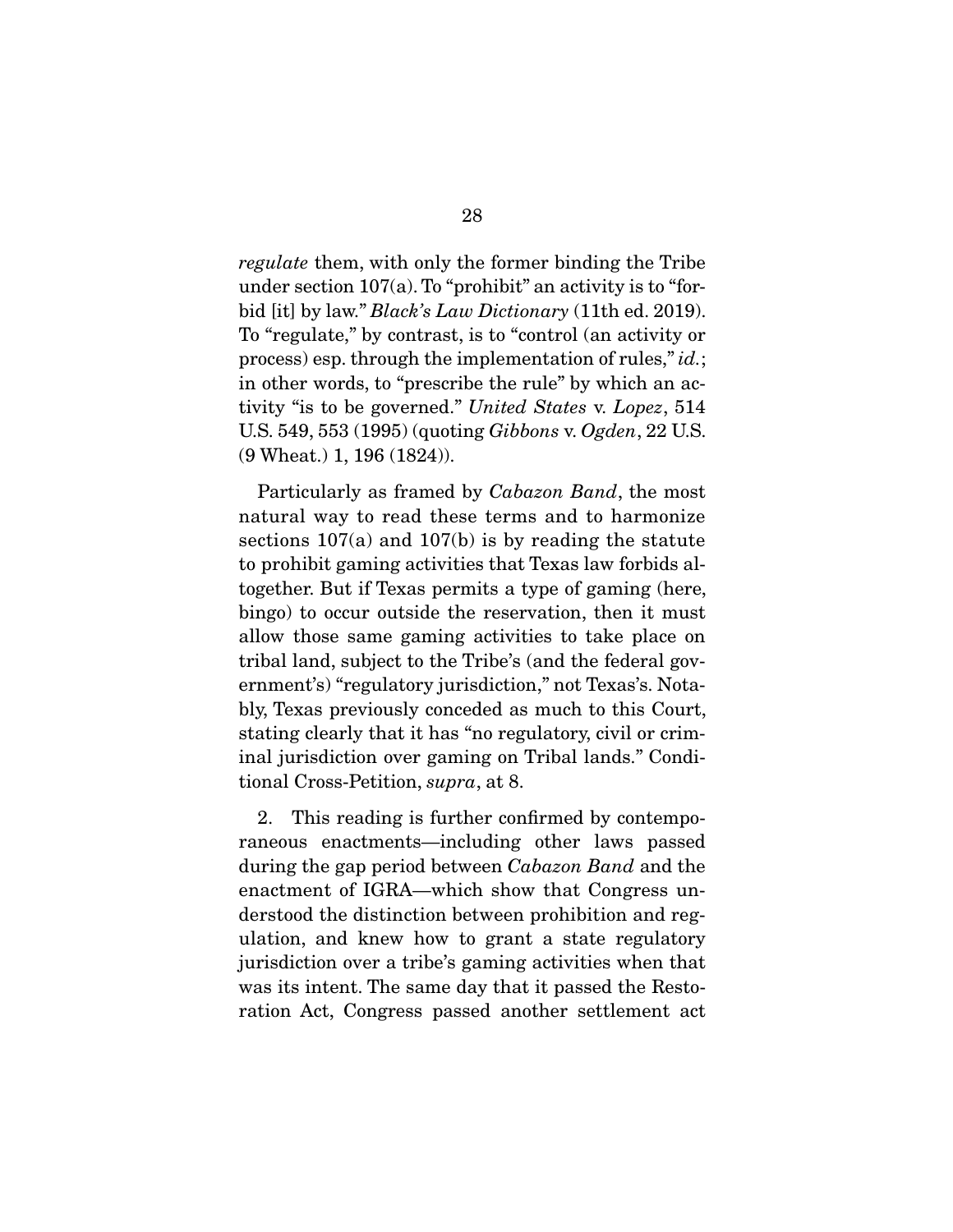that addressed gaming by the Wampanoag Tribe of trast to the Restoration Act, Congress subjected the Aquinnah's lands to "those laws and regulations which prohibit *or regulate* the conduct of bingo or any other game of chance." Wampanoag Tribal Council of Gay  $H = M_0$ , 100.95, 8.9, 101. Stat. 704, 709, 10. (amphasis)  $\Delta$ ..........<br>...

Similarly, in the Seminole Indian Land Claims Set-<br>tlement Act of 1987, Pub. L. No. 100-228, § 6(d)(1), 101 Stat. 1556, 1560, Congress provided that "[t]he laws of Florida relating to  $\ldots$  gambling  $\ldots$  shall have the same force and effect [on tribal] lands as they have elsewhere within the State." And in the Catawba Indian Tribe of South Carolina Land Claims Settlement Act of 1993, Pub. L. No. 103-116, § 14(b), 107 Stat. 1118, 1136, Congress provided that "all laws, ordinances, and regulations of the State, and its political subdivisions, shall govern the regulation of gambling devices and the conduct of gambling or wagering by the Tribe on and off the Reservation." Tribe on and off the Reservation."

Act does *not* subject the Tribes to all Texas laws that "probibit or requisite" coming or that "relate to gem "prohibit or regulate" gaming or that "relate to gaming." Nor does it provide that all Texas gaming laws " shall have the same force and effect on tribal land" or "shall govern the regulation of gambling" on the Tribes" reservations. Instead, the Act federalizes on tribal lands only those Texas laws that "prohibit" gaming,  $\frac{1}{2}$  on  $\frac{1}{2}$  or  $\frac{1}{2}$  and  $\frac{1}{2}$  and  $\frac{1}{2}$  and  $\frac{1}{2}$  and  $\frac{1}{2}$  gammage  $\frac{1}{2}$  and  $\frac{1}{2}$  and  $\frac{1}{2}$  and  $\frac{1}{2}$  and  $\frac{1}{2}$  and  $\frac{1}{2}$  and  $\frac{1}{2}$  and  $\frac{1}{2}$  and  $\frac{1}{2}$ while  $\sum_{i=1}^{n}$  expression  $\sum_{i=1}^{n}$  grants is that section  $\sum_{i=1}^{n}$  grants is the section of  $\sum_{i=1}^{n}$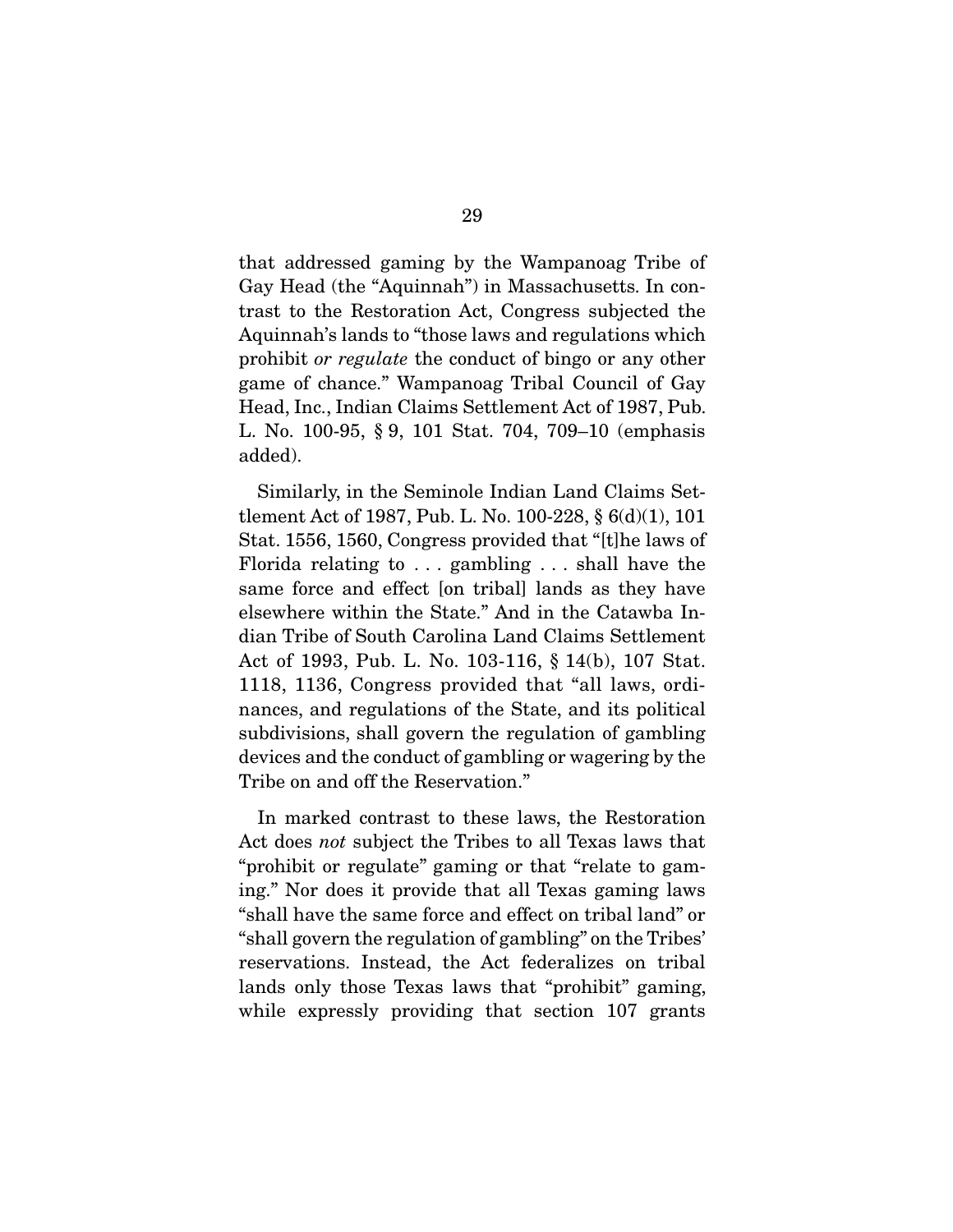Texas no "regulatory jurisdiction" over tribal lands. Texas's gaming laws and regulations, it would have used the kind of language it employed in other contemporaneous acts governing tribes, and not the narrowly tailored language it chose in section 107. See, *e.g.*, *Lagos* v. *United States*, 138 S. Ct. 1684, 1689–90 (2018)  $\frac{1}{\sqrt{2}}$  of the statute in light of the textual differences with  $\frac{1}{\sqrt{2}}$  and  $\frac{1}{\sqrt{2}}$  and  $\frac{1}{\sqrt{2}}$  and  $\frac{1}{\sqrt{2}}$  and  $\frac{1}{\sqrt{2}}$  and  $\frac{1}{\sqrt{2}}$  and  $\frac{1}{\sqrt{2}}$  and  $\frac{1}{\sqrt{2}}$  and  $\frac{1}{\sqrt{2}}$  and other statutes addressing similar subject).

gives effect to section 107(b). See *Life Techs. Corp.* v.<br>Promosa Corp. 137 S. Ct. 734, 740 (2017) ("Whonover. *Promega Corp.*, 137 S. Ct. 734, 740 (2017) ("Whenever possible . . . we should favor an interpretation that gives meaning to each statutory provision."). Construing section  $107(a)$  to require the Tribe to comply with all of Texas's gaming laws and regulations "would cause the statute, in a significant sense, to contradict cause the statute, in a significant sense, to contradict itself." *Liteky* v. *United States*, 510 U.S. 540, 552–53 (1994). If Texas had authority to determine the rules under section  $107(a)$ , then Texas would be exercising "regulatory jurisdiction" over those activities, directly contrary to section  $107(b)$ 's command that " $n|$ othing" in this section shall be construed as a grant of civil or criminal regulatory jurisdiction to the State of Texas."  $\frac{101 \text{ Stot } \text{ of } \text{G60}}{101 \text{ Stot } \text{ of } \text{G60}} \times \frac{107}{101}$  $101 \times 101$   $101 \times 100$ ,  $9 \times 100$ .

The Fifth Circuit's interpretation thus violates a court's "duty to give effect, if possible, to every clause and word of a statute rather than to emasculate an entire section." *Bennett* v. *Spear*, 520 U.S. 154, 173 (1997)<br>(cleared up): see also Litchy, 510 U.S. at 552, 53 & p. 3 (cleaned up); see also *Liteky*, 510 U.S. at 552–53 & n.2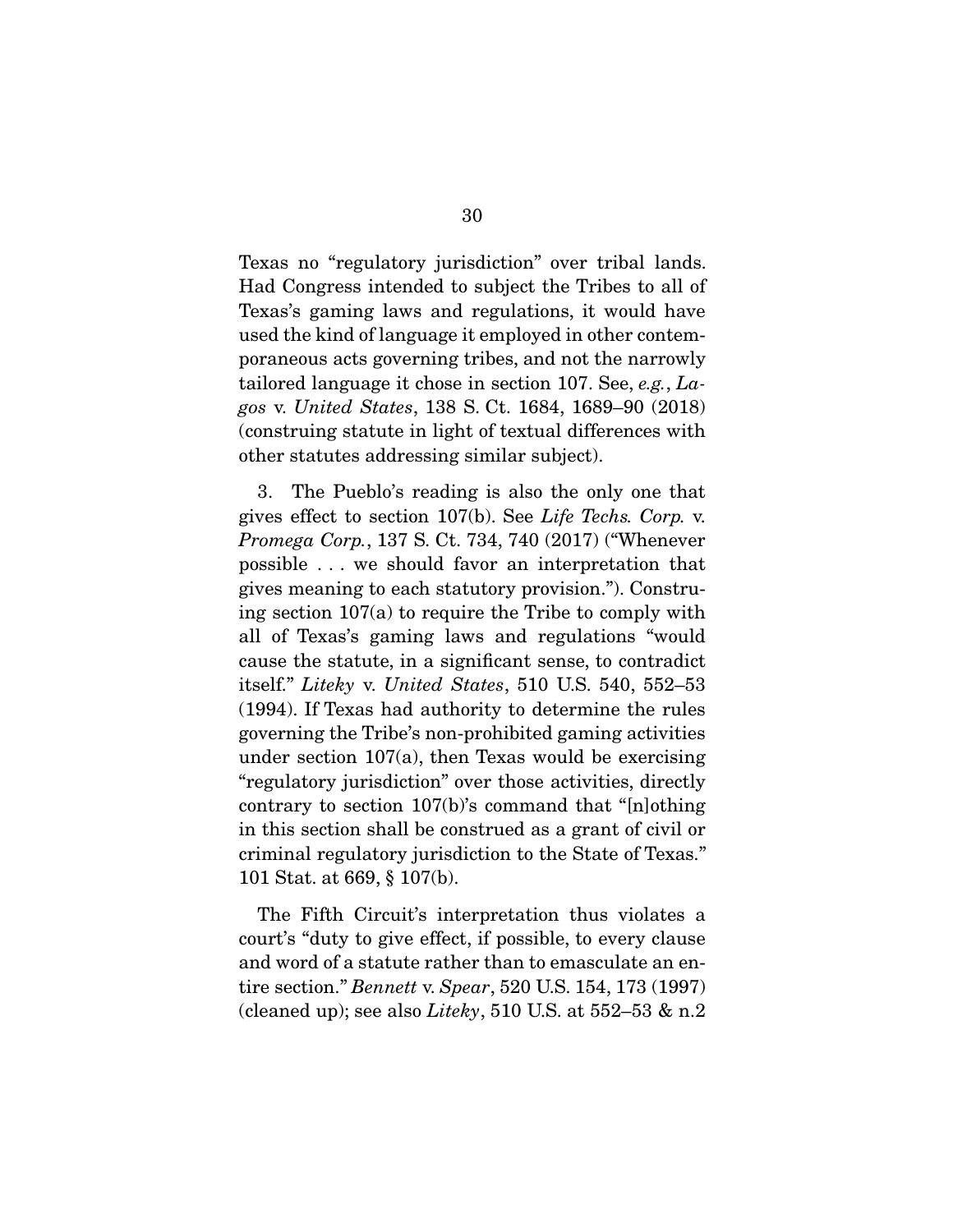(concluding it would be "poor statutory construction" limitation explicitly set forth in" another provision); *Dep't of Rev. of Or.* v. *ACF Indus., Inc.*, 510 U.S. 332,<br>340 (1994) (refusing to "subvert the statutery plan" 340 (1994) (refusing to "subvert the statutory plan"<br>by interpreting one subsection to contradict another). Section  $107(a)$  cannot be construed to grant Texas au- $\frac{1}{\sqrt{2}}$  the construction  $\frac{107}{\sqrt{2}}$  constructed to grant Texas and Texas authe system section  $\mathbf{r}$  (b) expresses it.

Below, Texas tried to account for section 107(b) by arguing that it prevents application of Texas criminal procedure and civil investigatory powers. See Brief of procedure and civil investigatory powers. See Britan 21<br>Appellee at 20, 33–34, *Texas v. Ysleta del Sur Pueblo*,<br>No. 19, 50400 (5th Cir. Oct. 10, 2019). But this does not No. 19-50400 (5th Cir. Oct. 10, 2019). But this does not Texas could regulate the Tribe's non-prohibited gaming activities by prescribing the rules governing them. Moreover, Texas confuses regulation with enforcement. Congress addressed "[j]urisdiction over [e]nforcement" separately, in section  $107(c)$ , which vests "exclusive jurisdiction over any offense in violation of section  $(a)$ " in "the courts of the United States." By vesting exclusive enforcement jurisdiction in the federal courts, section  $107(c)$  already makes clear that Texas cannot apply its criminal or civil enforcement regime to the Tribe's gaming activities. Texas thus has no explanation for the inclusion of section  $107(b)$ .  $t = \frac{1}{2} \sum_{i=1}^{n} \sum_{j=1}^{n} \sum_{j=1}^{n} \sum_{j=1}^{n} \sum_{j=1}^{n} \sum_{j=1}^{n} \sum_{j=1}^{n} \sum_{j=1}^{n} \sum_{j=1}^{n} \sum_{j=1}^{n} \sum_{j=1}^{n} \sum_{j=1}^{n} \sum_{j=1}^{n} \sum_{j=1}^{n} \sum_{j=1}^{n} \sum_{j=1}^{n} \sum_{j=1}^{n} \sum_{j=1}^{n} \sum_{j=1}^{n} \sum_{j=1}^{n} \sum_{j=1}^{n} \$ 

4. Section 107(c) is also a significant piece of the statutory puzzle in its own right. Unlike sections 107(a) and 107(b)—which exactly track the *Cabazon*<br>Band framework section 107(c) departs dramatically *Band* framework—section 107(c) departs dramatically from the Public Law 280 regime. Public Law 280 does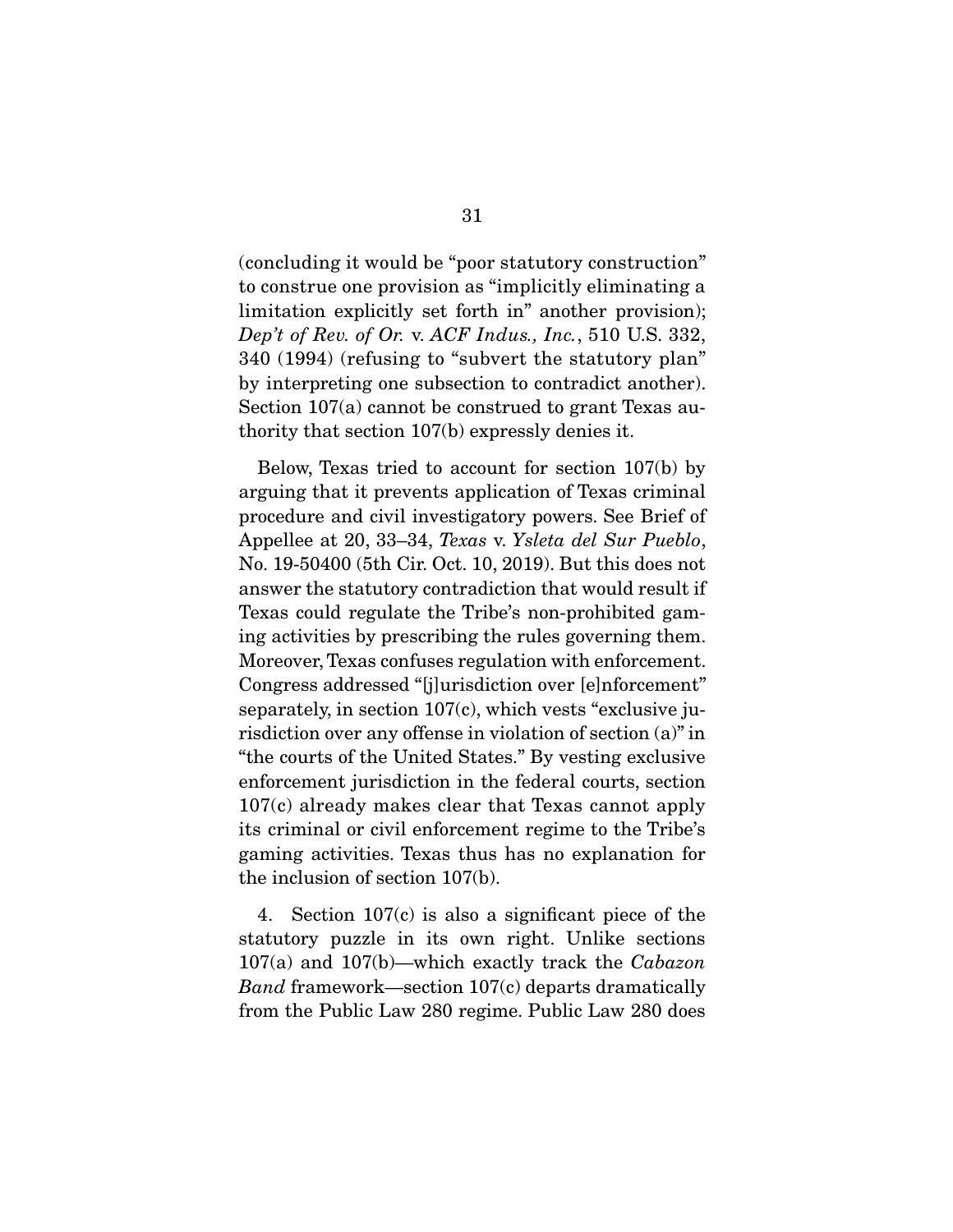not limit state enforcement jurisdiction in the way section  $107(c)$  does. That is why Congress needed to specify that the limitation on Texas's enforcement jurisdiction in section  $107(c)$  applies "[n]otwithstanding section 105(f)." 101 Stat. at 669,  $\S 107(c)$ . That Congress included this qualification only for section  $107(c)$ , which departs from the Public Law 280 regime, and not for sections  $107(a)$  and  $107(b)$ , further strikingly confirms that sections  $107(a)$  and  $107(b)$  should be read consistently with Public Law 280. Cf. *Lorillard*, 434<br>US at 582 ("This solociwity that Congress exhibited U.S. at 582 ("This selectivity that Congress exhibited<br>in incorporating provisions and in modifying certain FLSA practices strongly suggests that but for those changes Congress expressly made, it intended to in- $\frac{1}{2}$  corrected that  $\frac{1}{2}$  made to  $\frac{1}{2}$  made to intended the intended to in- $\mathbf{F}(\mathbf{C}(\mathbf{A}, \mathbf{W}))$ FLSA.").

Section 107 $(c)$  bears on the interpretation of section 107 $(a)$  in another respect. It is highly unlikely that **Congress intended** *federal courts* to superintend compliance with the intricacies of Texas's regulatory regime for non-prohibited games like bingo, and to create a vacuum in which neither Texas's gaming commission nor federal regulators would have authority to act. See  $CVSG Br. 21-22$  (explaining the NIGC's role in ensuring the integrity of tribal gaming). Neither Texas nor the Fifth Circuit has identified any comparable regime. anywhere in the country, and the Pueblo is aware of none. The history of litigation and federal district court superintendence of tribal gaming that followed *Ysleta*<br>*I* highlights the unworkebility of the interpretation *<sup>I</sup>*highlights the unworkability of the interpretation that led to that regime. See *supra*, p. 14. Even Texas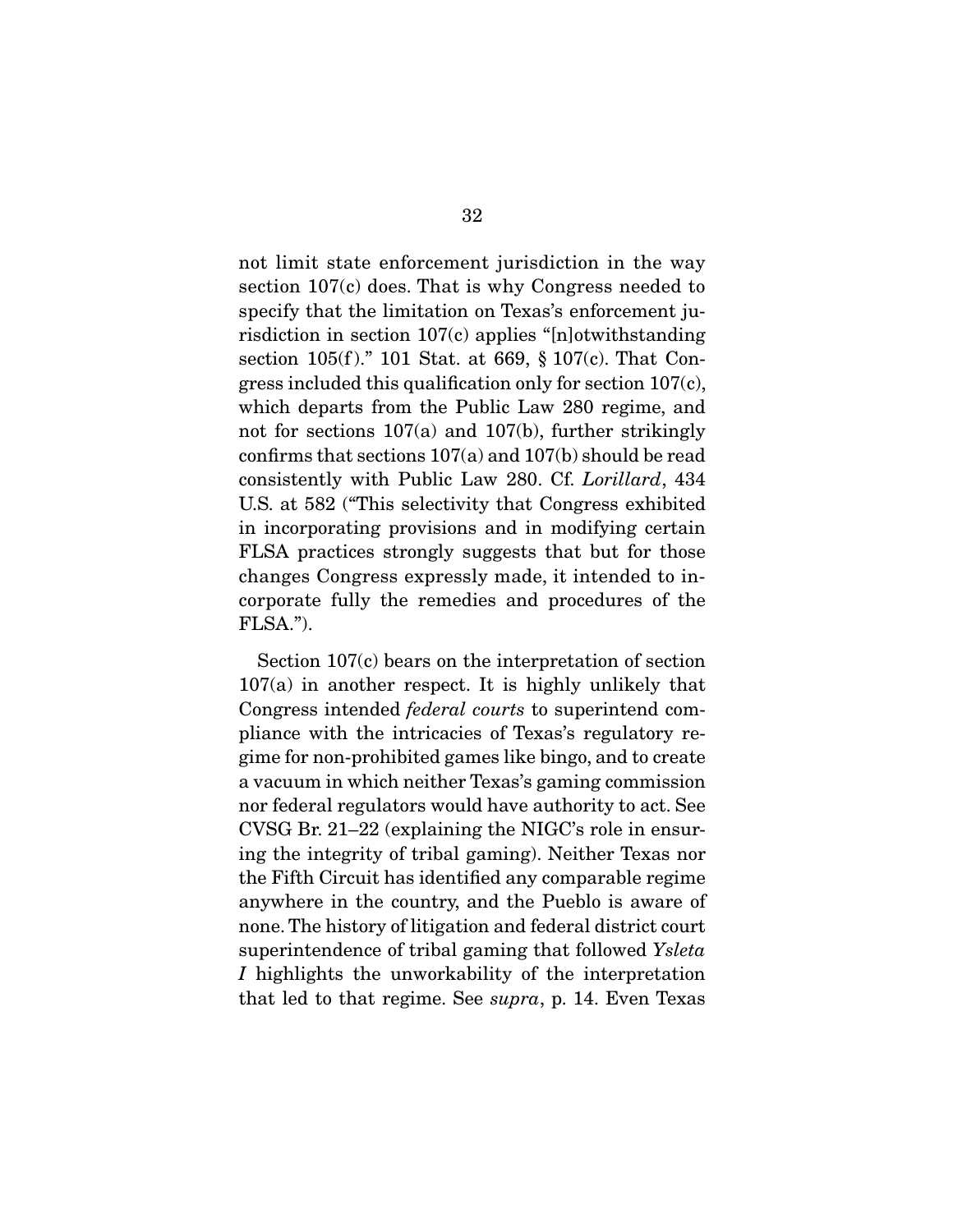monize the Restoration Act and IGRA. See  $id$ . It is far<br>more plausible to conclude that Congress vected for more plausible to conclude that Congress vested federal courts with exclusive jurisdiction only over violations of the State's prohibitory gaming laws. Cf. 18 U.S.C.  $\S$  1166(d) (creating exclusive federal jurisdiction over prosecutions for violations of state gaming laws over prosecutions for violations of state gaming laws that  $\mathbf{r}_1 \mathbf{r}_2$  is indicated indicated indicated in  $\mathbf{r}_1$ .

5. The statute's text and structure thus make clear that, in sections  $107(a)$  and  $107(b)$ , Congress codified the prohibitory/regulatory framework this Court applied to Public Law 280 in *Cabazon Band*. If more evi-<br>donce wore pooded, the logislative history makes this dence were needed, the legislative history makes this explicit. The Senate Report explained that section  $107(b)$  "is a restatement of the law as provided in [Public Law 280], and should be read in the context of the provisions of Section  $105(f)$ ." S. Rep. at 10–11. And Representative Morris Udall—the Chairman of the House Committee on Interior and Insular Affairs responsible for the House version of the bill—explained that the bill as it emerged from the Senate was "in line" with the rational [e] of the recent Supreme Court decision in the case of Cabazon Band of Mission Indians versus California" and would "codify for these tribes the holding and rational [e] adopted in the Court's opin- $\frac{1}{2}$  and rational  $\frac{1}{2}$  and  $\frac{1}{2}$  and  $\frac{1}{2}$  and  $\frac{1}{2}$  open-99.114 (1087) ion in the case." 133 Cong. Rec. 22,114 (1987).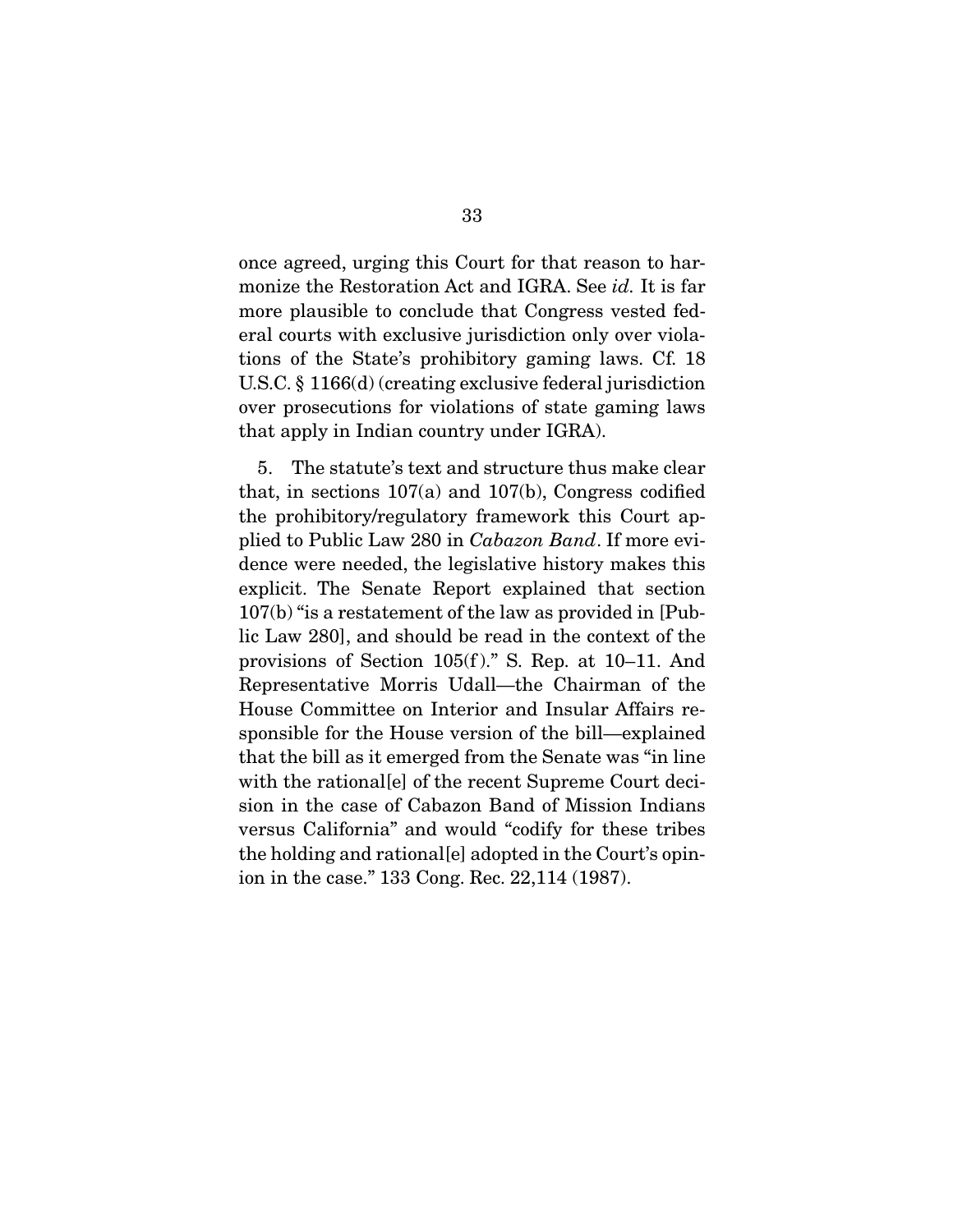#### **C. Interpretive Presumptions Compel Resolution Of Any Ambiguity In Favor Of The Tribes' Interpretation.**

To the extent the statute's text, structure, and his-<br>tory leave any ambiguity, which they do not, two additional interpretive presumptions confirm it should be resolved in favor of the Tribes--the presumption that federal statutes should be read harmoniously and the  $f(x)$  statutes show the read harmonic statutes show  $f(x)$  and the read  $f(x)$ presumption in favor of Indian sovereignty.

1. "When confronted with two Acts of Congress allegedly touching on the same topic, this Court is not at liberty to pick and choose among congressional enactments' and must instead strive 'to give effect to both.'" *Epic Sys. Corp. v. Lewis,* 138 S. Ct. 1612, 1624 (2018)<br>(queting Morton v. Managri, 417 U.S. 535, 551 (1974)). (quoting *Morton* v. *Mancari*, 417 U.S. 535, 551 (1974)); see *POM Wonderful LLC* v. *Coca-Cola Co.*, 573 U.S. 102, other, it would show disregard for the congressional design to hold that Congress nonetheless intended one federal statute to preclude the operation of the other."). Accordingly, "[a] party seeking to suggest that two statutes cannot be harmonized, and that one displaces the other, bears the heavy burden of showing 'a clearly expressed congressional intention' that such a result pressed congressional intentional intentional such a result of the *Secure of Peggggyres*  $S_A$ , *n. MN Sho Pegga*, 515 U.S. *Seguros y Reaseguros, S.A.* v. *M*/*V Sky Reefer*, 515 U.S. manifest.'" *Id.* (quoting *Morton*, 417 U.S. at 551).

 $N_{\rm}$   $N_{\rm}$  absent another federal statutes that  $N_{\rm}$  is the federal statute federal statute  $N_{\rm}$  is the federal statute  $N_{\rm}$ precedure  $\frac{1}{2}$  and  $\frac{1}{2}$  application, IGRA by its terms of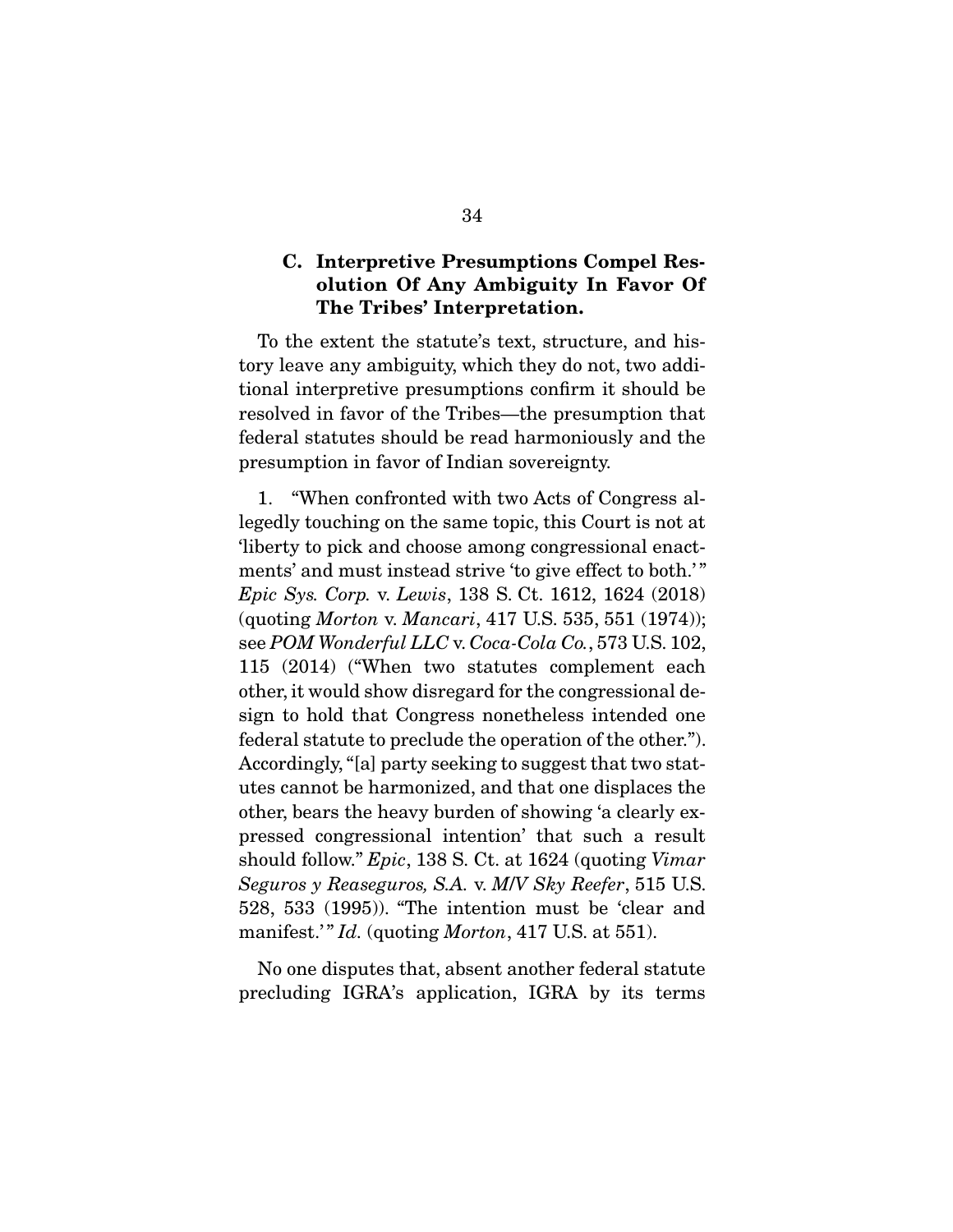cuit in *Ysleta I*, however, found an irreconcilable con-<br>fligth cirves the Pesteration Act and ICBA (which it flict between the Restoration Act and IGRA (which it resolved by applying the specific-controls-the-general canon rather than the later-in-time rule). See 36 F.3d at 1334–35. The Tribes' interpretation, by contrast, harmonizes the statutes, giving full effect to each. Under the Tribes' reading, if a gaming activity is prohibited outright as a matter of Texas public policy, then it is prohibited on the Tribes' reservations under both the Restoration Act and IGRA. See  $25$  U.S.C.  $\S 2710(b)$ , (d) (Class II and III gaming activities are lawful on Indian lands under IGRA only if the state permits such gaming for others). But if a gaming activity is permitted for others in the State, subject only to regulation, then it is likewise permitted to the Tribes, and the Restoration Act does not grant Texas authority to regulate that activity on the Tribes' reservations. The Tribes' gaming activities are instead governed by IGRA, under which they are subject to the Tribes' own regulatory jurisdiction and that of the NIGC for Class II games, *id.*<br>  $8.9710(2)(2)$  and to tribel state compacts for Class III games, *id.* § 2710(d)(1), (7)(B)(vii); see CVSG Br. 10–11 (concluding that the Tribes' "[n]on-prohibited gaming activities, including bingo, should . . . be subject to regulation under IGRA"). ulation under IGRA").

The Fifth Circuit's interpretation, by contrast, need-<br>lessly creates a conflict between the Restoration Act and IGRA. Under IGRA, if a state permits others to engage in a Class II game like bingo, then a tribe may  $\frac{1}{2}$  gage in a Class II game like  $\frac{1}{2}$  gas in the magnetic may be may be made. engage in the game on its reservation free of states.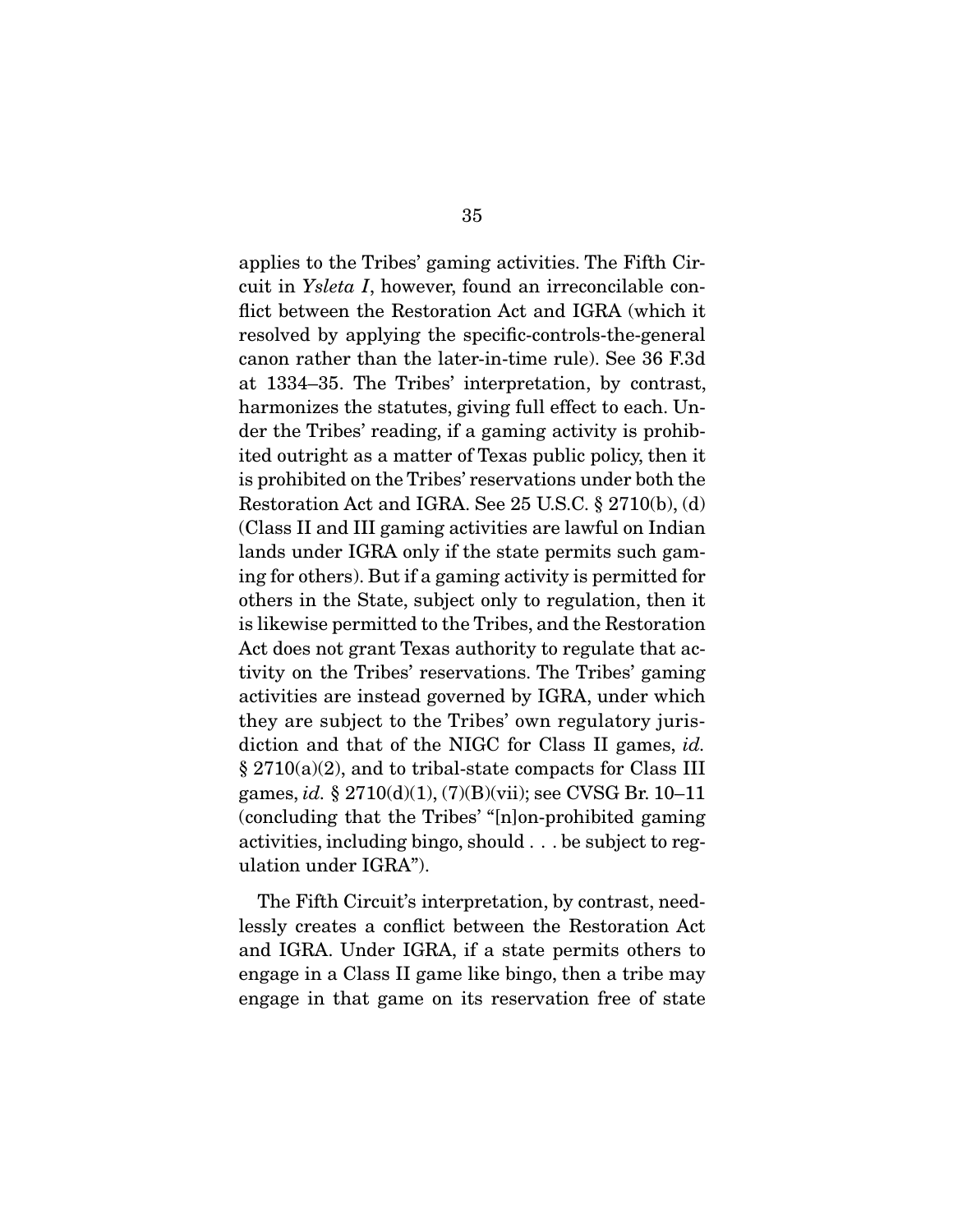regulation and subject only to regulation by the NIGC. tribe's reservation unless the tribe consents pursuant to a tribal-state compact. See IGRA S. Rep. at  $5-6$  (under IGRA, "unless a tribe affirmatively elects to have State laws and State jurisdiction extend to tribal lands, the Congress will not unillet at the state or allow State jurisdiction on Indian lands for the regulation of Indian gaming activities"). IGRA's legislative history reflects Congress's expectation that this regime would apply to tribes throughout the country, including in Texas. See *id.* at 6 (stating that IGRA "is ance of gaming activities on Indian lands"); *id.* at 11– 12 (stating that in the 45 states that did not criminally prohibit all gaming—including Texas—"tribes with Indian lands in those States are free to operate bingo on  $\frac{1}{2}$  lands  $\frac{1}{2}$  are free to  $\frac{1}{2}$  and  $\frac{1}{2}$  are free to  $\frac{1}{2}$  and  $\frac{1}{2}$  are free to  $\frac{1}{2}$  and  $\frac{1}{2}$  are  $\frac{1}{2}$  and  $\frac{1}{2}$  are  $\frac{1}{2}$  and  $\frac{1}{2}$  are  $\frac{1}{2}$  and  $\frac{1}{2}$  are  $I_{\text{S}}$  subject to  $I_{\text{S}}$  regulates) schemes  $\lambda$ .

The Fifth Circuit's reading of the Restoration Act<br>thus denies the Tribes the benefit of IGRA's shield from state regulation. And it produces the untenable result that the Pueblo and the Alabama-Coushatta would be excluded from IGRA's otherwise comprehensive regulatory framework. See CVSG Br. 20–21. Nothing in the Restoration Act supports, much less compels, this statutory clash, or reflects a "clear and manifest" intent to exempt the Tribes' gaming activities from IGRA. See *Epic*, 138 S. Ct. at 1624.

 Quite to the contrary, in fact. Section 103(a) provides general application to Indians, to nations, tribes, or  $\sigma$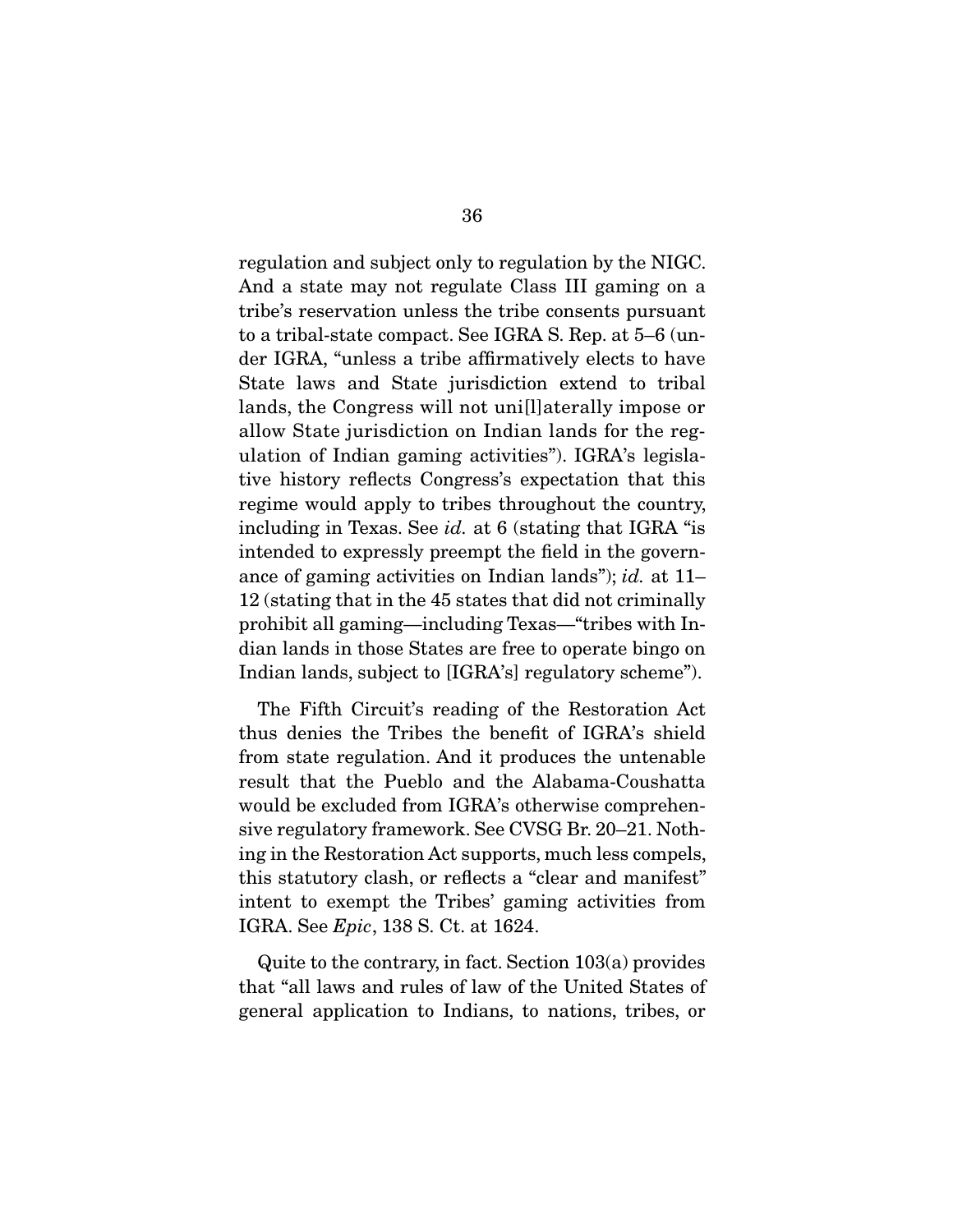bands of Indians, or to Indian reservations which are not inconsistent with any specific provision contained in this title shall apply to the members of the tribe, the tribe, and the reservation." 101 Stat. at 667,  $\S$  103(a). And section  $103(c)$  provides that, "[n]otwithstanding any other provision of law, the tribe and the members of the tribe shall be eligible, on and after the date of the enactment of this title, for all benefits and services furnished to federally recognized Indian tribes."  $Id$ .<br>  $\frac{8.103(a)}{b}$  These provisions clearly reflect Congress's in § 103(c). These provisions clearly reflect Congress's inted that the Pueblo benefit of other the pulled the pulled the pulled the pulled the pulled the benefit of other federal laws benefiting Indian tribes.

2. The established presumption that Congress does not intend to undermine tribal sovereignty also requires any ambiguity to be resolved in the Tribes' favor. This Court has long held that state laws may be applied to tribal lands only "if Congress has expressly so provided." *Cabazon Band*, 460 U.S. at 207. "Although Congress has plenary authority over tribes, courts will not lightly assume that Congress in fact incourts will not lightly assume that Congress in fact in-<br>tends to undermine Indian self-government." *Id.*; see<br>also *Michigan y. Bay Mills Indian Cmty*, 572 US 782 also *Michigan* v. *Bay Mills Indian Cmty.*, 572 U.S. 782, tribes retain' their historic sovereign authority.")  $\frac{1}{2}$  (quoting *United States v. Wheeler*, 435 U.S. 313, 323)<br> $\frac{1}{2}$  (1978)) Thus statutes affecting tribal sovereignty (1978)). Thus, statutes affecting tribal sovereignty with ambiguous provisions interpreted to their benefit." *Montana* v. *Blackfeet Tribe of Indians*, 471 U.S.<br>759, 766 (1985): 2000rd Bruan, 426 U.S. et 392 (apply) 759, 766 (1985); accord *Bryan*, 426 U.S. at 392 (applying presumption to Public Law 280).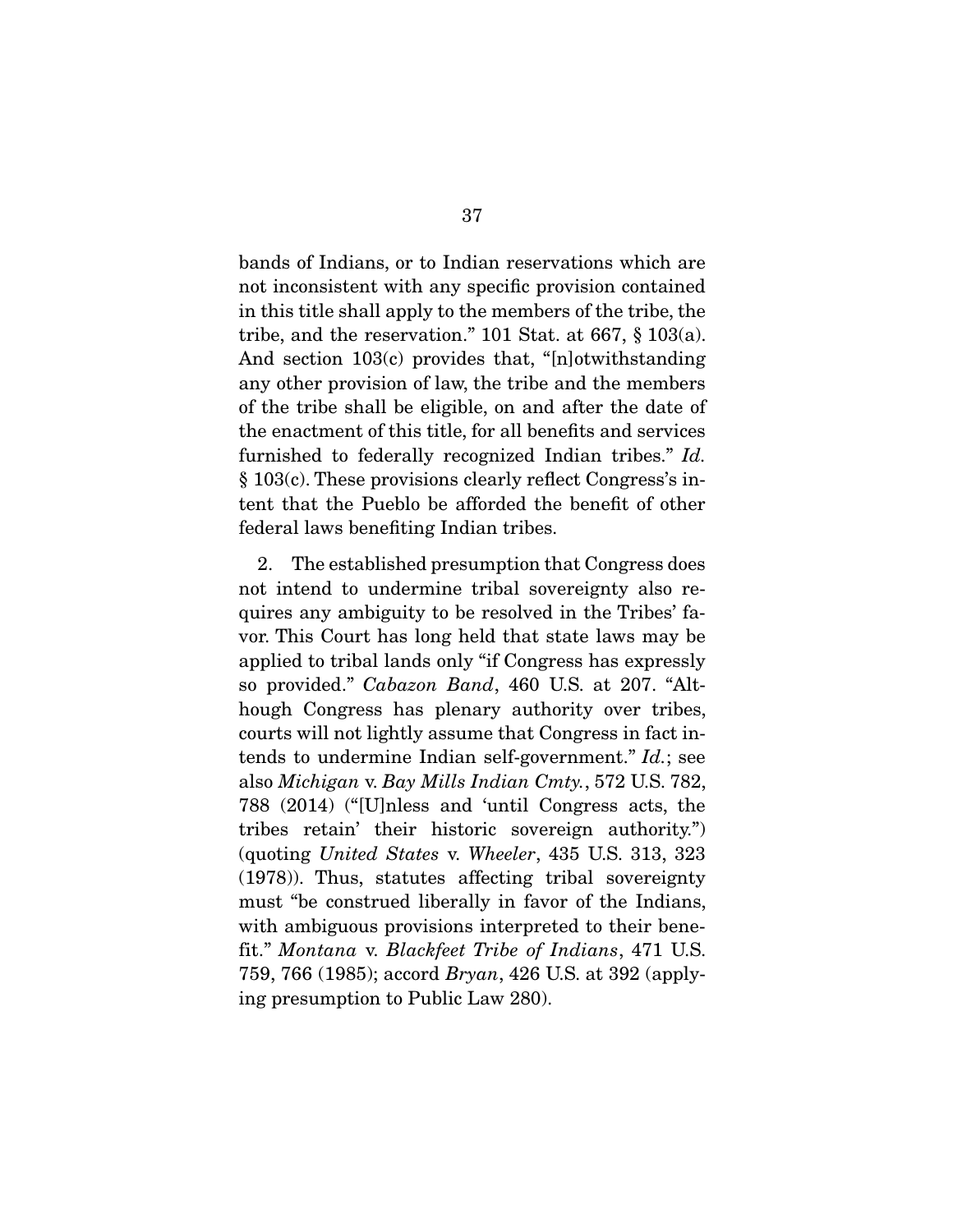For all the reasons discussed above, the Restoration<br>Act is best read to preserve the Tribes' autonomy from state regulation of gaming activities that Texas permits to others in the State subject to regulation. But if any doubt remained, the presumption described above requires adoption of the Tribes' interpretation. Nothing in the Restoration Act constitutes an unequivocal expression of congressional intent to subject the Tribes' on-reservation gaming activities to all of Texas's gaming laws and regulations, with the signifi- $\frac{1}{2}$  and  $\frac{1}{2}$  and  $\frac{1}{2}$  and  $\frac{1}{2}$  and  $\frac{1}{2}$  and  $\frac{1}{2}$  and  $\frac{1}{2}$  and  $\frac{1}{2}$  and  $\frac{1}{2}$  and  $\frac{1}{2}$  and  $\frac{1}{2}$  and  $\frac{1}{2}$  and  $\frac{1}{2}$  and  $\frac{1}{2}$  and  $\frac{1}{2}$  and  $\frac{1}{2}$  a can tribal source incursion on the entails.

#### **D.** *Ysleta I* **Misread The Restoration Act.**

*Ysleta I* badly misinterpreted the Restoration Act in concluding that the Restoration Act does not incorporate the *Cabazon Band* framework and instead feder-<br>plizes all of Toxes's gaming laws and regulations on alizes all of Texas's gaming laws and regulations on  $t$ turn.

 1. First, and most fundamentally, the court failed structure, instead privileging its (selective) reading of legislative history. See 36 F.3d at 1333 ("The Tribe's argument is appealing only because  $\S 107(a)$  of the Restoration Act uses the word 'prohibit.' But our analysis of the legislative history  $\ldots$  leads us to a [different] conclusion. . . ."). The court did not analyze section  $105(f)$  or the strong presumption that Congress incorporates the settled judicial construction of terms when it incorporates them into a new statute. The court it incorporates them into a new statute. The court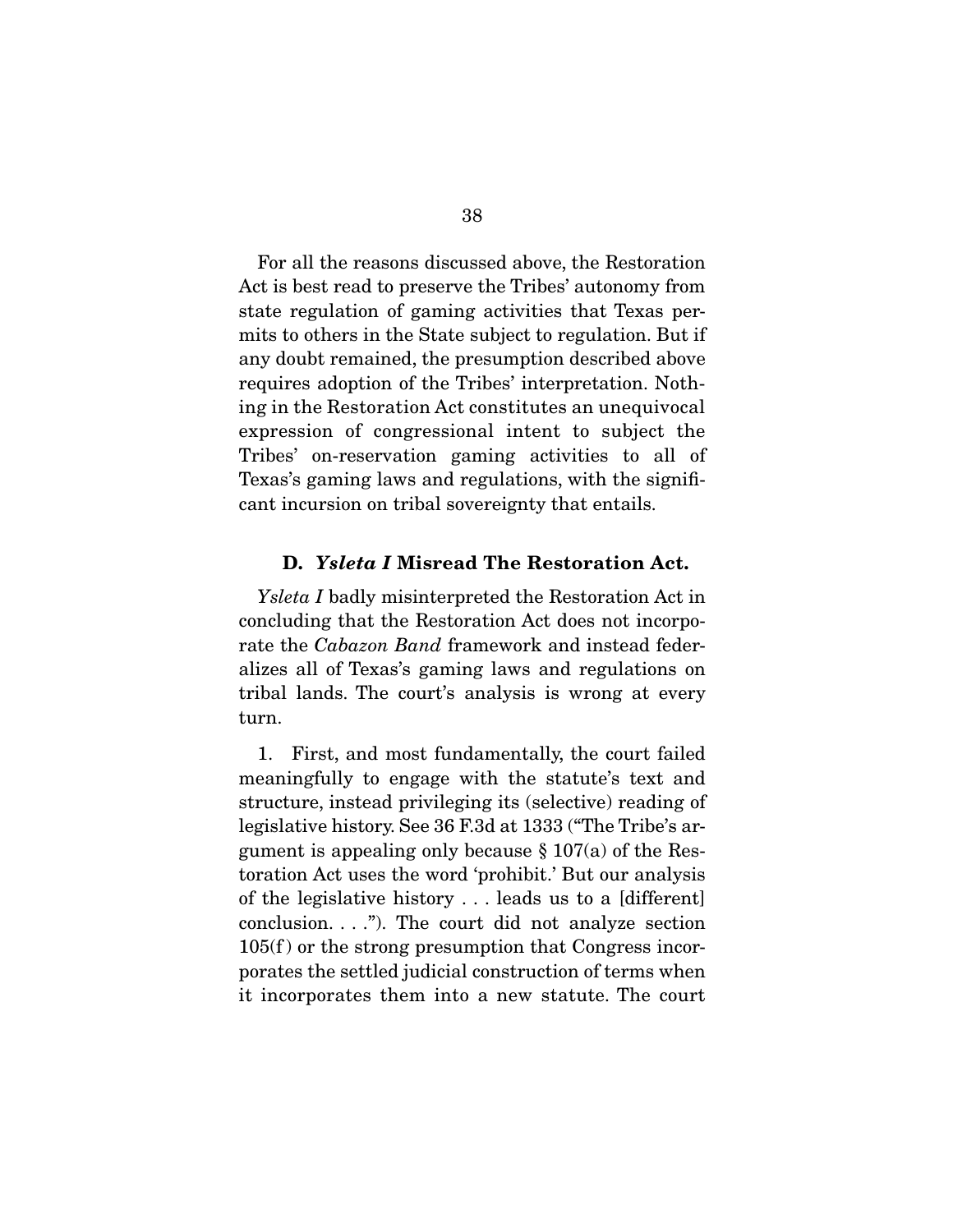did not parse the meaning of the terms "prohibit" or "regulatory jurisdiction," or compare the language Congress used in the Restoration Act with contemporaneous enactments authorizing state regulation of tribal gaming. And the court failed to give any independent meaning or effect to section  $107(b)$  or to explain why only section  $107(c)$  required a textual exception to section  $105(f)$ . The court's analysis reflects a bygone era of statutory interpretation. a bygone era of statutory interpretation.

The one textual point the court did make, moreover, is clearly wrong. The court concluded that "Congress" did not enact the Restoration Act with an eye towards Cabazon" because section 107(a) provides that viola-<br>tions are subject to the same eivil and griminal popel ties provided by Texas law. See *id.* ("[I]f Congress<br>intended for the *Cabazon Band* analysis to control intended for the *Cabazon Band* analysis to control, gaming prohibition is subject to a *civil* penalty?"). This<br>misundorstands *Cabazon Band* The distinction under misunderstands *Cabazon Band*. The distinction under *Cabazon Band* is between "State criminal laws which which impose a regulatory scheme upon those activities." IGRA S. Rep. at 6. The Court's opinion in *Caba-*<br>
can Band mode clear that it is the nature of the law. *zon Band* made clear that it is the nature of the *law* not the *penalties* for violations—that matters. As the Court explained, "that an otherwise regulatory law is enforceable by criminal as well as civil means does not necessarily convert it into a criminal law within the meaning of Pub. L.  $280$ ."  $480$  U.S. at  $211$ . By the same token, that an otherwise prohibitory law may be en- $\frac{1}{2}$  to  $\frac{1}{2}$  and  $\frac{1}{2}$  to  $\frac{1}{2}$  for  $\frac{1}{2}$  for  $\frac{1}{2}$  or  $\frac{1}{2}$  for  $\frac{1}{2}$  or  $\frac{1}{2}$  or  $\frac{1}{2}$  for  $\frac{1}{2}$  or  $\frac{1}{2}$  or  $\frac{1}{2}$  for  $\frac{1}{2}$  or  $\frac{1}{2}$  or  $\frac{1}{2}$  for  $\frac{1}{$ forced by civil penalties (such as civil for  $\mathbf{r}$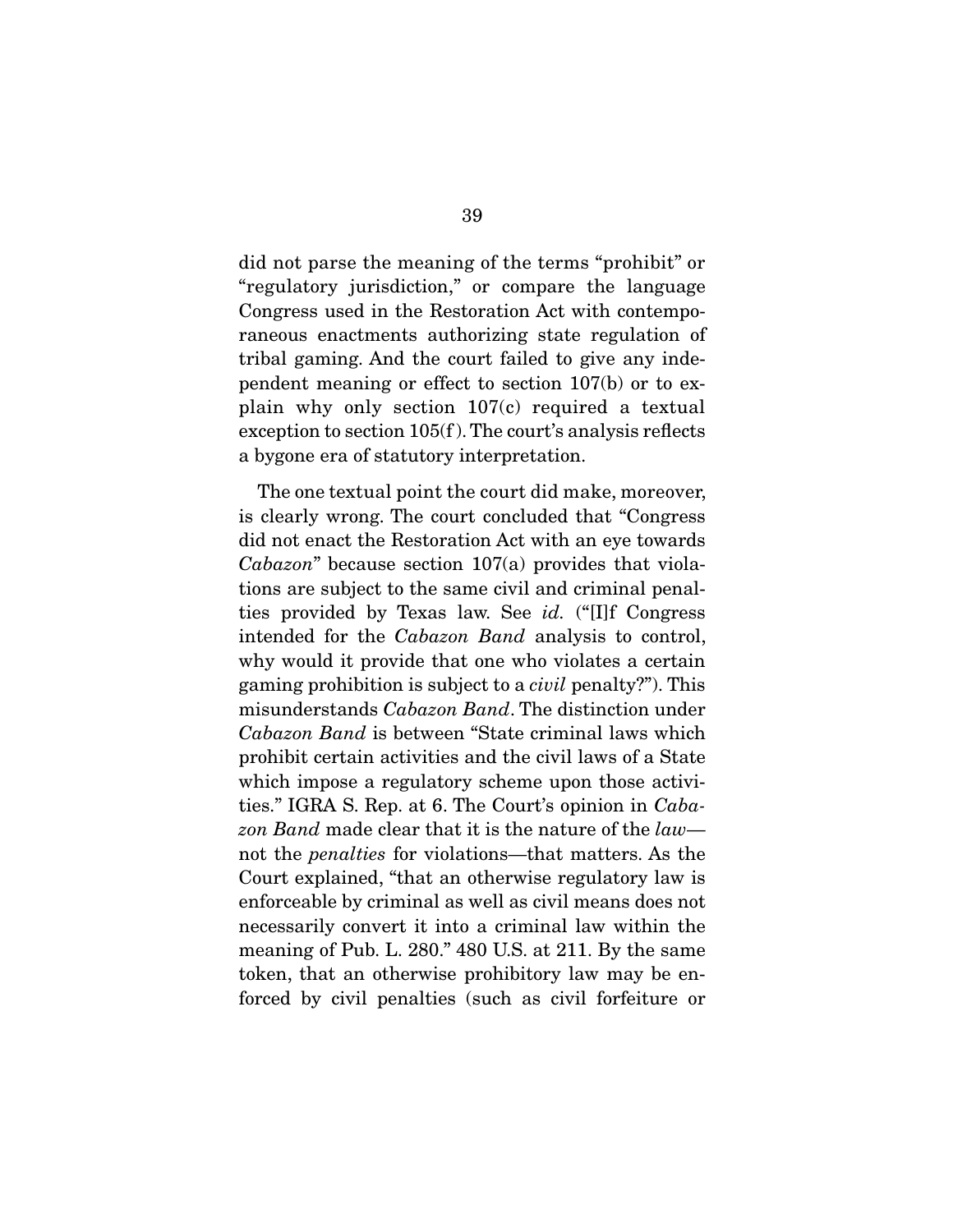fines) as well as criminal penalties does not convert it penalties for violations of section  $107(a)$  thus does not mean that section  $107(a)$  sweeps beyond laws that are prohibitory under *Cabazon Band*.

 In sum, consistent with *Cabazon Band*, if Texas law prohibits a gaming activity under the *Cabazon Band*  and subject to the same criminal and civil penalties that otherwise apply under Texas law. But if Texas law imposes a regulatory scheme on a gaming activity, then the Tribes may engage in that activity free from Texas regulation, regardless of what criminal or civil penalties attach to violations of Texas's regulatory scheme. Nothing about section  $107(a)$ 's mention of civil penalties suggests Congress departed from the *Cabazon* **Band**-fromovork Agood CVSC Br 13 *Band* framework. Accord CVSG Br. 13.

2. 2. Equally misplaced was the court's reliance on the Tribal Resolution. See 36 F.3d at 1333–34. Far from supporting the court's interpretation of the Restora- $\frac{1}{\pi}$  interpretation of the court of the court of the Court of the Court of the Court of the Court of the Court of the Court of the Court of the Court of the Court of the Court of the Court of the Court of the Court tion Act, the Tribal Resolution refutes it.

According to the *Ysleta I* court, Congress "acquiesced" in the Tribe's request in the Resolution to ban on tribal land "all gaming, gambling, lottery, or bingo, as defined by the laws and administrative regulations of the State of Texas." 36 F.3d at 1333. There is just one problem with that conclusion—it is manifestly not what Congress did. No one—not Texas, not the Fifth Circuit—thinks the Restoration Act bans all on-reser- $\frac{1}{\sqrt{1-\frac{1}{\sqrt{1-\frac{1}{\sqrt{1-\frac{1}{\sqrt{1-\frac{1}{\sqrt{1-\frac{1}{\sqrt{1-\frac{1}{\sqrt{1-\frac{1}{\sqrt{1-\frac{1}{\sqrt{1-\frac{1}{\sqrt{1-\frac{1}{\sqrt{1-\frac{1}{\sqrt{1-\frac{1}{\sqrt{1-\frac{1}{\sqrt{1-\frac{1}{\sqrt{1-\frac{1}{\sqrt{1-\frac{1}{\sqrt{1-\frac{1}{\sqrt{1-\frac{1}{\sqrt{1-\frac{1}{\sqrt{1-\frac{1}{\sqrt{1-\frac{1}{\sqrt{1-\frac{1}{\sqrt{1-\frac{1}{\sqrt{1-\frac{1$ vation gaming activities. All agree that if the Tribes'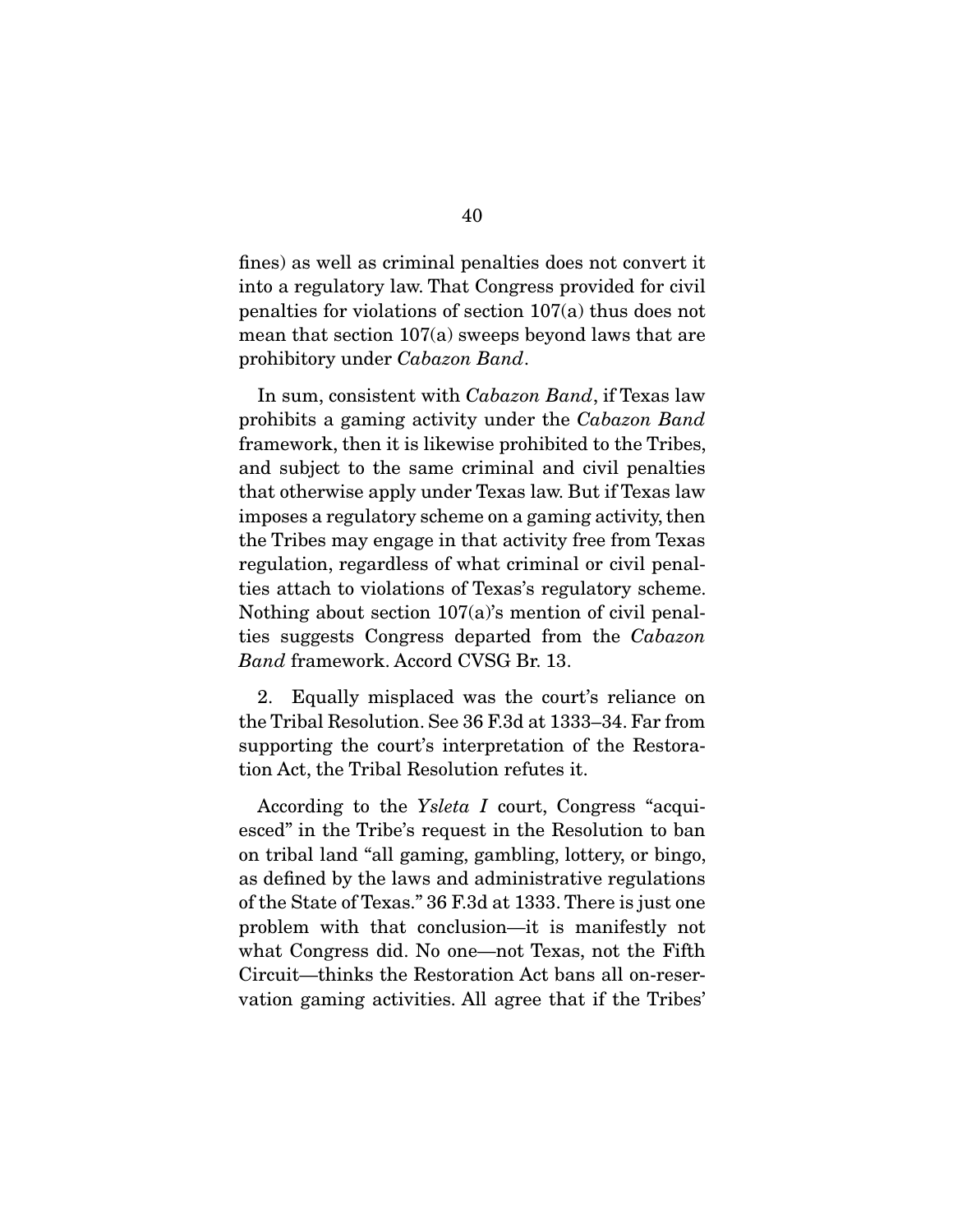gaming activities comply with Texas's laws and regu-That is because no language in the Act can even arguably be read to erect the total ban on gaming that the Pueblo had reluctantly proposed in the Resolution as a quid pro quo to restore the trust relationship and to quid pro quo to restore the trust relationship and to prevent Texas regulation of gaming on tribal land.

It is thus clear that Congress did not accept the<br>Pueblo's offer to ban all tribal gaming—because *Cab-*<br> *azer* Band intervened and changed the entire legal *azon Band* intervened and changed the entire legal dressed to a bill that failed in the Senate in September 1986. See *supra*, pp. 7–8. Although the bill introduced by the House in January 1987, a month before  $C$ she by the House in January 1987—a month before *Caba*zon Band was decided—included language incorporat-<br>ing the Pueblo's proposed total ban, that draft bill did not pass into law. Almost a full year after the Pueblo passed the Tribal Resolution, and after the relevant bill once again failed to become law, the Senate later amended the bill in the wake of *Cabazon Band* to deguage that was ultimately enacted. See *supra*, p. 10.

*Ysleta I*'s conclusion that the Act federalizes all of Texas's gaming laws and regulations, far from being "in accordance with" the Resolution,  $36$  F.3d at 1333, could not be more contrary to it. The Pueblo's proposed total ban was a response to an effort by Texas's congressional delegation "to provide for direct application" of state laws governing gaming and bingo on the reservation." App. 121. The Pueblo strongly objected, stating  $\frac{1}{2}$  and  $\frac{1}{2}$  the Pueblo state stating of  $\frac{1}{2}$  and  $\frac{1}{2}$  and  $\frac{1}{2}$  and  $\frac{1}{2}$  and  $\frac{1}{2}$  and  $\frac{1}{2}$  and  $\frac{1}{2}$  and  $\frac{1}{2}$  and  $\frac{1}{2}$  and  $\frac{1}{2}$  and  $\frac{1}{2}$  and  $\frac{1}{2}$  and  $t_{\text{max}}$  bill that would "make state gammage in  $\theta$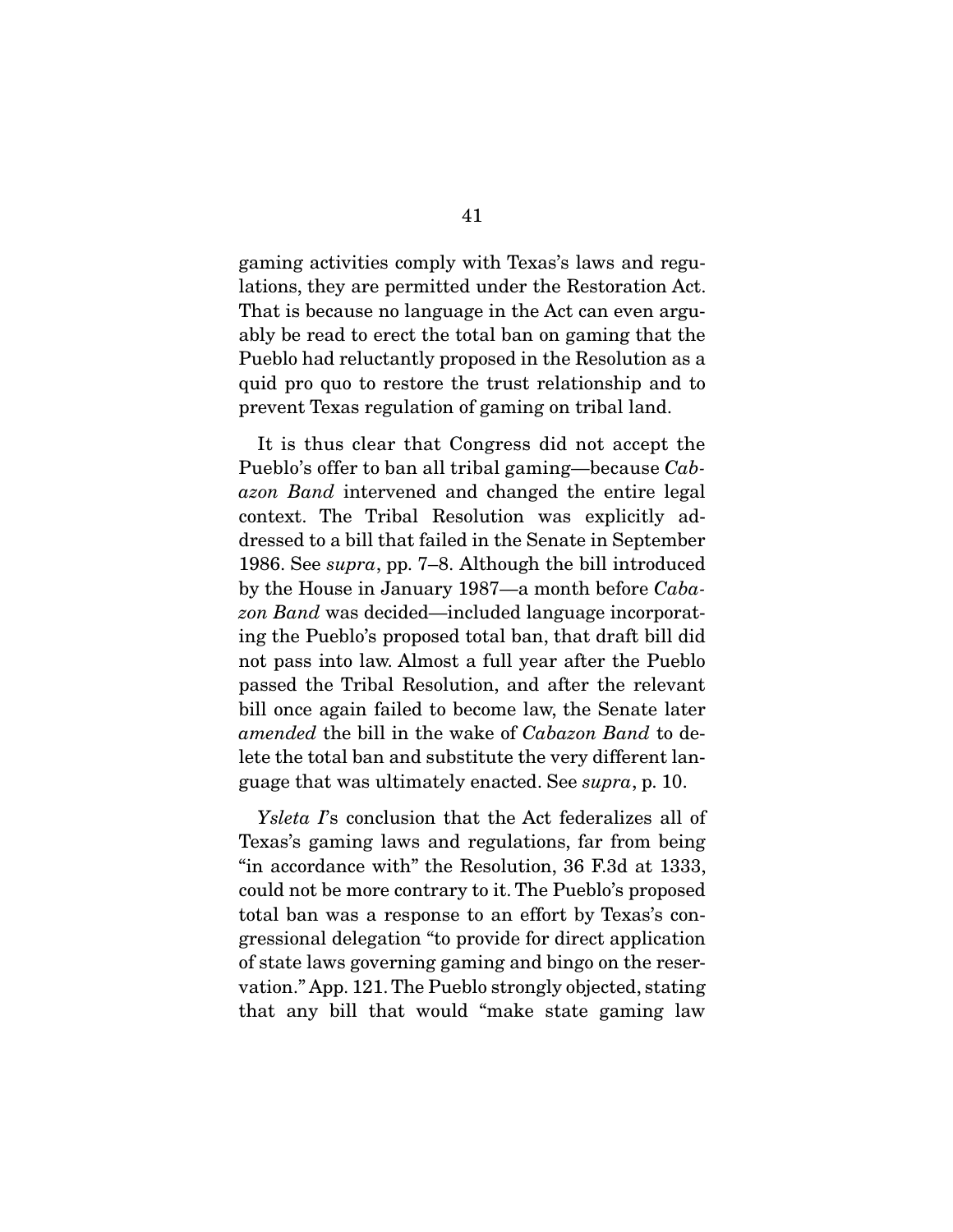applicable on the reservation" was "wholly unsatisfactory to the Tribe in that [i]t represents a substantial infringement upon the Tribes' power of self government, is [i] nonsistent with the central purposes of restoration of the federal trust relationship, and would set a potentially dangerous precedent for other tribes who desire to operate gaming facilities and are presently resisting attempts by State[s] to apply their law to reservation gaming activities." App. 122. ervation gaming activities." App. 122.

Thus, it was precisely to *avoid* regulation by Texas, while still ensuring restoration of the trust relationship, that the Tribe suggested a total gaming ban. The Pueblo evidently preferred a total ban on gaming to a. regime in which some gaming would be permitted subregime in which some gaming would be permitted sub-ject to Texas regulation. Cf*.* IGRA S. Rep. at 4 ("Tribes generally opposed any effort by the Congress to unilatdian lands to States and voiced a preference for an outright ban of class III games to any direct grant of jurisdiction to States."). That is because subjecting a tribe to state regulation is a significant affront to its sovereignty. The longstanding presumption of Indian law is that only *Congress* has the power to regulate Indian tribes. See *Brugn*, 426 U.S. at 376 n.2 (describing dian tribes. See *Bryan*, 426 U.S. at 376 n.2 (describing risdiction and control . . . is deeply rooted in the Nation's history," and "Congress has ... acted consistently upon the assumption that the States have no power to regulate the affairs of Indians on a reserno power to regulate the analysis of indicates the affairs variant  $\alpha$  is a time in our group in  $\alpha$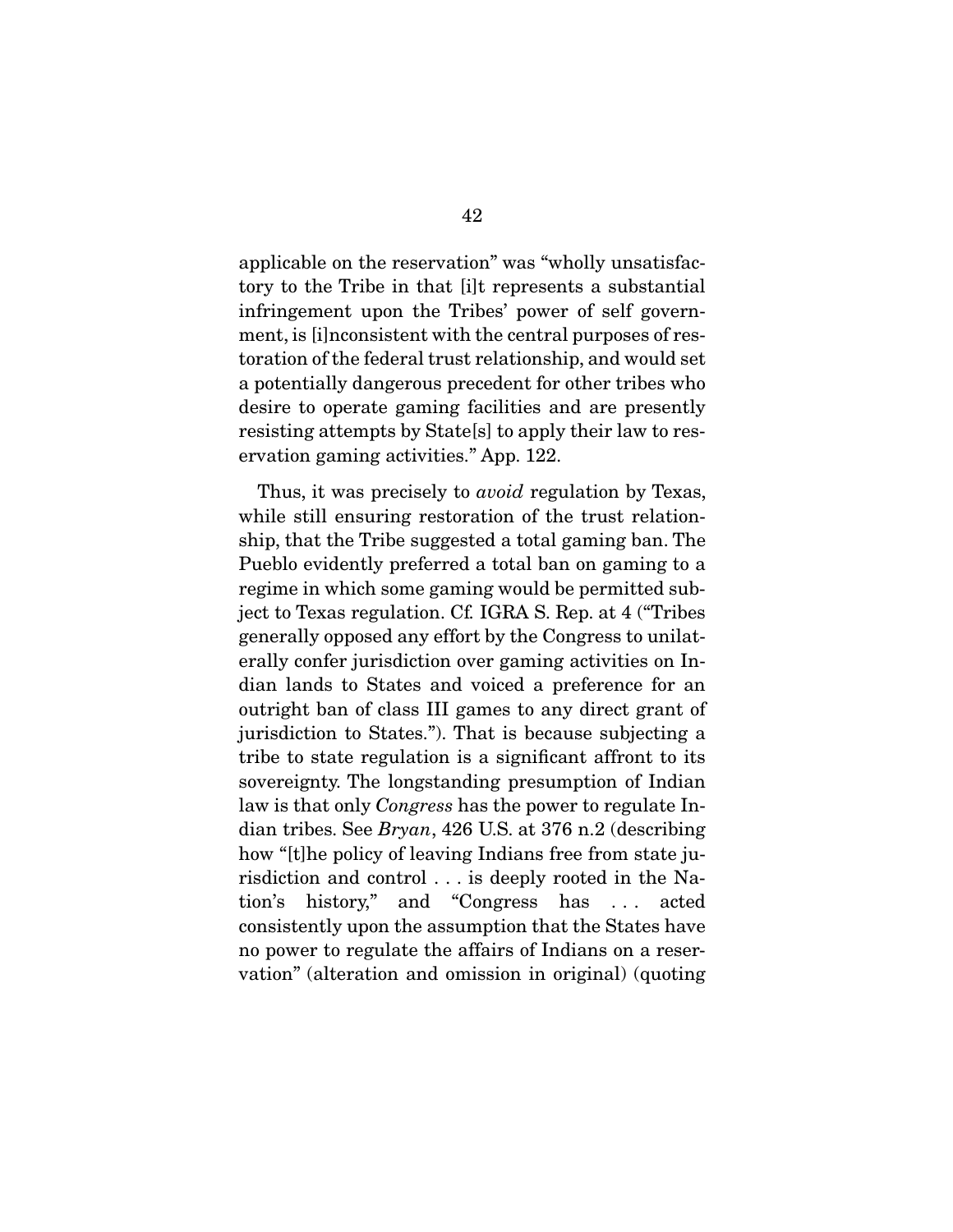#### *McClanahan* v. *State Tax Comm'n*, 411 U.S. 164, 168 (1973) and *Williams* v. *Lee*, 358 U.S. 217, 220 (1959)).

*Ysleta I*'s conclusion that the infringement of the Pueblo's sovereignty was "of the Tribe's own making" because the Tribe had "already made its 'compact' with the State of Texas," 36 F.3d at 1335, thus rests on a gross misreading of both the text and chronology of the Restoration Act and the Tribal Resolution. While Congress originally entertained the Pueblo's compromise. proposal to ban all gaming on tribal lands, it ultimately charted a different course in response to this Court's intervening decision in *Cabazon Band*. There is no ba-<br>sis in oither the statutory text or the Tribel Beselution sis in either the statutory text or the Tribal Resolution<br>to conclude that Congress rejected the Pueblo's proposed total gaming ban and in its place substituted the very regime the Pueblo had rejected as "a substantial infringement upon the Tribes' power of self government." App.  $122$ . ment." App. 122.

 Instead, Congress incorporated the *Cabazon Band*  on tribal sovereignty. And while Congress chose to ban only those games prohibited by Texas, not all gaming, section 107 is still "in accordance with the tribe's request in [the] Tribal Resolution." 101 Stat. at 668–69,  $\S 107(a)$ . That language reflects that Congress acted. with the Pueblo's consent and in response to its request to limit tribal gaming activities because it was necessary to secure passage of the legislation and obtain trust status without giving Texas authority to regulate on tribal lands. See H. Rep. at  $6$  (explaining that an earlier bill's reference to the Resolution was that an earlier bill's reference to the Resolution was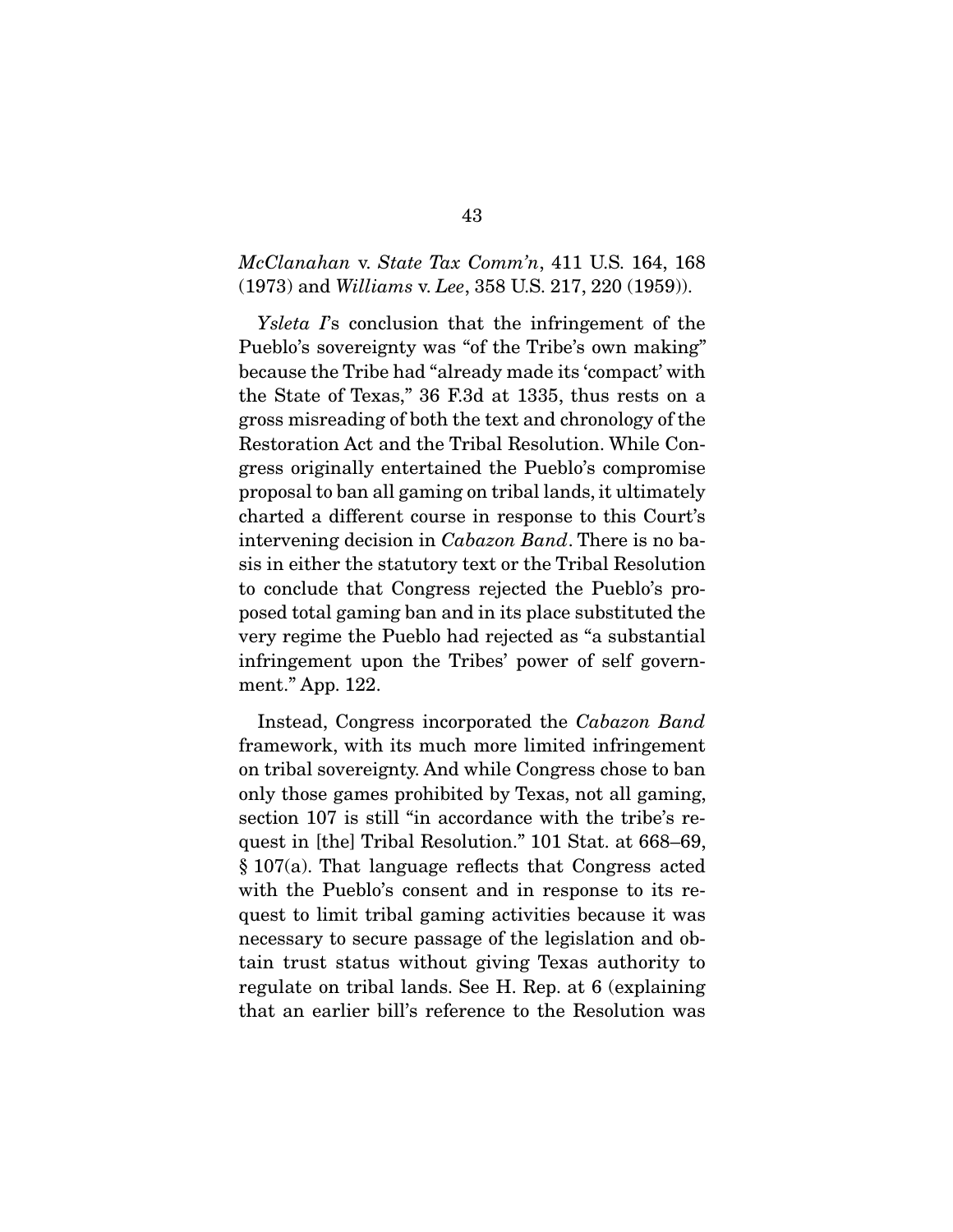intended to show that gaming restrictions were "not wishes of the tribes"); cf. IGRA S. Rep. at  $5$  ("In modern times, even when Congress has enacted laws to allow a limited application of State law on Indian lands, the Congress has required the consent of tribal governments before State jurisdiction can be extended to tribal lands."). Section  $107(a)$ 's "in accordance with" language does not—and, given the statute's text, cannot—mean that the Restoration Act banned all gaming on tribal lands. And it certainly does not mean that Congress enacted the very regime of Texas regulation the Pueblo had emphatically rejected as "wholly unsat $t_{\text{refactor}}$   $\frac{1}{2}$  and  $\frac{1}{2}$  regions as  $\frac{1}{2}$  whole  $\mathbf{F}$ 

3. The *Ysleta I* court committed a similar error in its reading of the legislative history. It concluded that Congress could not have codified the *Cabazon Band*<br>framework because the Senate Banert states that see  $f(x)$  tion 107(a) "provides that gambling, lottery or bingo *as* defined by the laws and administrative regulations of *defined by the laws and administrative regulations* of tion and on tribal lands."  $36$  F.3d at 1333 (quoting S. Rep. at 10). But that is not the text Congress enacted. into law—not even close. For one, the statute Congress enacted pointedly does not include the words "administrative regulations." More importantly, the language from the Senate Report would have created a total gaming ban; if the activity qualified as "gambling, lottery or bingo" as those terms were defined by Texas laws and regulations, then it would be "prohibited on the tribe's reservation and on tribal lands." the tribe's reservation and on tribal lands."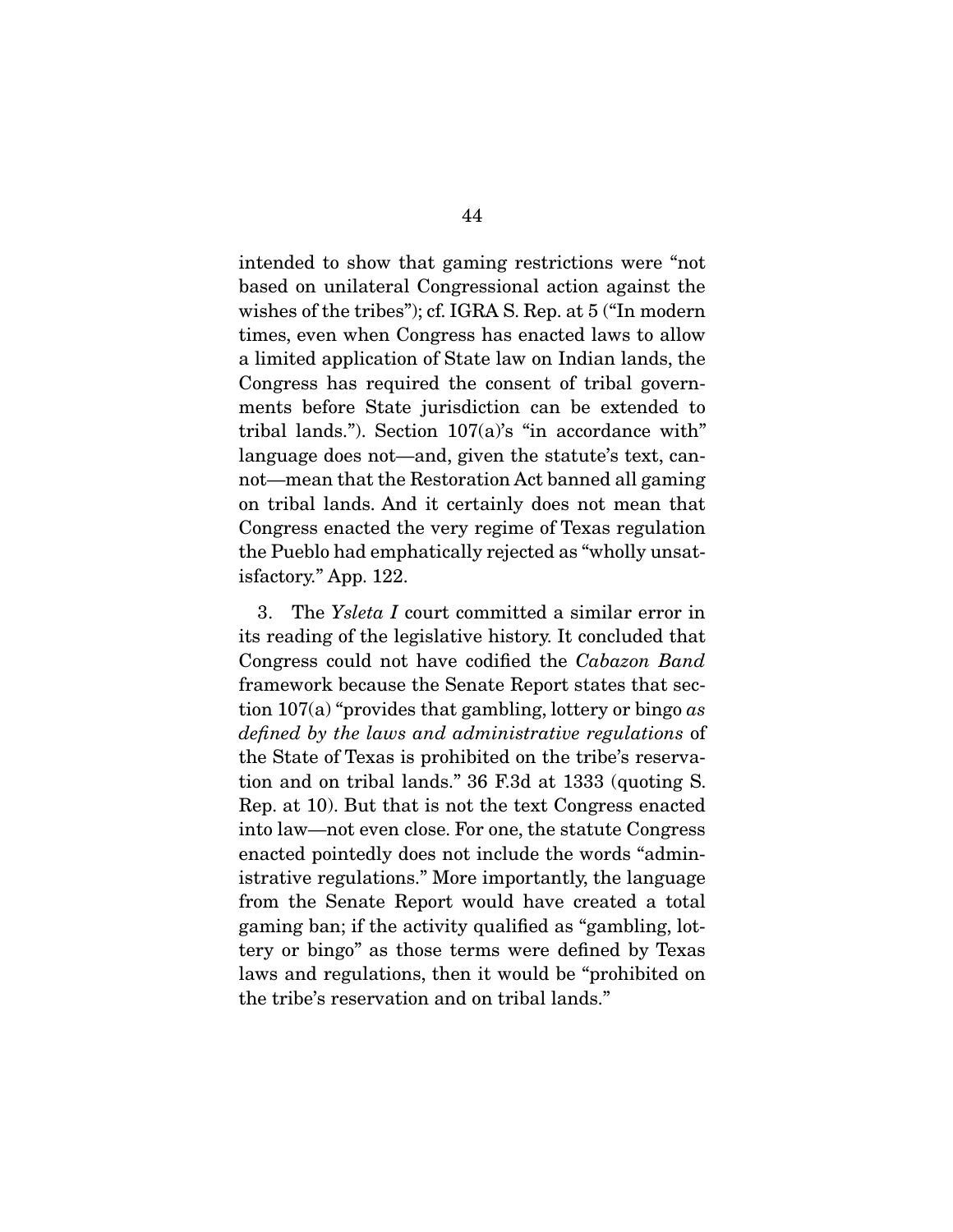Again, no one thinks that is what section 107(a) does,<br>because its text cannot bear that meaning. Section  $b^{107(a)}$  prohibits on tribal lands only those "gaming activities which are prohibited by the laws of the State of Texas," *not* all gaming "as defined by" Texas. Otherwise, any gaming on the reservation would be unlawful<br>even if it complied with every jot and tittle of Texas law. The language of the Senate Report to that effect appears to be a holdover from a previous version of the pears to be a hold of the state of *previous* version of the bill before it was amended in the wake of *Cabazon* **Band** See CVSG Br 17. But whatever the explanation *Band*. See CVSG Br. 17. But whatever the explanation for it, it cannot be given effect over the very different for it, it cannot be given effect over the very different text that Congress enacted into law. See, *e.g.*, *14 Penn Plaza LLC v. Pautt.* 556 US 247 259 60 p.6 (2009) (ip *Plaza LLC* v. *Pyett*, 556 U.S. 247, 259–60 n.6 (2009) (in a contest between text and contrary language in a com- $\mathbf{r}_1$  is the text must prevail  $\mathbf{r}_1$ .

Further, proving the adage that reliance on legislative history can be like "looking over a crowd and picking out your friends," the court dismissed the legislative history showing that Congress codified *Cab-*<br>
cong Band, The court recognized that Perrosentative *azon Band*. The court recognized that Representative Udall's statement "supports the Tribe's argument that Udally Supports the Tribe of the Tribe's argument Cabazon Band into<br>the Pesterstian Act " but dismissed it as a "statement" the Restoration Act," but dismissed it as a "statement twelfth hour of the bill's consideration." 36 F.3d at 1334. But Representative Udall was not just "one representative." He was the Chairman of the House Committee on Interior and Insular Affairs who was responsible for the House version of the bill. See *Shaughnessy* v. *Pedreiro*, 349 U.S. 48, 52 (1955) (floor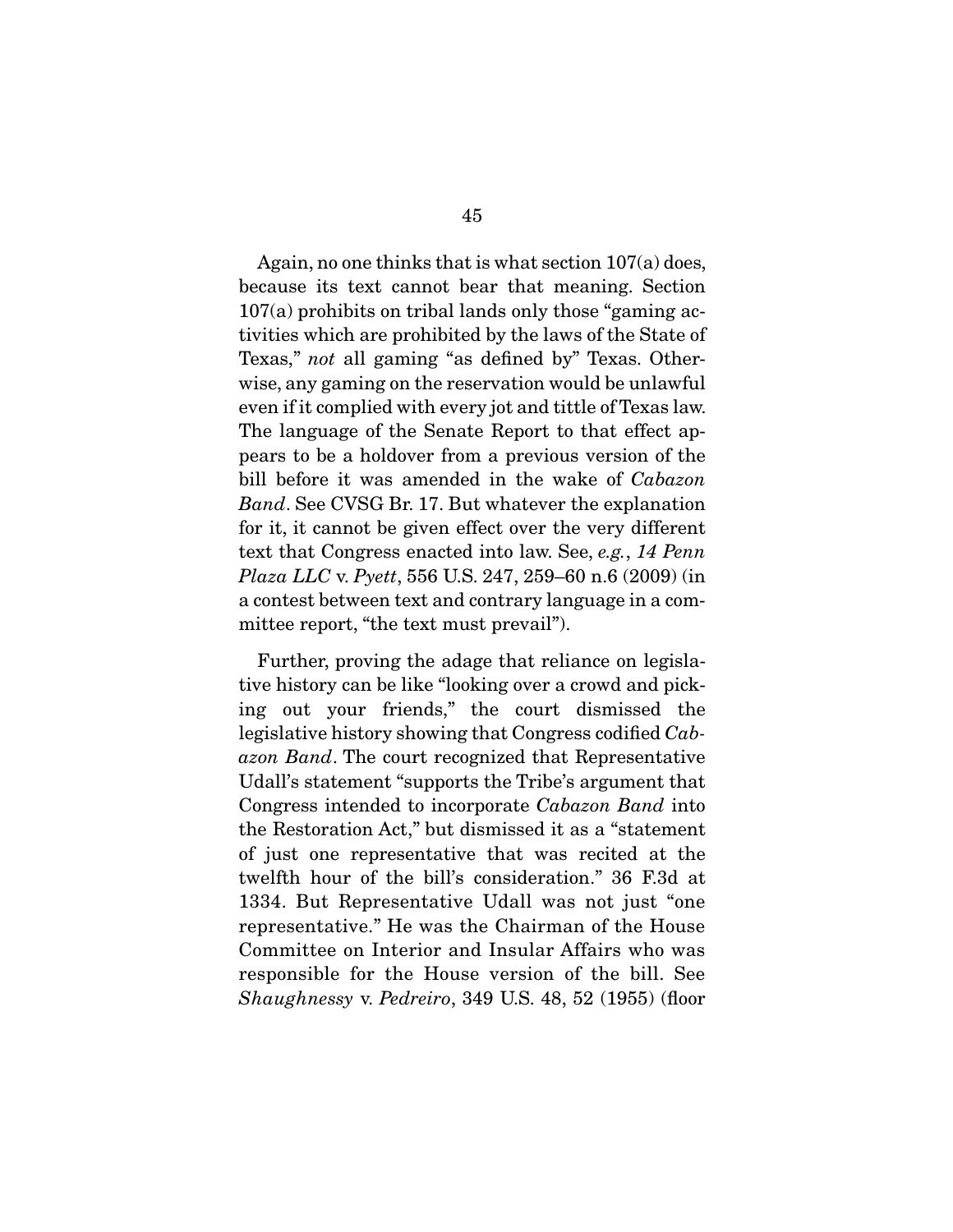bills were not mere "isolated statements"); cf. *Corley v.*<br>United States, 556 U.S. 202, 218 (2000) ("o gponsor"s *United States*, 556 U.S. 303, 318 (2009) ("a sponsor's statement" has "considerable weight"). And, unlike the outdated Senate Report, his statement reflected the significant changes to the bill's text that were made "at significant changes to the bill's text that were made "at the twelfth hour" in response to *Cabazon Band*.

Similarly, the court erred in dismissing the Senate<br>Report's statement that section 107(b) "is a restatement of the law as provided in [Public Law 280], and should be read in the context of the provisions of Section  $105(f)$ ." S. Rep. at 10–11. The court found this statement irrelevant because it showed only that  $\frac{107(b)}{25}$  is a restatement of Public Law 280," but the prohibition on gaming activities appears in section  $p_1$ <br>
107(a), "and § 107(a) is *not* a restatement of Public Law<br>
280." 36 E<sub>3</sub>d et 1334. This simply bors the question 280." 36 F.3d at 1334. This simply begs the question. forms the meaning of section  $107(a)$ . If section  $107(b)$ is a restatement of Public Law 280, that means (as the provision itself plainly says) that Texas lacks regulatory jurisdiction over the Tribe's non-prohibited gaming activities. See *supra*, Part I.A. And if that is so, then section  $107(a)$  cannot be construed to grant Texas such<br>jurisdiction without violating section  $107(b)$ . The fact is that Congress codified the *Cabazon Band* framework<br>through heth section 107(e) and section 107(b), by fed through *both* section 107(a) *and* section 107(b), by fed- $107(a)$ , while confirming in section  $107(b)$  that section  $107(a)$  grants Texas no authority to regulate the  $\frac{1}{2}$ Tribe's non-prohibited games.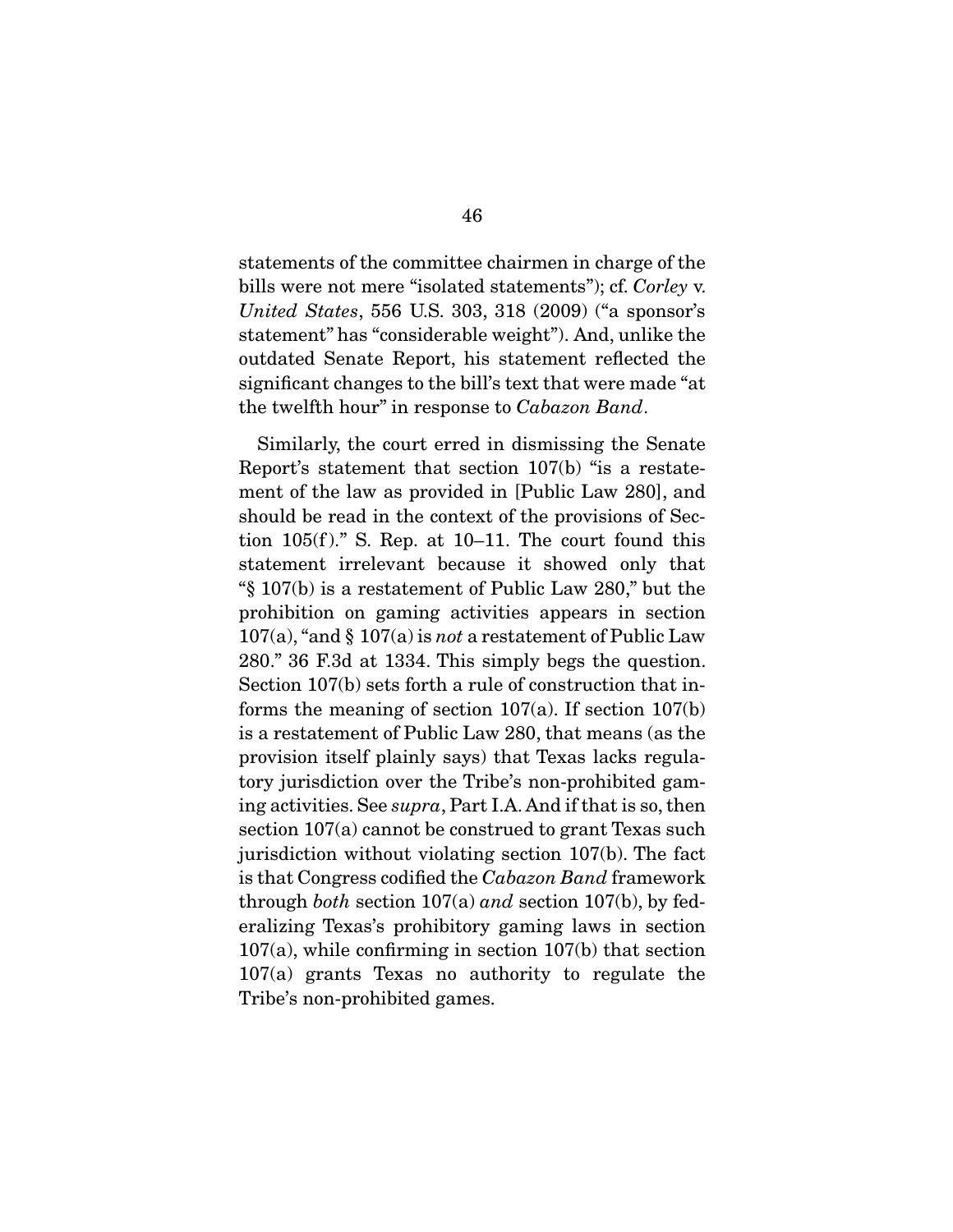The court also found it significant that, unlike with IGRA's legislative history, there was no "express recognition of *Cabazon* . . . in the committee reports accom-<br>nonving the Besteration Act " 36 F 3d et 1333 4 But no panying the restoration Act. 30 F.3d at 1333. But no<br>principle of interpretation requires an express refer ence to a case in a committee report to trigger the presumption that when Congress incorporates language from a preexisting statutory scheme, the incorporated from a present of the incorporate text "brings the old soil with it." *Stokeling* v. *United* States 139.8, Ct. 544, 551 (2019) (quoting Hall v. Hall *States*, 139 S. Ct. 544, 551 (2019) (quoting *Hall* v. *Hall*, to incorporate *Cabazon Band* is manifest on the face of the statute, in both section  $105(f)$  and in the text and structure of section 107. In these circumstances, the absence of any contrary indication in the statute—not the absence of a reference to *Cabazon Band* in the com-<br>mittee report—is dispositive mittee report—is dispositive.

4. Finally, the court erred in rushing to find conflict between the Restoration Act and IGRA and failing to apply the Indian law presumption described above. See 36 F.3d at 1334–35 & n.20. Nothing in the Restoration  $\Delta ct$  remately approaches the clear and manifest  $\frac{1}{\sqrt{2}}$ 

<sup>4</sup> Citing the IGRA Senate Report, the court also asserted that "IGRA's reference to *Cabazon Band* [is] evidence that Congress knew how to incorporate the case when it so intended." 36 F.3d at 1334 n.18. This is symptomatic of the court's conflation of legislative history with statutory text. IGRA itself does not mention *Cabazon Band* any more than the Restoration Act does. But IGRA has been construed to incorporate *Cabazon Band* for reasons simhas been construed to incorporate *Cabazon Band* for reasons similar to those advanced by the Pueblo here. See *supra*, p. 12; *Ho-Chunk Nation*, 784 F.3d at 1082 ("It makes more sense to read against the background of the Supreme Court's decisions."). against the background of the Supreme Court's decisions.").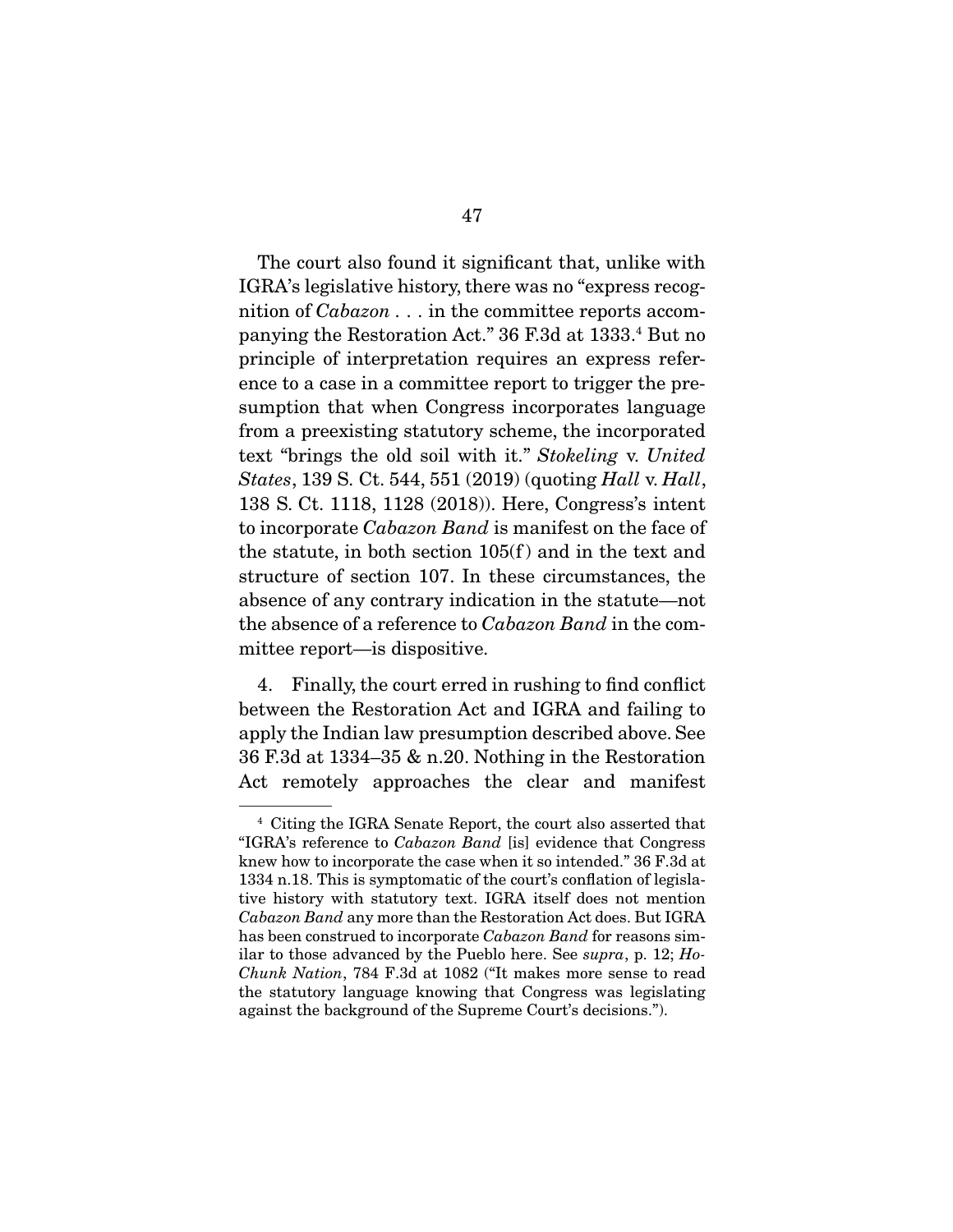expression of congressional intent that would be needed to conclude that one federal statute displaces another or to overcome the longstanding presumption another or to overcome the longstanding presumption in favor of Indian sovereignty. See *supra*, Part I.C.

The court's analysis was also flawed on its own terms. As to the purported conflict with IGRA, the court pointed to the statutes' different enforcement mechanisms. See 36 F.3d at 1334. But the issue here is the substantive law governing the Tribes' gaming activities. And in that regard there is no conflict between the Restoration Act, properly read, and IGRA tween the Restoration Act, properly read, and IGRA— both incorporate the *Cabazon Band* framework.

The court also pointed to provisions in IGRA indicating that IGRA does not authorize tribal gaming activities that are otherwise "specifically prohibited" by federal law. See 36 F.3d at 1335  $\&$  n.21 (quoting 25 U.S.C. §§ 2701(5) & 2710(b)(1)(A)). But the only gaming activities that are even arguably "specifically prohibited" by the Restoration Act are those "which are prohibited by the laws of the State of Texas." 101 Stat. probabited by the State of Gay Had (Aquinnab) 853 F 3d 618, 699 (1st<br>Tribe of Gay Had (Aquinnab) 853 F 3d 618, 699 (1st) *Tribe of Gay Head (Aquinnah)*, 853 F.3d 618, 629 (1st chusetts gaming law applicable on tribal lands was "not the type of specific prohibition that Congress had in mind" in IGRA). Gaming activities like bingo, which Texas permits others in the State to operate, subject to a regulatory scheme, are not "specifically prohibited" to the Tribes under the Restoration Act. They are instead shielded from state regulatory jurisdiction, just as they are under IGRA.  $\sum_{i=1}^{n}$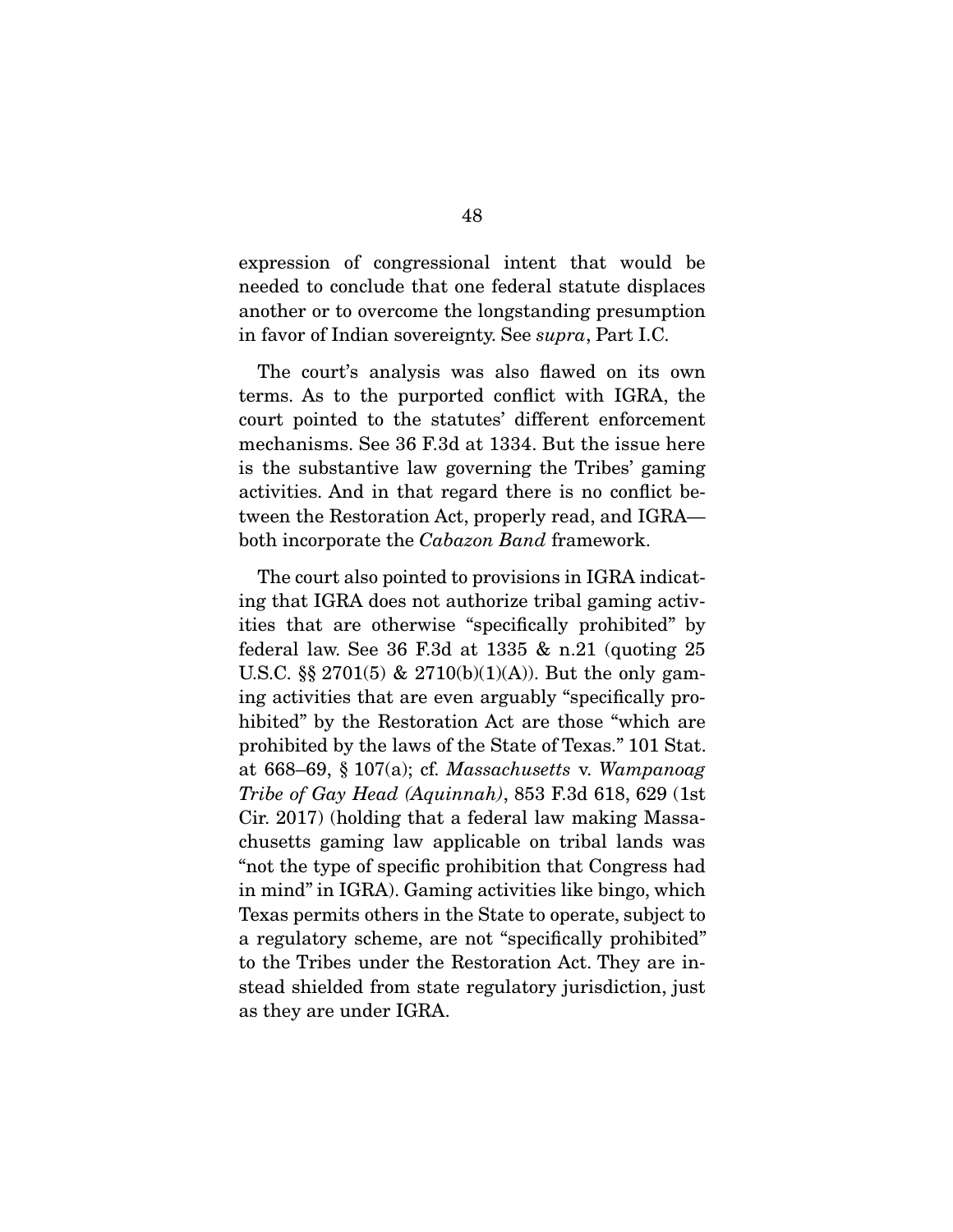gress expressly stated that IGRA is *not* applicable to<br>one Indian Tribe in South Coroline," 36 F 3d et 1335 & n.22 (citing 25 U.S.C.  $\S$  941*l*(a) (1994)). In fact, the op-<br>nesite is true. This shows that Congress knows how to posite is true. This shows that Congress knows how to is no such indication in the Restoration Act (or any subsequent exclusion of the Tribes from IGRA). To the contrary, section  $103(a)$  provides that other federal. laws generally affecting Indians "shall apply" to the Pueblo unless they are "inconsistent with [a] specific provision" of the Act. And section  $103(c)$  provides that the Pueblo are entitled to "all benefits" furnished to federally recognized Indian tribes "[n] oth with standing any other provision of law." Nothing in IGRA is inconsistent with a "specific provision" of the Restoration Act, and there is no warrant for reading the Restoration Act to deny the Tribes the benefit of IGRA. Properly construed, the statutes can peaceably coexist.  $\Gamma$  is the statute can existent coefficient coefficient coefficient coefficient coefficient coefficient coefficient coefficient coefficient coefficient coefficient coefficient coefficient coefficient coefficient coeffici

#### **II. UNDER THE** *CABAZON BAND* **FRAME-WORK, TEXAS LACKS AUTHORITY TO REGULATE BINGO ON THE TRIBES' RES-ERVATIONS.**

Interacting the *Cabazon Band* framework, and thus do not<br>apply on the recorrection or tribal lands under section apply on the reservation or tribal lands under section  $107(a)$  of the Restoration Act. "[I]f the intent of a state law is generally to prohibit certain conduct," it is criminal/prohibitory, "but if the state law generally permits the conduct at issue, subject to regulation, it must be  $t_{\text{max}}$  to reduct at issue, subject to regulation, it must be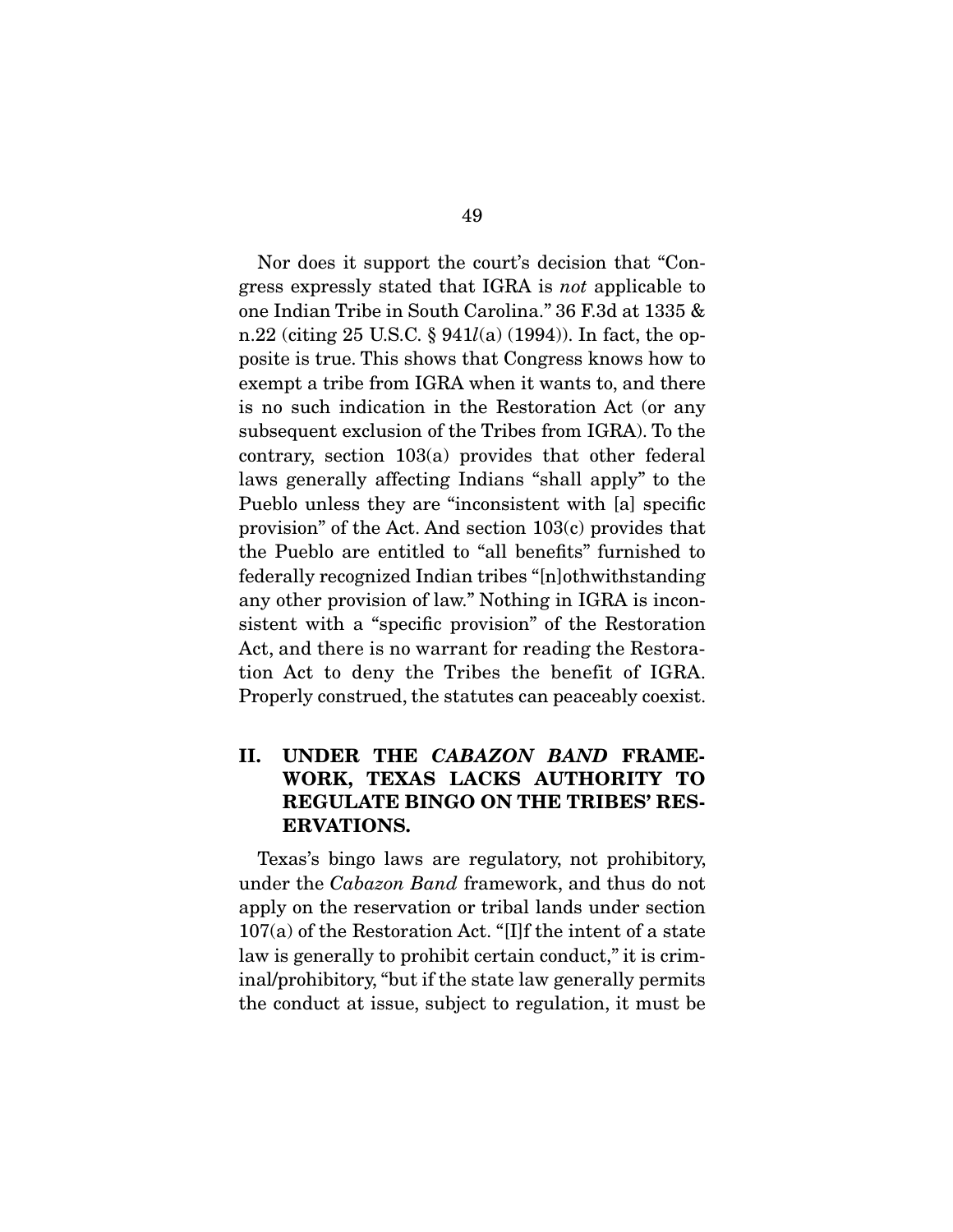classified as civil/regulatory." *Cabazon Band*, 480 U.S. issue violates the State's public policy." *Id.* 

Texas does not prohibit all bingo. To the contrary, Texas enacted a statute known as the "Bingo Enabling" Act," and allows bingo under certain circumstances. Tex. Occ. Code Ann. § 2001.001 *et seq.* Because Texas does not prohibit bingo as a matter of state public policy, but instead allows it subject to a regulatory scheme, Texas's bingo laws cannot apply on the Tribes' reservations. See *Cabazon Band*, 480 U.S. at 211.

Texas argues that its bingo laws are prohibitory, claiming that it generally outlaws lotteries and gambling, with "only narrow exceptions." BIO 22. But those "narrow exceptions" are exactly the types of laws this Court and others previously addressed and held to be regulatory. This Court examined California's bingo law in *Cabazon Band*, and the Fifth Circuit examined Florida's bingo law in *Seminole Tribe*, which this Court cited approvingly in *Cabazon Band*. In both instances, the State's bingo laws were held to be regulatory. See *Cabazon Band*, 480 U.S. at 210–11; *Seminole Tribe*, 658 laws examined in *Cabazon Band* and *Seminole Tribe*, Texas's bingo laws are also regulatory.

For example, all three States restrict who may operate bingo games (generally, charitable organizaerate bingo games (generally, charitable organiza- $\frac{1}{\sqrt{10}}$  $\overline{\phantom{a}}$ 

<sup>5</sup> Tex. Occ. Code Ann. §§ 2001.101, 2001.411; *Cabazon Band*, 480 U.S. at 205; *Seminole Tribe*, 658 F.2d at 311 n.1, 314.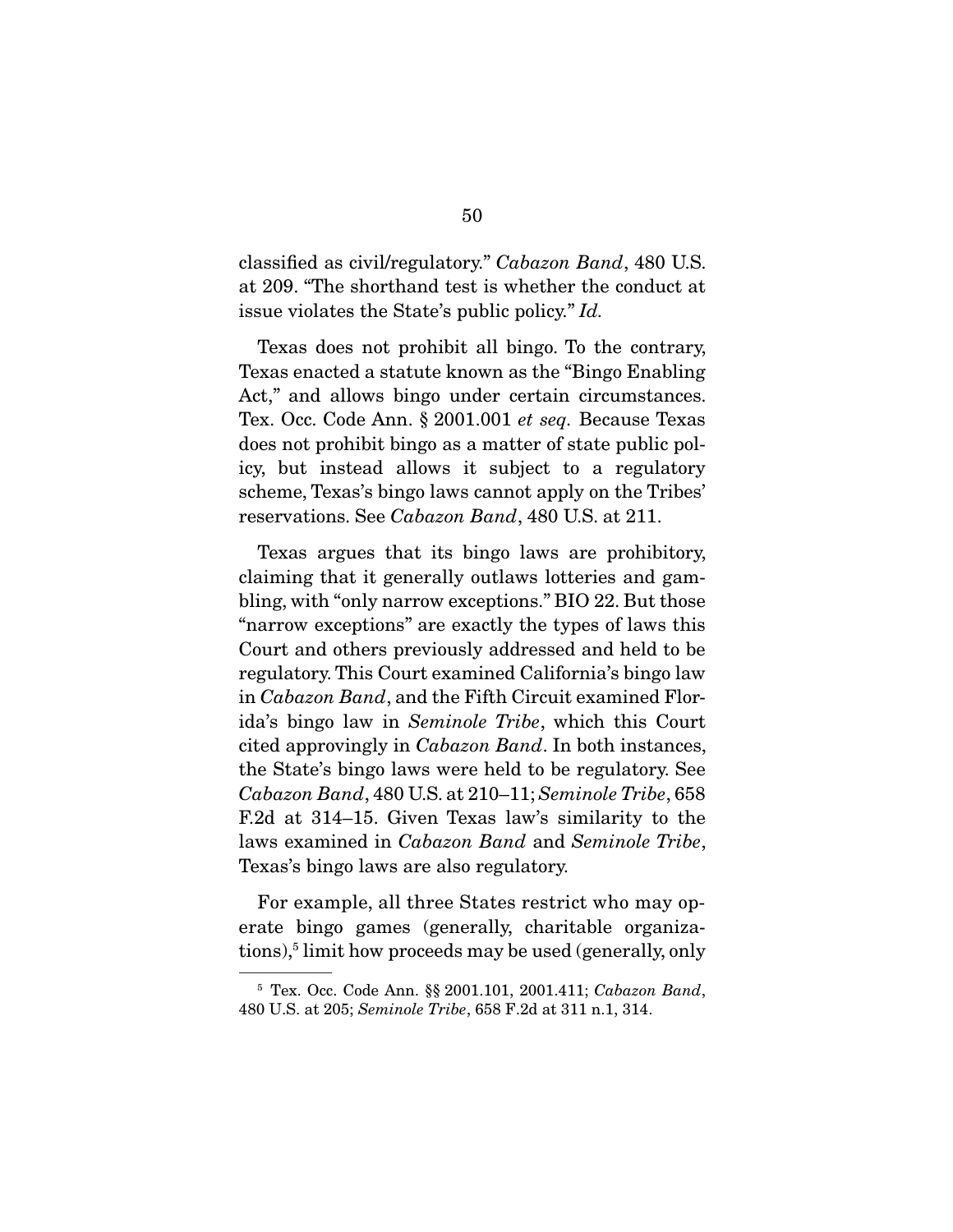for charitable purposes), cap the value of prizes, and<br>impose criminal sanctions for violations  $\frac{8}{3}$  Toxes, like mipose criminal sanctions for violations. Texas, like<br>Florida also limits the number of eccesions on which an operator may offer bingo, $9$  and the locations in an operator may offer bingo, and the locations in<br>which bingo may be played  $10$  That California and Flor ida allowed bingo in only these "narrow" circumstances and imposed criminal sanctions for violations did not make their laws prohibitory. Rather, this Court and the Fifth Circuit held them to be regulatory. See *Cabazon*<br>Rand 480 U.S. at 210, 12: Seminals Tribe, 658 E.2d at *Band*, 480 U.S. at 210–12; *Seminole Tribe*, 658 F.2d at  $\frac{1}{2}$  and  $\frac{1}{2}$  in  $\frac{1}{2}$  similar regular bingo late bingo late  $\frac{1}{2}$  bingo late  $\frac{1}{2}$  bingo late  $\frac{1}{2}$  bingo late  $\frac{1}{2}$  bingo late  $\frac{1}{2}$  bingo late  $\frac{1}{2}$  bingo late  $\frac{1}{2}$  bingo late late—but do not prohibit—bingo.

<sup>6</sup> Tex. Occ. Code Ann. §§ 2001.451–.459; *Cabazon Band*, 480 U.S. at 205; *Seminole Tribe*, 658 F.2d at 311 n.1, 314.<br><sup>7</sup> Tex. Occ. Code Ann. § 2001.420 (generally capped at \$750 per

<sup>7</sup> Tex. Occ. Code Ann. § 2001.420 (generally capped at \$750 per game and \$2500 per occasion); *Cabazon Band*, 480 U.S. at 205 (\$250 per game cap); *Seminole Tribe*, 658 F.2d at 311 n.1 (\$100 prizes subject to \$25 per game cap).

<sup>&</sup>lt;sup>8</sup> Tex. Occ. Code Ann. § 2001.551(c) (third-degree felony); *Cab-*<br> *azon Band. 480* U.S. at 209 (misdemeanor): *Seminole Tribe*, 658 *azon Band*, 480 U.S. at 209 (misdemeanor); *Seminole Tribe*, 658 ony for subsequent violations).

 $9$  Tex. Occ. Code Ann. § 2001.419 (no more than three occasions) per week, no more than six hours per occasion, no more than two per week, no more than six hours per occasions per day); *Seminole Tribe*, 658 F.2d at 311 n.1 (no more than two days per week) than two days per week).<br><sup>10</sup> Tex. Occ. Code Ann. § 2001.404 (only in the county where

the authorized organization has its primary business office or a contiguous county; or if there is no business office, in the county of the principal residence of the chief executive officer or a contigprinciple residence of the chief executive of the chiefs<br>uous county); *Seminole Tribe*, 658 F.2d at 311 n.1 (land owned or<br>leased by a qualified organization or a municipality or county) leased by a qualified organization or a municipality or county).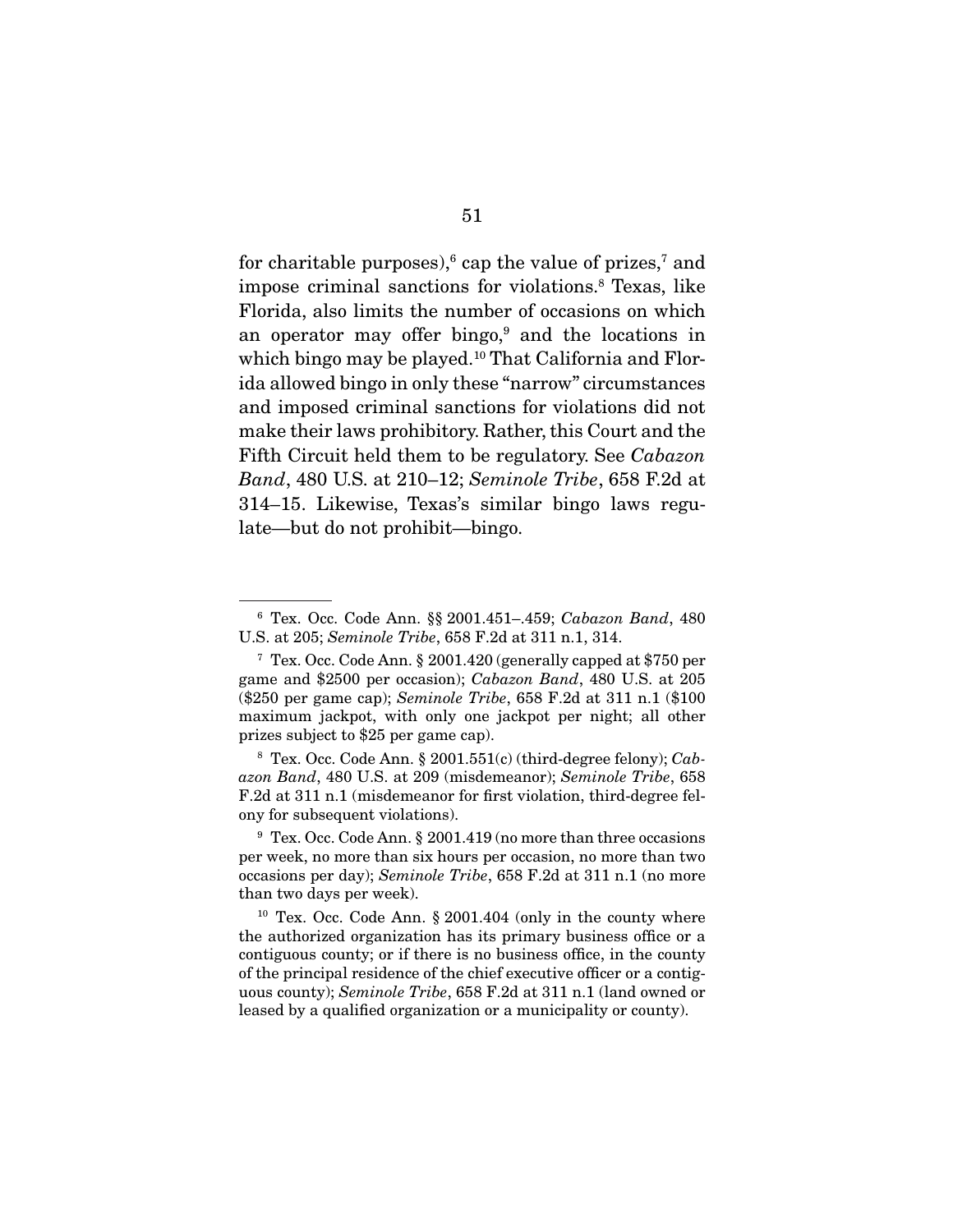Texas nevertheless contends that "well-established stances in *Cabazon Band* where the State prohibited<br>only extern games." BIO 22 But Toyes allows many of the types of gambling this Court pointed to in *Cabazon*<br>Band as evidence that gambling did not violate state. *Band* as evidence that gambling did not violate state public policy. This Court emphasized that California police policial a state lottery, allowed parimutuel horse-race betting, and permitted gambling games not specifically enumerated as prohibited. 480 U.S. at 210. Texas similarly allows dog and horse racing, charitable raffles, and certain lotteries (such as Powerball and MegaMillions). See generally State Lottery Act, Tex. Gov't Code Ann. § 466.001 *et seq.*; Texas Racing Act, Tex. Occ. Code Ann. § 2021.001 *et seq.*; Charitable Raffle Enabling Act, Tex. Occ. Code Ann. § 2002.001 *et seq.* The same is tote the state constant in the state law allows bingo and some other types of gambling (such as parimutuel pools) only in narrow circumstances. See *Seminole Tribe*, 658 F.2d at 314.

At bottom, playing bingo is not contrary to Texas public policy, because rather than banning the game altogether, Texas allows bingo subject to restrictions on how, when, and where it is played. That is not prohibition; it is regulation. If Texas's public policy really condemns bingo, then the State can enact a law that prohibits operating a bingo game throughout Texas. Absent that categorical prohibition, Texas lacks jurisdiction under the Restoration Act to regulate the play- $\frac{d}{dx}$  of bings on the Tribes' recorrections. The Tribes are  $\sigma$  on  $\sigma$  on the Tribes are the Tribes are served as  $\sigma$